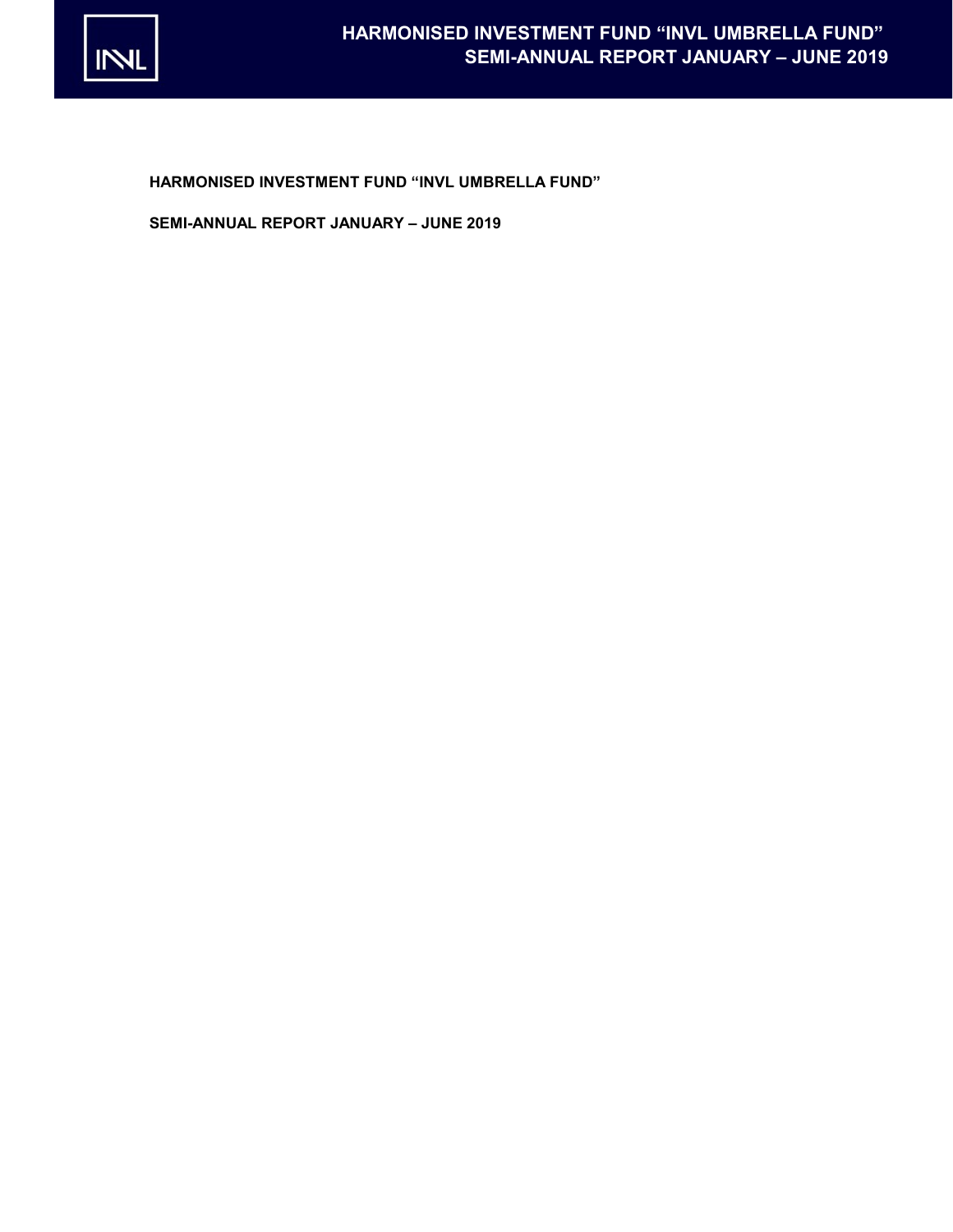

#### I. GENERAL INFORMATION

1. General information about INVL Umbrella Fund:

Information is provided under section General information in the explanatory notes.

2. Reporting period covered by these financial statements:

- Information is provided under section General information in the explanatory notes.
- 3. Details of the management company:
- Information is provided under section General information in the explanatory notes.

4. Details of the depository:

Information is provided under section General information in the explanatory notes.

### II. NET ASSET VALUE, NUMBER AND VALUE OF INVESTMENT UNITS

5. Net asset value (NAV), number and value of investment units:

Information is provided in Note 2.

6. Number of investment units distributed and redeemed over the reporting period and value:

Information is provided in Note 3.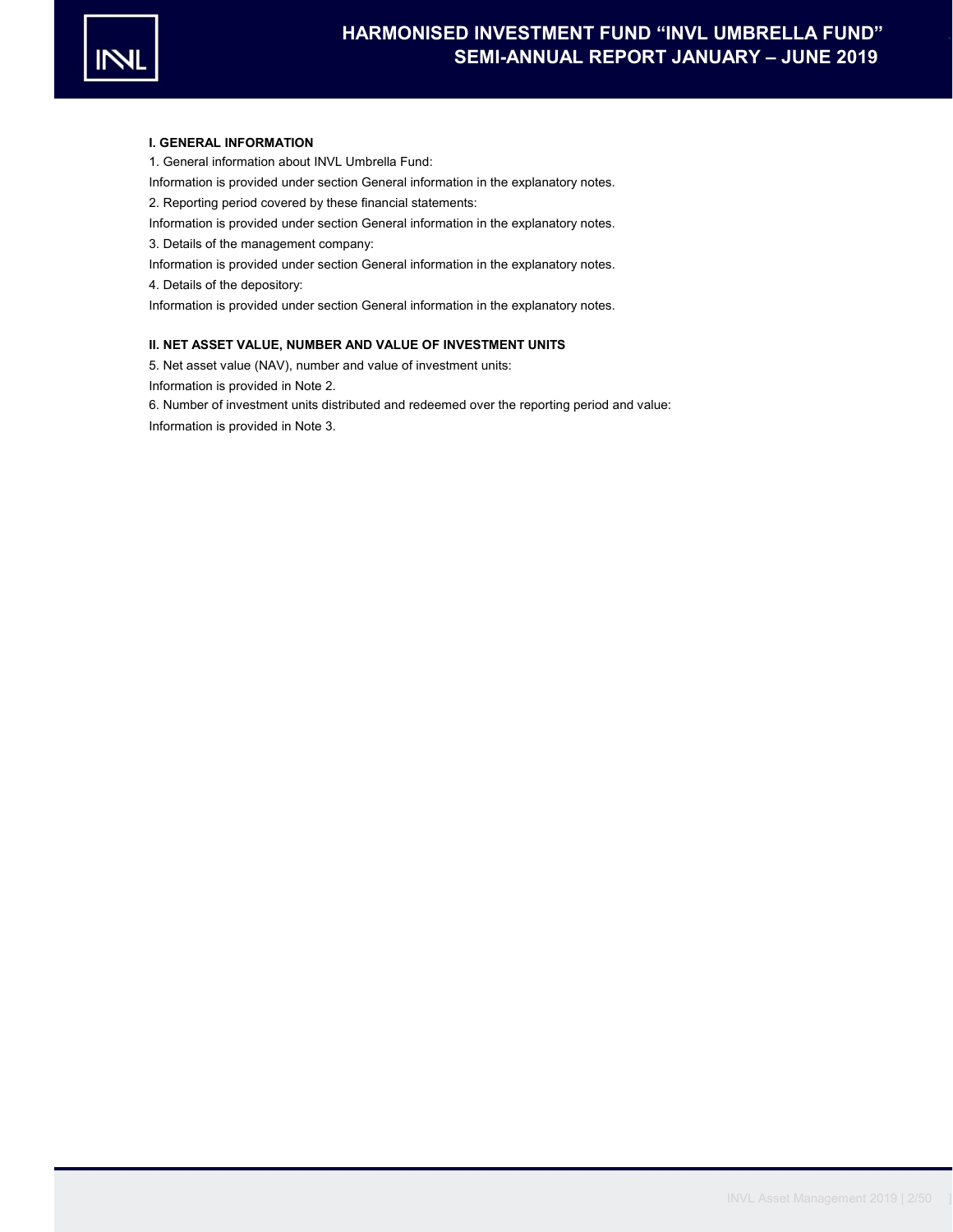## III. EXPENSE AND TURNOVER RATIOS OF THE COLLECTIVE INVESTMENT UNDERTAKING

7. Deductions from assets of the collective investment undertaking:

## INVL Emerging Europe ex Russia TOP20 Subfund

| Deductions                                                                                    | Rates of deductions (%)                                                                                                | Amount of deductions charged<br>for the reporting period, EUR                                                                                                                           |         | % of average net asset value<br>for the reporting period |         |         |
|-----------------------------------------------------------------------------------------------|------------------------------------------------------------------------------------------------------------------------|-----------------------------------------------------------------------------------------------------------------------------------------------------------------------------------------|---------|----------------------------------------------------------|---------|---------|
|                                                                                               | Maximum rates as per<br>founding documents                                                                             | Rates applied during the<br>reporting period                                                                                                                                            | 06-2019 | 06-2018                                                  | 06-2019 | 06-2018 |
| Management fee:                                                                               |                                                                                                                        |                                                                                                                                                                                         |         |                                                          |         |         |
| Fixed rate                                                                                    | No more than 1.5% of the<br>Subfund's average annual net<br>asset value                                                | No more than 1.5% of the<br>Subfund's average annual net<br>asset value                                                                                                                 | 63.073  | 84.056                                                   | 0,74    | 0,75    |
| Success fee                                                                                   | No more than 15% of the<br>increase in the Subfund's net<br>asset value                                                | No more than 15% of the<br>increase in the Subfund's net<br>asset value                                                                                                                 |         | 58.961                                                   |         | 0,52    |
| Other operating costs (Subfund change fee)                                                    | No more than 5% of the value<br>of the Subfund's unit                                                                  | 2% of the value of the<br>Subfund's unit                                                                                                                                                |         | 37                                                       |         |         |
| Other operating costs (Subfund change fee)                                                    | No more than 0.25% of the<br>value of the Subfund's units<br>changed                                                   | No more than 0.25% of the<br>value of the Subfund's units<br>changed                                                                                                                    |         |                                                          |         |         |
| Depository fee                                                                                | No more than 0.5% of the<br>Subfund's average annual net<br>asset value                                                | No more than 0.5% of the<br>Subfund's average annual net<br>asset value                                                                                                                 | 7.281   | 8.784                                                    | 0,08    | 0,08    |
| <b>Transaction fee</b>                                                                        | No more than 1% of the value<br>of transactions executed                                                               | No more than 1% of the value<br>of transactions executed                                                                                                                                | 7.793   | 8.939                                                    | 0,09    | 0,08    |
| Audit fee                                                                                     | Fee payable to audit firm and<br>financial institutions for<br>services rendered - no more<br>than 1% of the Subfund's | Fee payable to audit firm and<br>financial institutions for<br>services rendered - no more<br>than 1% of the Subfund's<br>average annual net asset value average annual net asset value | 1.602   | 1.783                                                    | 0,02    | 0,02    |
| Fee charged by the bank for keeping records of participants                                   | No more than 1% of the                                                                                                 | No more than 1% of the                                                                                                                                                                  | 2.280   | 2.089                                                    | 0,03    | 0,02    |
| Other operating costs (bank charges)                                                          | Subfund's average annual net                                                                                           | Subfund's average annual net                                                                                                                                                            | 25      | 34                                                       |         |         |
| Other operating costs (fees charged by the market maker, quotation<br>costs and one-off fees) | asset value                                                                                                            | asset value                                                                                                                                                                             | 1.030   | 2.729                                                    | 0,01    | 0,02    |
| Total expenses included in TER                                                                |                                                                                                                        |                                                                                                                                                                                         |         |                                                          |         |         |
| Total expenses                                                                                |                                                                                                                        |                                                                                                                                                                                         |         |                                                          |         | 83.084  |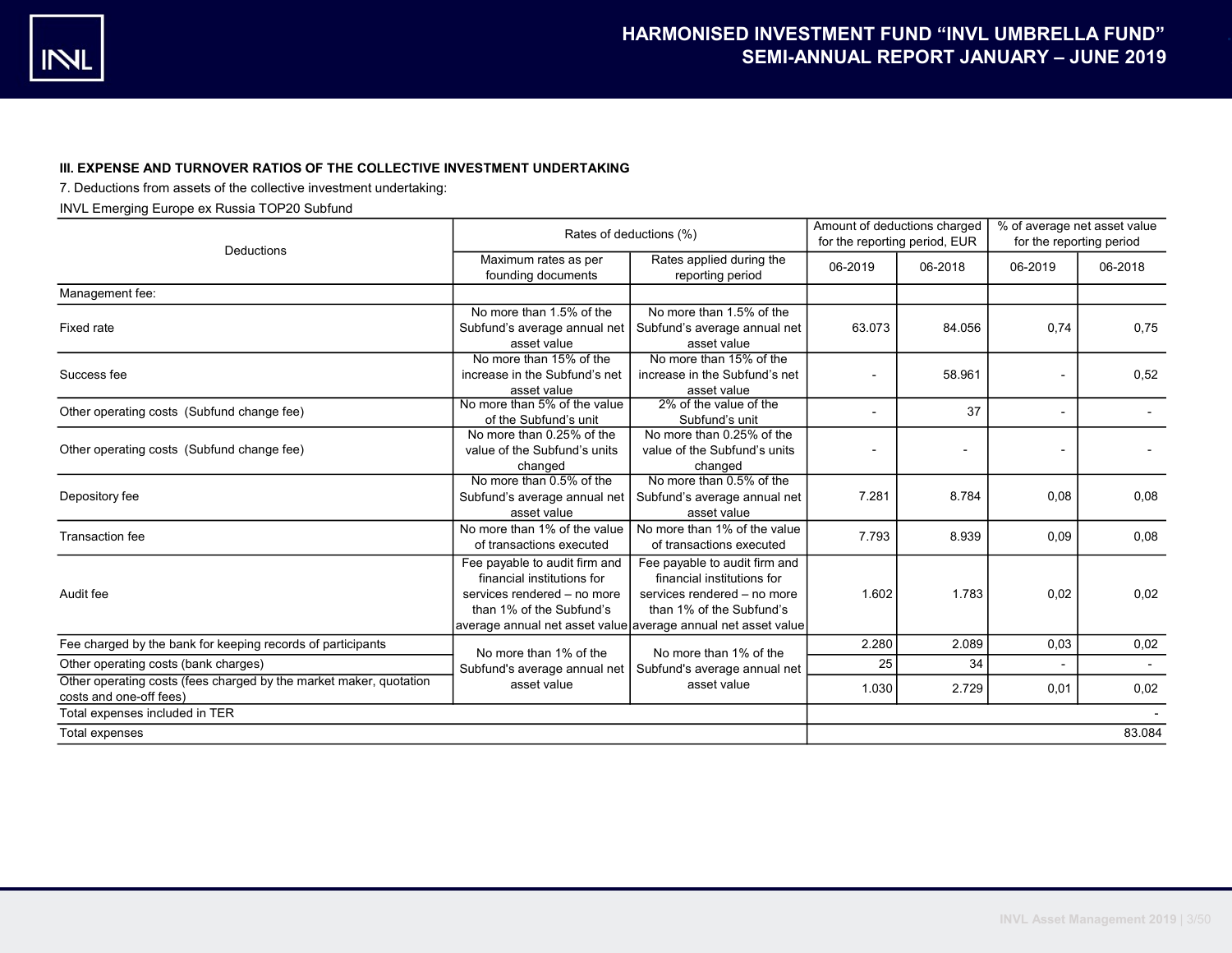## 7. Deductions from assets of the collective investment undertaking (continued):

INVL Emerging Europe Bond Subfund

|                                                                                               | Rates of deductions (%)                                                                                                                                                                 | Amount of deductions charged<br>for the reporting period, EUR                                                          |                | % of average net asset value<br>for the reporting period |         |         |
|-----------------------------------------------------------------------------------------------|-----------------------------------------------------------------------------------------------------------------------------------------------------------------------------------------|------------------------------------------------------------------------------------------------------------------------|----------------|----------------------------------------------------------|---------|---------|
| Deductions                                                                                    | Maximum rates as per<br>founding documents                                                                                                                                              | Rates applied during the<br>reporting period                                                                           | 06-2019        | 06-2018                                                  | 06-2019 | 06-2018 |
| Management fee:                                                                               |                                                                                                                                                                                         |                                                                                                                        |                |                                                          |         |         |
| Fixed rate                                                                                    | No more than 1 % of the<br>Subfund's average annual net<br>asset value                                                                                                                  | No more than 1 % of the<br>Subfund's average annual net<br>asset value                                                 | 151.513        | 214.332                                                  | 0,49    | 0,50    |
| Success fee                                                                                   | Not applicable                                                                                                                                                                          | Not applicable                                                                                                         | $\overline{a}$ |                                                          |         |         |
| Other operating costs (Subfund change fee)                                                    | No more than 5% of the value<br>of the Subfund's unit                                                                                                                                   | Not applicable                                                                                                         |                |                                                          |         |         |
| Other operating costs (Subfund change fee)                                                    | No more than 0.25% of the<br>value of the Subfund's units<br>changed                                                                                                                    | No more than 0.25% of the<br>value of the Subfund's units<br>changed                                                   |                | 1.559                                                    |         |         |
| Depository fee                                                                                | No more than 0.5% of the<br>Fund's average annual net<br>asset value                                                                                                                    | No more than 0.5% of the<br>Fund's average annual net<br>asset value                                                   | 15.009         | 25.901                                                   | 0.05    | 0,06    |
| Transaction fee                                                                               | No more than 1% of the<br>average annual value of<br>transactions executed                                                                                                              | No more than 1% of the<br>average annual value of<br>transactions executed                                             |                | 50                                                       |         |         |
| Audit fee                                                                                     | Fee payable to audit firm and<br>financial institutions for<br>services rendered - no more<br>than 1% of the Subfund's<br>average annual net asset value average annual net asset value | Fee payable to audit firm and<br>financial institutions for<br>services rendered - no more<br>than 1% of the Subfund's | 2.738          | 2.694                                                    | 0,01    | 0,01    |
| Other operating costs (fee charged by the bank for keeping records of<br>participants)        | No more than 1% of the                                                                                                                                                                  | No more than 1% of the                                                                                                 | 4.794          | 4.656                                                    | 0,02    | 0,01    |
| Other operating costs (bank charges)                                                          | Subfund's average annual net                                                                                                                                                            | Subfund's average annual net                                                                                           | 74             | 64                                                       |         |         |
| Other operating costs (fees charged by the market maker, quotation<br>costs and one-off fees) | asset value                                                                                                                                                                             | asset value                                                                                                            | 1.593          | 3.307                                                    | 0,01    | 0,01    |
| Total expenses included in TER                                                                |                                                                                                                                                                                         |                                                                                                                        |                |                                                          |         | 175.721 |
| Total expenses                                                                                |                                                                                                                                                                                         |                                                                                                                        |                |                                                          |         | 175.721 |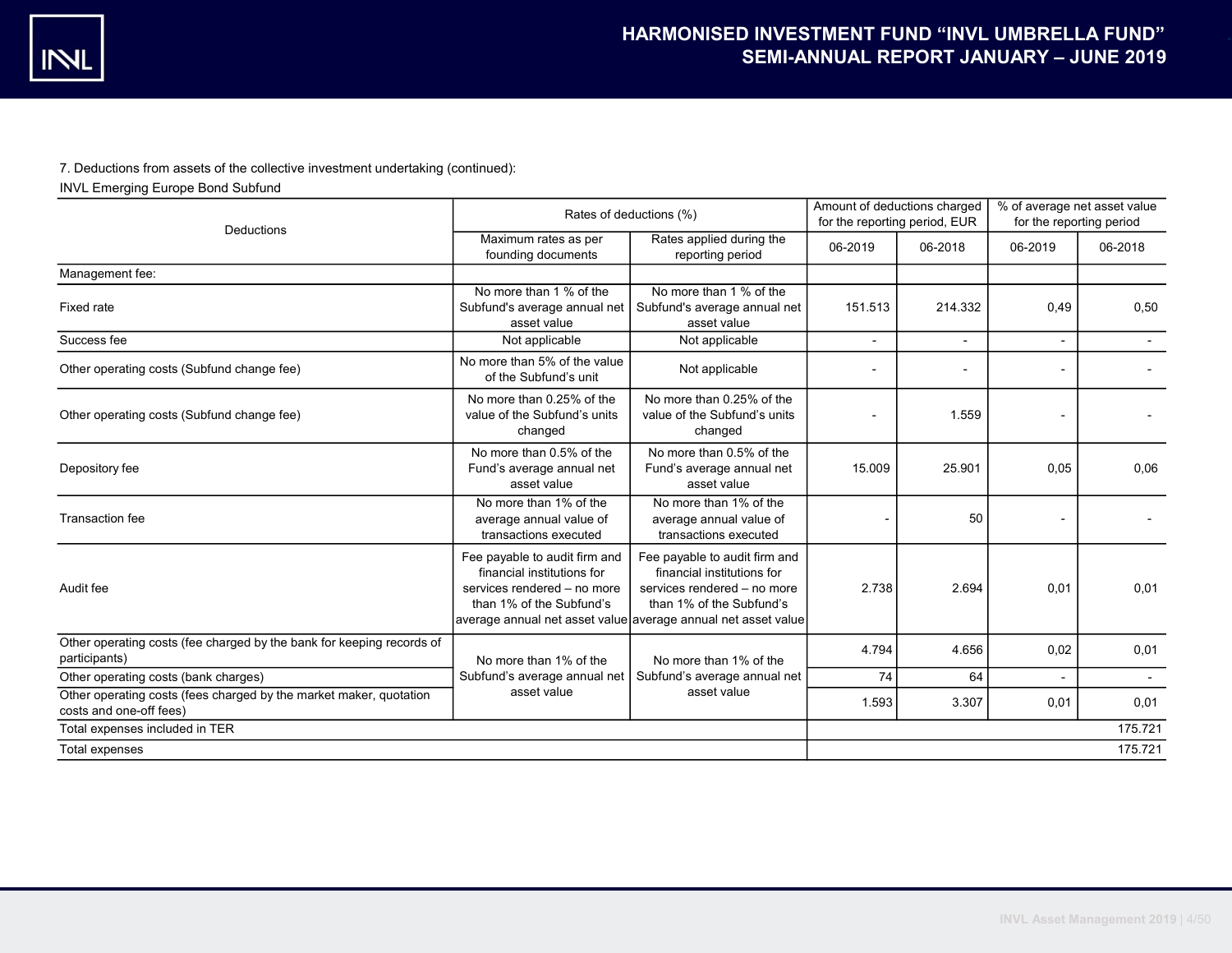## 7. Deductions from assets of the collective investment undertaking (continued):

INVL Global Emerging Markets Bond Subfund

|                                                             | Rates of deductions (%)                                                                                                                                                                                                                                                                                           | Amount of deductions charged<br>for the reporting period, EUR                                                            |                          | % of average net asset value<br>for the reporting period |         |         |
|-------------------------------------------------------------|-------------------------------------------------------------------------------------------------------------------------------------------------------------------------------------------------------------------------------------------------------------------------------------------------------------------|--------------------------------------------------------------------------------------------------------------------------|--------------------------|----------------------------------------------------------|---------|---------|
| Deductions                                                  | Maximum rates as per<br>founding documents                                                                                                                                                                                                                                                                        | Rates applied during the<br>reporting period                                                                             | 06-2019                  | 06-2018                                                  | 06-2019 | 06-2018 |
| Management fee:                                             |                                                                                                                                                                                                                                                                                                                   |                                                                                                                          |                          |                                                          |         |         |
| Fixed rate                                                  | No more than 1.25% of the<br>Subfund's average annual net<br>asset value                                                                                                                                                                                                                                          | No more than 1.25% of the<br>Subfund's average annual net<br>asset value                                                 | 39.789                   | 59.819                                                   | 0,61    | 0.63    |
| Success fee                                                 | Not applicable                                                                                                                                                                                                                                                                                                    | Not applicable                                                                                                           | $\overline{a}$           | $\blacksquare$                                           |         |         |
| Other operating costs (Subfund change fee)                  | No more than 5% of the value<br>of the Subfund's unit                                                                                                                                                                                                                                                             | Not applicable                                                                                                           | $\overline{\phantom{a}}$ | $\overline{\phantom{a}}$                                 |         |         |
| Other operating costs (Subfund change fee)                  | No more than 0.25% of the<br>value of the Subfund's units<br>changed                                                                                                                                                                                                                                              | No more than 0.25% of the<br>value of the Subfund's units<br>changed                                                     | 73                       | 12                                                       |         |         |
| Depository fee                                              | No more than 0.5% of the<br>Fund's average annual net<br>asset value                                                                                                                                                                                                                                              | No more than 0.5% of the<br>Fund's average annual net<br>asset value                                                     | 3.353                    | 5.036                                                    | 0,05    | 0,05    |
| Transaction fee                                             | No more than 1% of the<br>average annual value of<br>transactions executed                                                                                                                                                                                                                                        | No more than 1% of the<br>average annual value of<br>transactions executed                                               |                          |                                                          |         |         |
| Audit fee                                                   | Fee payable to audit firm and<br>Fee payable to audit firm and<br>financial institutions for<br>financial institutions for<br>services rendered - no more<br>services rendered - no more<br>than 1% of the Subfund's<br>than 1% of the Subfund's<br>average annual net asset value average annual net asset value |                                                                                                                          | 825                      | 1.023                                                    | 0,01    | 0,01    |
| Fee charged by the bank for keeping records of participants | Fee payable to audit firm and<br>financial institutions for                                                                                                                                                                                                                                                       | Fee payable to audit firm and<br>financial institutions for                                                              | 1.655                    | 1.716                                                    | 0.03    | 0.02    |
| Other operating costs (bank charges)                        | services rendered - no more<br>than 1% of the Subfund's                                                                                                                                                                                                                                                           | services rendered - no more<br>than 1% of the Subfund's<br>average annual net asset value average annual net asset value | 38                       | 31                                                       |         |         |
| Total expenses included in TER                              |                                                                                                                                                                                                                                                                                                                   |                                                                                                                          |                          |                                                          |         | 45.660  |
| Total expenses                                              |                                                                                                                                                                                                                                                                                                                   |                                                                                                                          |                          |                                                          |         | 45.733  |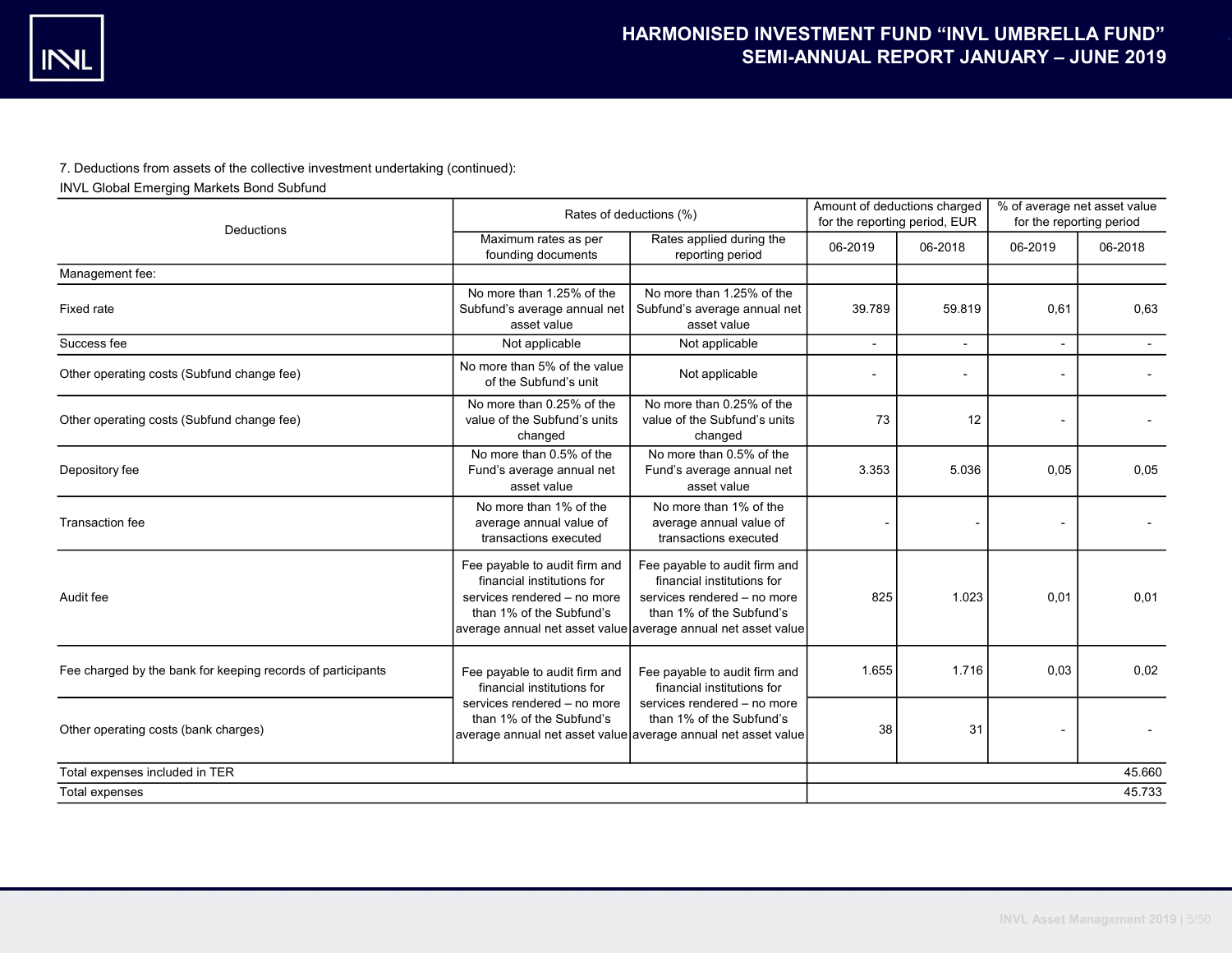7. Deductions from assets of the collective investment undertaking (continued):

INVL Russia TOP20 Subfund

|                                                                                                                                                       | Rates of deductions (%)                                                                                                | Amount of deductions charged<br>for the reporting period, EUR                                                                                                                           |         | % of average net asset value<br>for the reporting period |         |         |
|-------------------------------------------------------------------------------------------------------------------------------------------------------|------------------------------------------------------------------------------------------------------------------------|-----------------------------------------------------------------------------------------------------------------------------------------------------------------------------------------|---------|----------------------------------------------------------|---------|---------|
| Deductions                                                                                                                                            | Maximum rates as per<br>founding documents                                                                             | Rates applied during the<br>reporting period                                                                                                                                            | 06-2019 | 06-2018                                                  | 06-2019 | 06-2018 |
| Management fee:                                                                                                                                       |                                                                                                                        |                                                                                                                                                                                         |         |                                                          |         |         |
| <b>Fixed rate</b>                                                                                                                                     | No more than 1.5% of the<br>Subfund's average annual net<br>asset value                                                | No more than 1.5% of the<br>Subfund's average annual net<br>asset value                                                                                                                 | 55.951  | 98.027                                                   | 0.74    | 0,75    |
| Success fee                                                                                                                                           | No more than 15% of the<br>increase in the Subfund's net<br>asset value                                                | No more than 15% of the<br>increase in the Subfund's net<br>asset value                                                                                                                 | 139.757 | 31.661                                                   | 1,84    | 0,24    |
| Other operating costs (Subfund change fee)                                                                                                            | No more than 5% of the value<br>of the Subfund's unit                                                                  | 2% of the value of the<br>Subfund's unit                                                                                                                                                | 21      | 12                                                       |         |         |
| Other operating costs (Subfund change fee)                                                                                                            | No more than 0.25% of the<br>value of the Subfund's units<br>changed                                                   | No more than 0.25% of the<br>value of the Subfund's units<br>changed                                                                                                                    | 56      | 68                                                       |         |         |
| Depository fee                                                                                                                                        | No more than 0.5% of the<br>Fund's average annual net<br>asset value                                                   | No more than 0.5% of the<br>Fund's average annual net<br>asset value                                                                                                                    | 6.416   | 10.842                                                   | 0,08    | 0,08    |
| <b>Transaction fee</b>                                                                                                                                | No more than 1% of the<br>average annual value of<br>transactions executed                                             | No more than 1% of the<br>average annual value of<br>transactions executed                                                                                                              | 8.501   | 20.890                                                   | 0,11    | 0, 16   |
| Audit fee                                                                                                                                             | Fee payable to audit firm and<br>financial institutions for<br>services rendered - no more<br>than 1% of the Subfund's | Fee payable to audit firm and<br>financial institutions for<br>services rendered - no more<br>than 1% of the Subfund's<br>average annual net asset value average annual net asset value | 1.602   | 1.783                                                    | 0,02    | 0,01    |
| Fee charged by the bank for keeping records of participants                                                                                           |                                                                                                                        |                                                                                                                                                                                         | 1.792   | 1.817                                                    | 0,02    | 0,01    |
| Other operating costs (bank charges)                                                                                                                  |                                                                                                                        |                                                                                                                                                                                         | 93      | 113                                                      |         |         |
| Other operating costs (fees charged by the market maker, quotation                                                                                    | No more than 1% of the<br>Subfund's average annual net                                                                 | No more than 1% of the<br>Subfund's average annual net                                                                                                                                  | 1.031   | 1.122                                                    | 0,01    | 0,01    |
| Other operating costs (third party fees charged on services of the<br>Depository through use of services provided by other financial<br>institutions) | asset value                                                                                                            | asset value                                                                                                                                                                             | 1.582   | 4.515                                                    | 0,02    | 0.03    |
| Total expenses included in TER                                                                                                                        |                                                                                                                        |                                                                                                                                                                                         |         |                                                          |         | 208.224 |
| Total expenses                                                                                                                                        |                                                                                                                        |                                                                                                                                                                                         |         |                                                          |         | 216.802 |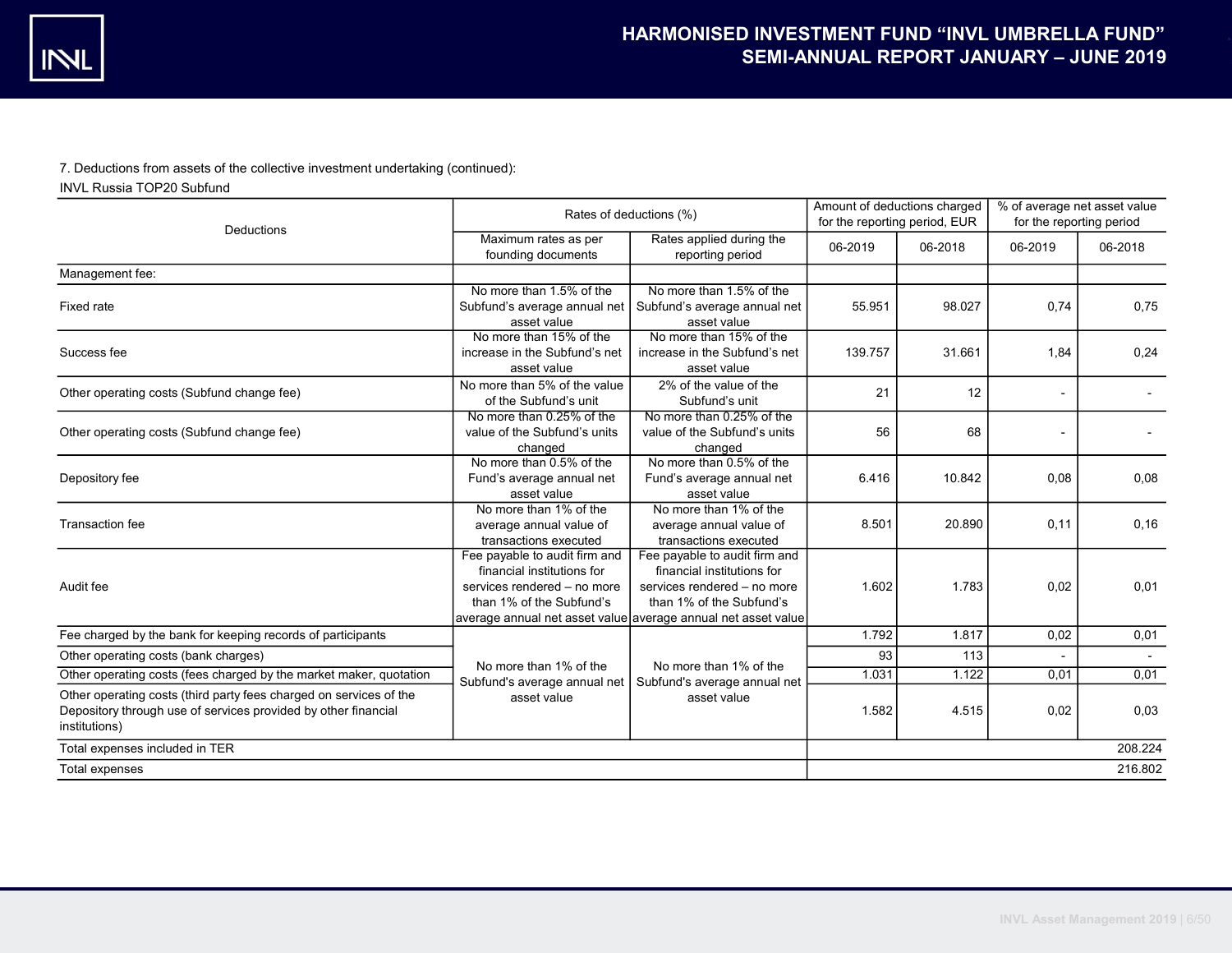

8. Intermediary fee:

Information is provided in Note 9.

9. Information on all existing arrangements on distributions and hidden commission fees:

Over the reporting period, the management company did not enter into any formal or informal arrangements on distributions, nor any hidden commission fees were applied to the Fund.

10. Illustration of impact of deductions on investor's ultimate return on investments:

Information is provided on the annual report.

#### IV. INFORMATION ON THE INVESTMENT PORTFOLIO OF THE COLLECTIVE INVESTMENT UNDERTAKING

11. Structure of investment portfolio at the end of the reporting period:

Information is provided in Note 4.

12. Breakdown of investments by the criteria that meet the investment strategy:

Information is provided in Note 5.

13. Transactions involving derivative financial instruments conducted over the reporting period, other than those referred to in section 11 herein:

Information is provided in Note 8.

14. Types of derivative financial instruments referred to in section 11 of the financial statements, the related risks and quantitative limits and methods used to assess the risks incurred by the collective investment undertaking in relation to transactions involving derivative financial instruments. Description of how derivative financial instrument may be used to hedge investment instrument transaction (position) against risk:

Information is provided in Note 8.

15. Total value of liabilities arising on transactions involving derivative financial instruments at the end of the reporting period:

Information is provided in Note 8.

16. Risk extent related to derivative financial instruments taken by the master collective investment undertaking: the sum of the direct potential risk extent of the feeder collective investment undertaking and the actual derivative financial instruments risk of the master collective investment undertaking that is proportional to the feeder collective investment undertaking's investments in the master undertaking, and the sum of the direct potential risk extent of the feeder collective investment undertaking and the extent of potential maximum risk that was taken by the master collective investment undertaking according to transactions in derivative financial instruments and that was determined in the founding documents of the master collective investment undertaking and that is proportional to the feeder collective investment undertaking's investments to the master undertaking.

The Umbrella Fund is a non-master collective investment undertaking.

17. Analysis of the current investment portfolio's compliance (non-compliance) with the collective investment undertaking's investment strategy (investment trends, investment specialisation, geographical area, etc.):

Structure of investment portfolio is provided in Note 4.

18. Factors that had the major impact on the structure of investment portfolio and changes in its value over the reporting period:

Information is provided in Note 4.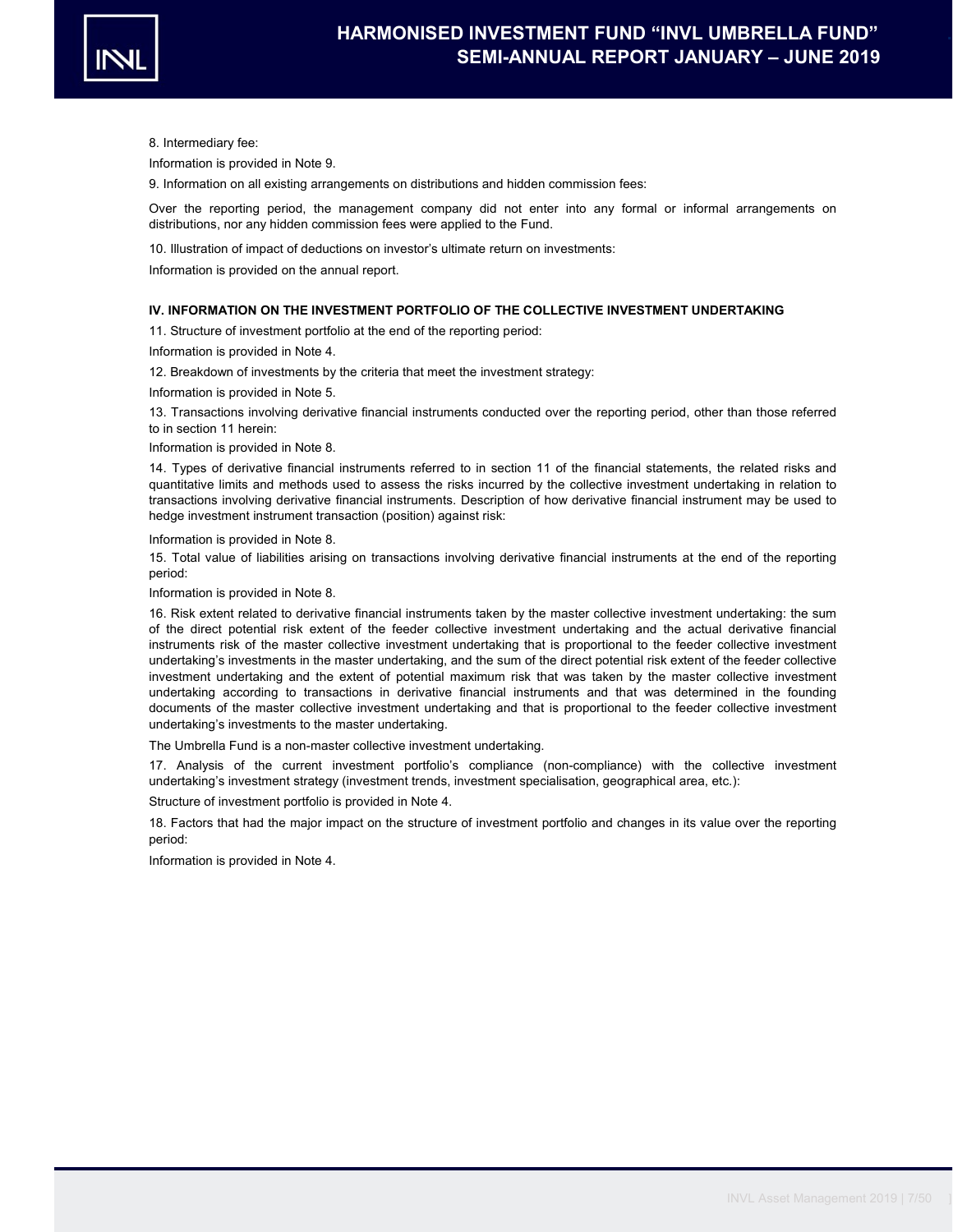

### V. RETURN ON IVESTMENTS AND RISK INDICATORS OF THE COLLECTIVE INVESTMENT UNDERTAKING

19. Benchmark index (if selected) and its brief description:

Information is provided on the annual report.

20. Change in value of unit (share) for the same period, change in annual return (gross and net) on investments, and change in value of benchmark index (if selected), and other indicators over the last 10 years of the fund's operation. If the collective investment undertaking operated for a period shorter than 10 years, return on investments for the period during which the portfolio was managed:

Information is provided on the annual report.

21. Average return on investments, average change in value of investment unit and average change in value of benchmark index (if selected) over the last three, five, ten years (average net return on investments, average change in value of unit and average change in value of benchmark index are calculated as a geometric mean of annual changes in net return on investments, annual changes in value of unit and annual changes in value of benchmark index, respectively):

Information is provided on the annual report.

22. Other indicators showing the risks pertaining to the investment portfolio:

Information is provided on the annual report.

## VI. FINANCIAL POSITION OF THE COLLECTIVE INVESTMENT UNDERTAKING

23. The financial statements of the collective investment undertaking have been prepared in accordance with the requirements of the Lithuanian laws and legal acts:

23.1. Statement of net assets;

- 23.2. Statement of changes in net assets;
- 23.3. Explanatory notes.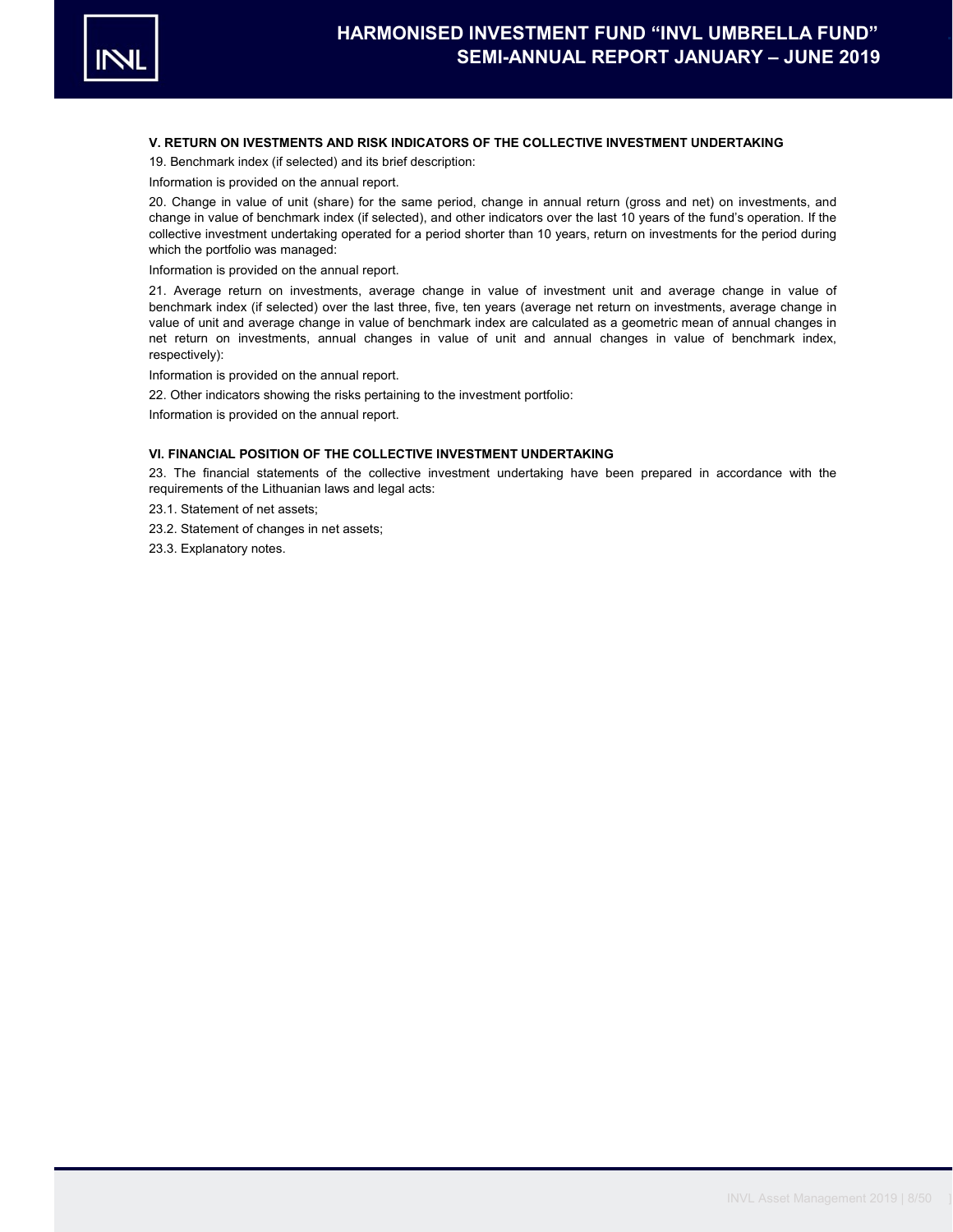## UAB ..INVL ASSET MANAGEMENT" 126263073, Gynėjų str. 14, Vilnius INVL Umbrella Fund

STATEMENT OF NET ASSETS AS AT 30 JUNE 2019

| <b>No</b>        | <b>Assets</b>                                                                  | <b>Note</b>           | <b>INVL Emerging Europe</b><br>ex Russia TOP20<br><b>Subfund</b> | <b>Bond Subfund</b> | INVL Emerging Europe   INVL Global Emerging<br><b>Markets Bond Subfund</b> | <b>INVL Russia TOP20</b><br><b>Subfund</b> | <b>Consolidated data</b> |
|------------------|--------------------------------------------------------------------------------|-----------------------|------------------------------------------------------------------|---------------------|----------------------------------------------------------------------------|--------------------------------------------|--------------------------|
| Α.               | <b>ASSETS</b>                                                                  |                       | 8.923.321                                                        | 30.114.853          | 6.553.977                                                                  | 8.092.496                                  | 53.684.647               |
| $\mathbf{1}$ .   | <b>CASH</b>                                                                    | 4                     | 1.277.844                                                        | 3.272.362           | 122.087                                                                    | 236.234                                    | 4.908.527                |
| 2.               | <b>TIME DEPOSITS</b>                                                           |                       |                                                                  |                     |                                                                            |                                            |                          |
| 3.               | <b>MONEY MARKET INSTRUMENTS</b>                                                |                       |                                                                  | $\sim$              |                                                                            | $\sim$                                     |                          |
| 3.1.             | Treasury bills                                                                 |                       |                                                                  | $\blacksquare$      |                                                                            | $\sim$                                     |                          |
| 3.2.             | Other money market instruments                                                 |                       |                                                                  |                     |                                                                            | $\sim$                                     |                          |
| $\overline{4}$   | <b>TRANSFERABLE SECURITIES</b>                                                 | 4,6                   | 7.444.643                                                        | 26.498.242          | 6.419.419                                                                  | 7.737.762                                  | 48.100.066               |
| 4.1.             | Non-equity securities                                                          | 4,6                   | $\sim$                                                           | 26.498.242          | 6.419.419                                                                  | $\overline{\phantom{a}}$                   | 32.917.661               |
| 4.1.1            | Non-equity securities issued or guaranteed by governments and<br>central banks | 4,6                   |                                                                  | 4.299.850           | 1.877.737                                                                  | $\overline{\phantom{a}}$                   | 6.177.587                |
| 4.1.2.           | Other non-equity securities                                                    | 4,6                   |                                                                  | 22.198.392          | 4.541.682                                                                  |                                            | 26.740.074               |
| 4.2.             | Equity securities                                                              | 4,6                   | 7.444.643                                                        |                     |                                                                            | 7.737.762                                  | 15.182.405               |
| 4.3.             | Investment units and shares of other collective investment                     |                       |                                                                  | $\blacksquare$      | ÷.                                                                         |                                            |                          |
| 5.               | <b>PREPAYMENTS</b>                                                             |                       |                                                                  |                     |                                                                            |                                            |                          |
| 6                | AMOUNTS RECEIVABLE                                                             | $\overline{4}$        | 200.834                                                          | 246.015             | $\sim$                                                                     | 118.500                                    | 565.349                  |
| 6.1              | Amounts receivable from sale of investments                                    | $\boldsymbol{\Delta}$ | 112.758                                                          | 246.015             | $\sim$                                                                     | 51.055                                     | 409.828                  |
| 6.2.             | Other amounts receivable                                                       | 4                     | 88.076                                                           |                     |                                                                            | 67.445                                     | 155.521                  |
| 7.               | <b>INVESTMENT AND OTHER ASSETS</b>                                             | 4,6                   | $\blacksquare$                                                   | 98.234              | 12.471                                                                     | $\blacksquare$                             | 110.705                  |
| 7.1.             | Investment assets                                                              |                       |                                                                  |                     | ٠                                                                          | $\overline{\phantom{a}}$                   |                          |
| 7.2.             | Derivative financial instruments                                               | 4.6                   |                                                                  | 98.234              | 12.471                                                                     | $\overline{\phantom{a}}$                   | 110.705                  |
| 7.3.             | Other assets                                                                   |                       |                                                                  |                     |                                                                            |                                            |                          |
| $\overline{B}$ . | <b>LIABILITIES</b>                                                             | $\boldsymbol{\Delta}$ | 72.989                                                           | 43.020              | 8.269                                                                      | 103.658                                    | 227.936                  |
| 1.               | Amounts payable                                                                | 4                     | 72.989                                                           | 43.020              | 8.269                                                                      | 103.658                                    | 227.936                  |
| 1.1.             | Amounts payable for financial and investment assets                            | $\Delta$              | 58.000                                                           |                     |                                                                            |                                            | 58.000                   |
| 1.2.             | Amounts payable to management company and depository                           | $\overline{4}$        | 14.127                                                           | 30.342              | 8.148                                                                      | 102.160                                    | 154,777                  |
| 1.3.             | Other payables                                                                 | $\overline{4}$        | 862                                                              | 12.678              | 121                                                                        | 1.498                                      | 15.159                   |
| 2.               | Accrued charges                                                                |                       |                                                                  |                     |                                                                            | $\sim$                                     |                          |
| 3.               | Borrowings from credit institutions                                            |                       |                                                                  | $\blacksquare$      |                                                                            | $\blacksquare$                             |                          |
| 4.               | Liabilities under contracts on derivative financial instruments                |                       |                                                                  | $\blacksquare$      |                                                                            | $\overline{\phantom{a}}$                   |                          |
| 5.               | Other liabilities                                                              |                       |                                                                  |                     |                                                                            |                                            |                          |
| C.               | <b>NET ASSETS</b>                                                              | $\overline{2}$        | 8.850.332                                                        | 30.071.833          | 6.545.708                                                                  | 7.988.838                                  | 53.456.711               |

General Director

Laura Križinauskienė

29 August 2019

Head of Funds Accounting

Aušra Montvydaitė

29 August 2019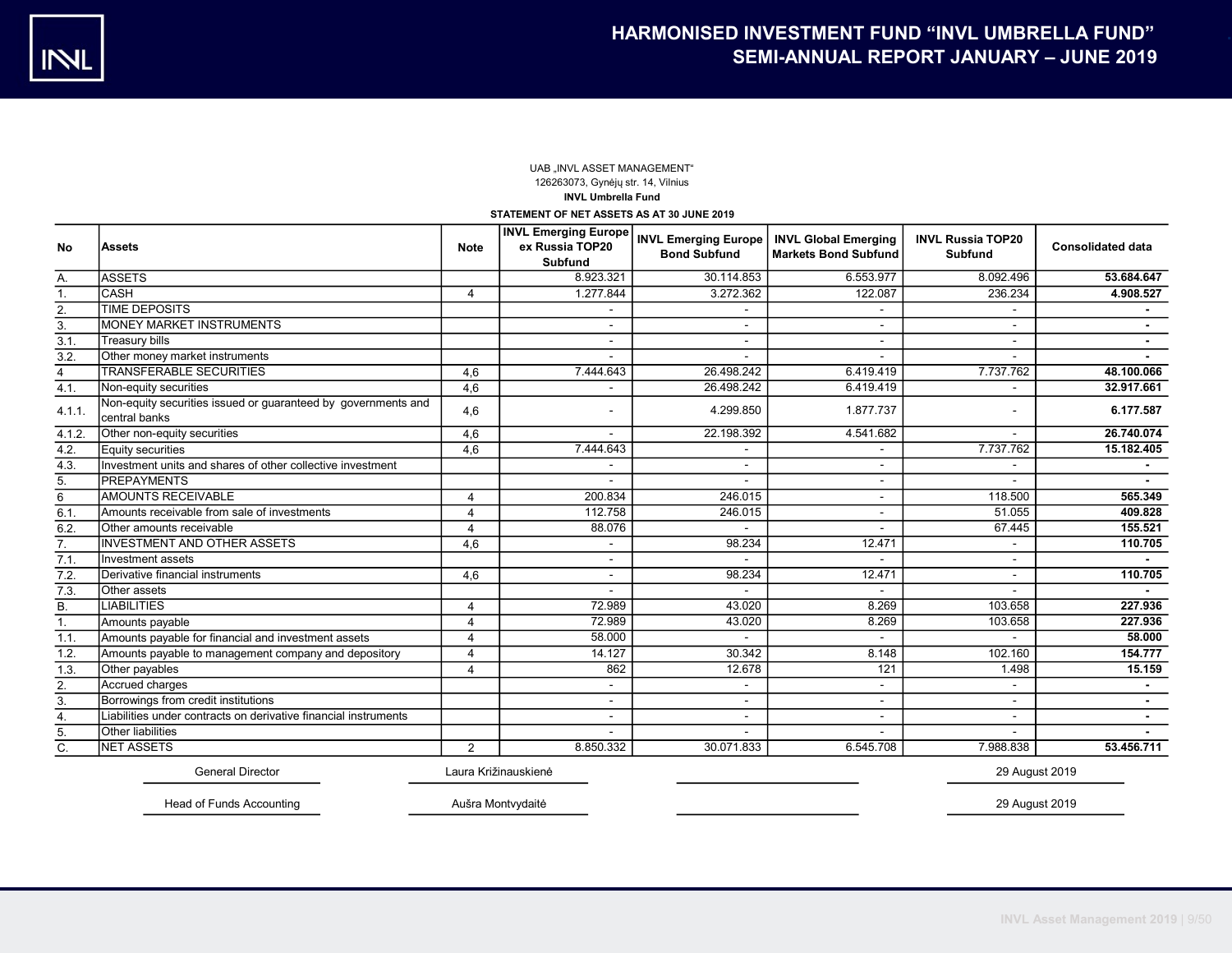## UAB ..INVL ASSET MANAGEMENT" 126263073, Gynėjų str. 14, Vilnius INVL Umbrella Fund

STATEMENT OF NET ASSETS AS AT 30 JUNE 2018

|                  |                                                                                | <b>Note</b>           |                | INVL Emerging Europe   INVL Emerging Europe   INVL Global Emerging |                             | <b>INVL Russia TOP20</b> | <b>Consolidated data</b> |  |
|------------------|--------------------------------------------------------------------------------|-----------------------|----------------|--------------------------------------------------------------------|-----------------------------|--------------------------|--------------------------|--|
| <b>No</b>        | <b>Assets</b>                                                                  |                       | <b>Subfund</b> | <b>Bond Subfund</b>                                                | <b>Markets Bond Subfund</b> | <b>Subfund</b>           |                          |  |
| А.               | <b>ASSETS</b>                                                                  |                       | 8.688.311      | 36.569.819                                                         | 6.968.050                   | 7.287.467                | 59.513.647               |  |
| 1.               | <b>CASH</b>                                                                    | $\overline{a}$        | 503.999        | 5.214.609                                                          | 204.162                     | 381.557                  | 6.304.327                |  |
| 2.               | <b>TIME DEPOSITS</b>                                                           |                       |                |                                                                    |                             |                          |                          |  |
| 3.               | <b>MONEY MARKET INSTRUMENTS</b>                                                |                       |                | $\blacksquare$                                                     |                             | $\blacksquare$           |                          |  |
| 3.1.             | Treasury bills                                                                 |                       |                | $\overline{\phantom{a}}$                                           |                             | $\overline{\phantom{a}}$ |                          |  |
| 3.2.             | Other money market instruments                                                 |                       |                |                                                                    |                             |                          |                          |  |
| $\overline{4}$   | <b>TRANSFERABLE SECURITIES</b>                                                 | 4,6                   | 8.161.743      | 31.291.989                                                         | 6.750.319                   | 6.814.124                | 53.018.175               |  |
| 4.1.             | Non-equity securities                                                          | 4,6                   |                | 31.291.989                                                         | 6.750.319                   |                          | 38.042.308               |  |
| 4.1.1            | Non-equity securities issued or guaranteed by governments and<br>central banks | 4,6                   |                | 5.912.798                                                          | 2.376.910                   |                          | 8.289.708                |  |
| 4.1.2.           | Other non-equity securities                                                    | 4,6                   |                | 25.379.191                                                         | 4.373.409                   |                          | 29.752.600               |  |
| 4.2.             | Equity securities                                                              | 4,6                   | 8.161.743      |                                                                    |                             | 6.814.124                | 14.975.867               |  |
| 4.3.             | Investment units and shares of other collective investment                     |                       |                | $\overline{\phantom{a}}$                                           |                             |                          |                          |  |
| 5.               | <b>IPREPAYMENTS</b>                                                            |                       |                |                                                                    |                             |                          |                          |  |
| 6                | <b>AMOUNTS RECEIVABLE</b>                                                      |                       | 22.569         | $\overline{\phantom{a}}$                                           |                             | 91.786                   | 114.355                  |  |
| 6.1              | Amounts receivable from sale of investments                                    | $\boldsymbol{\Delta}$ | 22.569         | $\overline{\phantom{a}}$                                           |                             | 61.393                   | 83.962                   |  |
| 6.2.             | Other amounts receivable                                                       |                       |                |                                                                    |                             | 30.393                   | 30.393                   |  |
| 7.               | <b>INVESTMENT AND OTHER ASSETS</b>                                             | 4,6                   |                | 63.221                                                             | 13.569                      | $\overline{\phantom{a}}$ | 76.790                   |  |
| 7.1.             | Investment assets                                                              |                       |                |                                                                    |                             | $\overline{\phantom{0}}$ | $\sim$                   |  |
| 7.2.             | Derivative financial instruments                                               | 4.6                   |                | 63.221                                                             | 13.569                      |                          | 76.790                   |  |
| 7.3.             | Other assets                                                                   |                       |                |                                                                    |                             |                          |                          |  |
| $\overline{B}$ . | <b>LIABILITIES</b>                                                             | $\overline{4}$        | 295.066        | 49.273                                                             | 8.488                       | 111.222                  | 464.049                  |  |
| 1.               | Amounts payable                                                                | 4                     | 295.066        | 49.273                                                             | 8.488                       | 111.222                  | 464.049                  |  |
| 1.1.             | Amounts payable for financial and investment assets                            | Δ                     | 280.442        |                                                                    |                             | 98.158                   | 378.600                  |  |
| 1.2.             | Amounts payable to management company and depository                           |                       | 13.815         | 36.854                                                             | 8.367                       | 11.976                   | 71.012                   |  |
| 1.3.             | Other payables                                                                 | 4                     | 809            | 12.419                                                             | 121                         | 1.088                    | 14.437                   |  |
| 2.               | Accrued charges                                                                |                       |                | $\overline{a}$                                                     |                             |                          |                          |  |
| 3.               | Borrowings from credit institutions                                            |                       |                | $\blacksquare$                                                     |                             | $\blacksquare$           |                          |  |
| 4.               | Liabilities under contracts on derivative financial instruments                |                       |                | $\blacksquare$                                                     |                             |                          |                          |  |
| 5.               | Other liabilities                                                              |                       |                |                                                                    |                             |                          |                          |  |
| C.               | <b>INET ASSETS</b>                                                             | 2                     | 8.393.245      | 36.520.546                                                         | 6.959.562                   | 7.176.245                | 59.049.598               |  |

General Director Laura Križinauskienė 29 August 2019

Head of Funds Accounting Aušra Montvydaitė 29 August 2019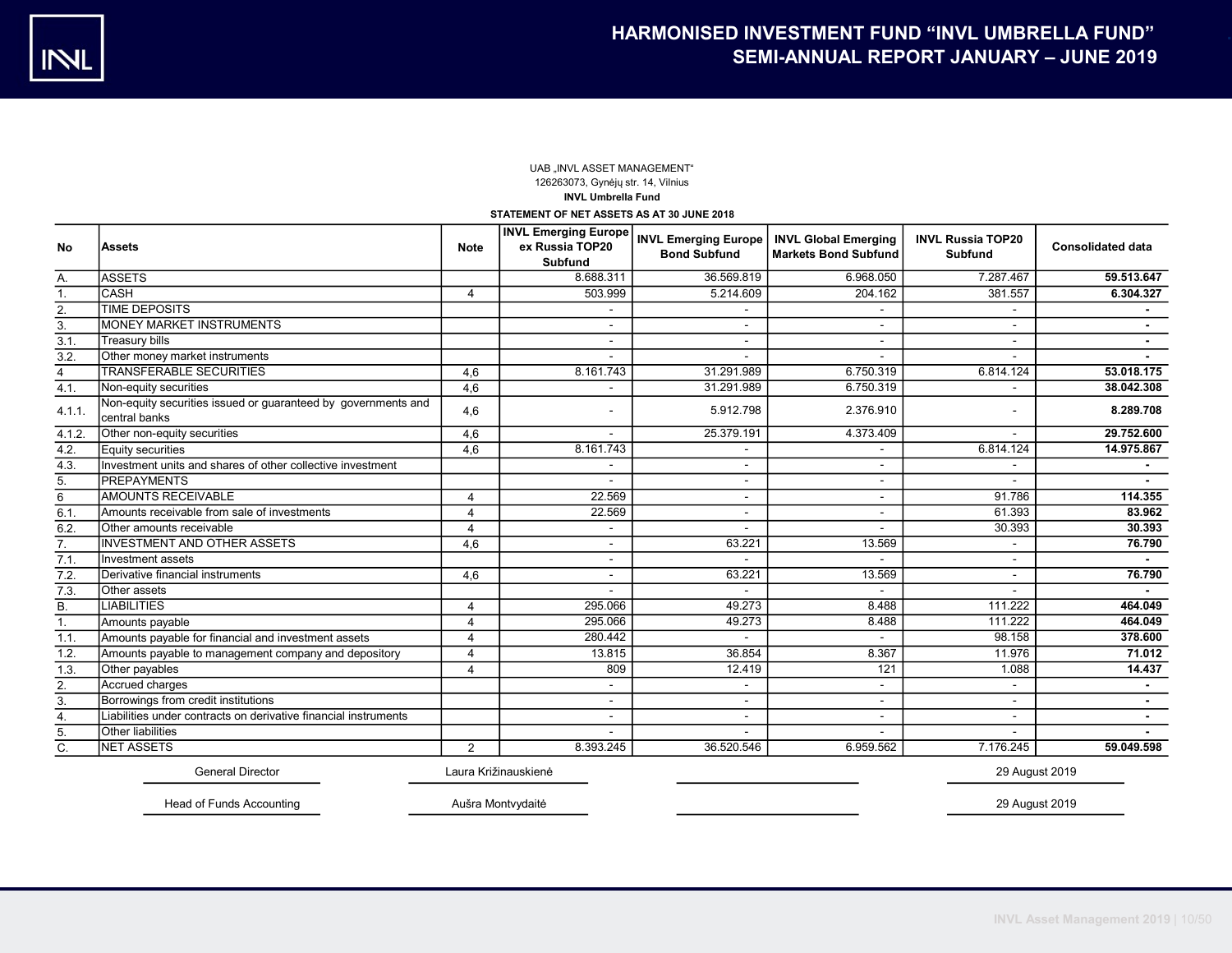#### UAB "INVL ASSET MANAGEMENT" 126263073, Gynėjų str. 14, Vilnius INVL Umbrella Fund STATEMENT OF CHANGES IN NET ASSETS FOR JANUARY – JUNE 2019

|        |                                                                 |                | <b>INVL Emerging Europe</b>       |                                                    |                                                            |                                            |                          |
|--------|-----------------------------------------------------------------|----------------|-----------------------------------|----------------------------------------------------|------------------------------------------------------------|--------------------------------------------|--------------------------|
| No     | Items                                                           | <b>Note</b>    | ex Russia TOP20<br><b>Subfund</b> | <b>INVL Emerging Europe</b><br><b>Bond Subfund</b> | <b>INVL Global Emerging</b><br><b>Markets Bond Subfund</b> | <b>INVL Russia TOP20</b><br><b>Subfund</b> | <b>Consolidated data</b> |
| 1.     | NET ASSETS AT 1 JANUARY                                         | 2              | 8.393.245                         | 36.520.546                                         | 6.959.562                                                  | 7.176.245                                  | 59.049.598               |
| 2.     | <b>INCREASE IN NET ASSET VALUE</b>                              |                |                                   |                                                    |                                                            |                                            |                          |
| 2.1.   | Contributions of participants                                   | 3              | 73.092                            | 2.482.420                                          | 793.083                                                    | 1.458.478                                  | 4.807.073                |
| 2.2.   | Transfers from other funds                                      | 3              | $\sim$                            |                                                    | 29.391                                                     | 22.222                                     | 51.613                   |
| 2.3.   | Guarantee contributions                                         |                | $\blacksquare$                    | $\sim$                                             | ä,                                                         | $\sim$                                     | $\sim$                   |
| 2.4.   | Investment income                                               |                | 278.886                           | 10.314                                             | $\blacksquare$                                             | 139.219                                    | 428.419                  |
| 2.4.1  | Interest income                                                 |                | $\blacksquare$                    | 10.314                                             | $\blacksquare$                                             | 95                                         | 10.409                   |
| 2.4.2. | Dividends                                                       |                | 278.886                           |                                                    | $\overline{a}$                                             | 139.124                                    | 418.010                  |
| 2.4.3. | Rental income                                                   |                |                                   |                                                    |                                                            |                                            |                          |
| 2.5.   | Gain on change in value and sale of investments                 | 6              | 2.630.819                         | 3.153.056                                          | 933.288                                                    | 4.081.696                                  | 10.798.859               |
| 2.6.   | Foreign exchange gain                                           |                | 15.697                            | 240.667                                            | 25.706                                                     | 65.054                                     | 347.124                  |
| 2.7.   | Gain on transactions involving derivative financial instruments |                |                                   |                                                    |                                                            |                                            |                          |
| 2.8.   | Other increases in net asset value                              |                |                                   |                                                    | 3.300                                                      |                                            | 3,300                    |
|        | TOTAL INCREASE IN NET ASSET VALUE:                              |                | 2.998.494                         | 5.886.457                                          | 1.784.768                                                  | 5.766.669                                  | 16.436.388               |
| 3.     | DECREASE IN NET ASSET VALUE                                     |                |                                   |                                                    |                                                            |                                            |                          |
| 3.1.   | Payments to participants                                        | 3              | 734.303                           | 10.188.214                                         | 1.628.399                                                  | 2.548.202                                  | 15.099.118               |
| 3.2.   | Transfers to other funds                                        | 3              | 5.449                             | 16.773                                             | $\overline{a}$                                             | 29.391                                     | 51.613                   |
| 3.3.   | Loss on change in value and sale of investments                 | 6              | 1.692.040                         | 1.482.005                                          | 435.086                                                    | 2.111.874                                  | 5.721.005                |
| 3.4.   | Foreign exchange loss                                           |                | 26.531                            | 229.120                                            | 19.891                                                     | 47.807                                     | 323.349                  |
| 3.5.   | Loss on transactions involving derivative financial instruments | 6              |                                   | 243.337                                            | 69.513                                                     |                                            | 312.850                  |
| 3.6.   | Management costs:                                               |                | 83.084                            | 175.721                                            | 45.733                                                     | 216.802                                    | 521.340                  |
| 3.6.1  | Fee to management company                                       |                | 63.073                            | 151.513                                            | 39.862                                                     | 195.785                                    | 450.233                  |
| 3.6.2  | Fee to depository                                               |                | 7.281                             | 15.009                                             | 3.353                                                      | 6.416                                      | 32.059                   |
| 3.6.3. | Fee to intermediaries                                           | 9              | 7.793                             |                                                    |                                                            | 8.501                                      | 16.294                   |
| 3.6.4  | Audit fee costs                                                 |                | 1.602                             | 2.738                                              | 825                                                        | 1.602                                      | 6.767                    |
| 3.6.5. | Interest costs                                                  |                |                                   |                                                    |                                                            |                                            |                          |
| 3.6.6. | Other costs                                                     |                | 3.335                             | 6.461                                              | 1.693                                                      | 4.498                                      | 15.987                   |
| 3.7.   | Other decreases in net asset value                              |                | $\sim$                            | $\sim$                                             | $\sim$                                                     | $\sim$                                     | $\blacksquare$           |
| 3.8.   | Reimbursement of costs (-)                                      |                | $\blacksquare$                    | $\sim$                                             | $\blacksquare$                                             | $\sim$                                     | $\blacksquare$           |
|        | TOTAL DECREASE IN NET ASSET VALUE:                              |                | 2.541.407                         | 12.335.170                                         | 2.198.622                                                  | 4.954.076                                  | 22.029.275               |
| 4.     | Change in net asset value                                       |                | 457.087                           | (6.448.713)                                        | (413.854)                                                  | 812.593                                    | (5.592.887)              |
| 5.     | Profit distribution                                             |                |                                   |                                                    |                                                            |                                            |                          |
| 6.     | NET ASSET VALUE AT 30 JUNE                                      | $\overline{2}$ | 8.850.332                         | 30.071.833                                         | 6.545.708                                                  | 7.988.838                                  | 53.456.711               |
|        | <b>General Director</b>                                         |                | Laura Križinauskienė              |                                                    |                                                            | 29 August 2019                             |                          |
|        | Head of Funds Accounting                                        |                | Aušra Montvydaitė                 |                                                    |                                                            | 29 August 2019                             |                          |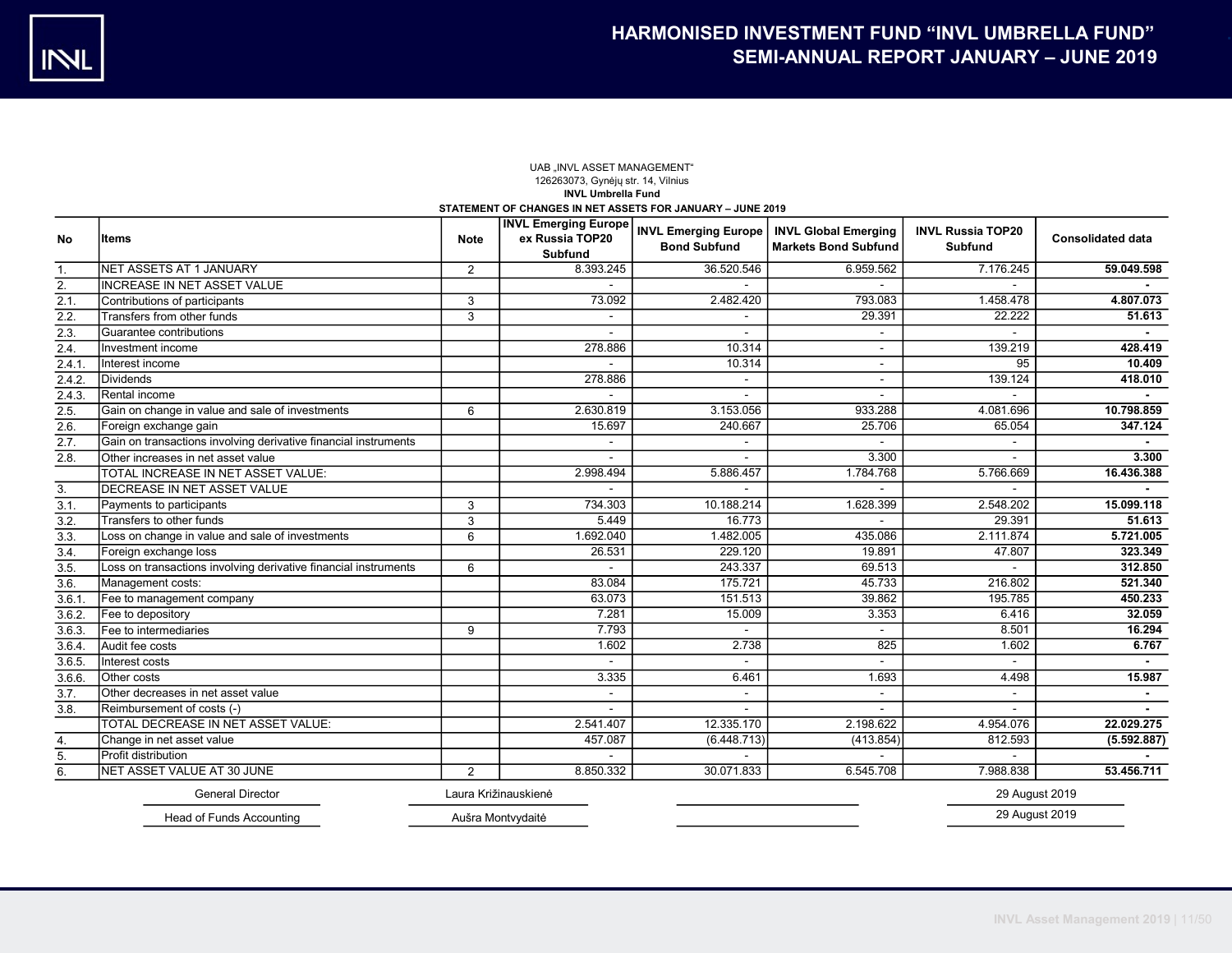#### UAB "INVL ASSET MANAGEMENT" 126263073, Gynėjų str. 14, Vilnius INVL Umbrella Fund STATEMENT OF CHANGES IN NET ASSETS FOR JANUARY – JUNE 2018

| No               | Items                                                           | <b>Note</b>    | <b>INVL Emerging Europe</b><br>ex Russia TOP20<br><b>Subfund</b> | <b>INVL Emerging Europe</b><br><b>Bond Subfund</b> | <b>INVL Global Emerging</b><br><b>Markets Bond Subfund</b> | <b>INVL Russia TOP20</b><br><b>Subfund</b> | <b>Consolidated data</b> |
|------------------|-----------------------------------------------------------------|----------------|------------------------------------------------------------------|----------------------------------------------------|------------------------------------------------------------|--------------------------------------------|--------------------------|
| 1.               | NET ASSETS AT 1 JANUARY                                         | $\overline{2}$ | 11.574.849                                                       | 43.685.816                                         | 11.238.902                                                 | 10.312.941                                 | 76.812.508               |
| $\overline{2}$ . | <b>INCREASE IN NET ASSET VALUE</b>                              |                |                                                                  |                                                    |                                                            |                                            |                          |
| 2.1.             | Contributions of participants                                   | 3              | 431.981                                                          | 7.222.642                                          | 1.535.188                                                  | 5.444.753                                  | 14.634.564               |
| 2.2.             | Transfers from other funds                                      | 3              | $\blacksquare$                                                   | 624.901                                            | 115.220                                                    | 27.395                                     | 767.516                  |
| 2.3.             | Guarantee contributions                                         |                |                                                                  | $\sim$                                             | $\sim$                                                     |                                            | $\sim$                   |
| 2.4.             | Investment income                                               |                | 298.865                                                          | 1.808                                              | 1.137                                                      | 155.705                                    | 457.515                  |
| 2.4.1            | Interest income                                                 |                |                                                                  | 1.808                                              |                                                            | 9                                          | 1.817                    |
| 2.4.2            | Dividends                                                       |                | 298.865                                                          | $\sim$                                             | 1.137                                                      | 155.696                                    | 455.698                  |
| 2.4.3.           | Rental income                                                   |                |                                                                  |                                                    |                                                            |                                            |                          |
| 2.5.             | Gain on change in value and sale of investments                 | 6              | 2.509.334                                                        | 4.548.328                                          | 1.296.983                                                  | 6.989.676                                  | 15.344.321               |
| 2.6.             | Foreign exchange gain                                           |                | 52.005                                                           | 561.015                                            | 68.496                                                     | 188.183                                    | 869.699                  |
| 2.7.             | Gain on transactions involving derivative financial instruments |                |                                                                  |                                                    |                                                            |                                            |                          |
| 2.8.             | Other increases in net asset value                              |                |                                                                  |                                                    | 25.000                                                     |                                            | 25.000                   |
|                  | TOTAL INCREASE IN NET ASSET VALUE:                              |                | 3.292.185                                                        | 12.958.694                                         | 3.042.024                                                  | 12.805.712                                 | 32.098.615               |
| 3.               | DECREASE IN NET ASSET VALUE                                     |                |                                                                  |                                                    |                                                            |                                            |                          |
| 3.1.             | Payments to participants                                        | 3              | 809.779                                                          | 8.106.772                                          | 4.651.848                                                  | 3.488.301                                  | 17.056.700               |
| 3.2.             | Transfers to other funds                                        | 3              | 4.935                                                            | 110.332                                            | 652.249                                                    |                                            | 767.516                  |
| 3.3.             | Loss on change in value and sale of investments                 | 6              | 3.427.587                                                        | 4.592.062                                          | 1.457.010                                                  | 7.223.410                                  | 16.700.069               |
| 3.4.             | Foreign exchange loss                                           |                | 78.008                                                           | 403.223                                            | 60.175                                                     | 200.161                                    | 741.567                  |
| 3.5.             | Loss on transactions involving derivative financial instruments | 6              |                                                                  | 1.002.818                                          | 148.733                                                    |                                            | 1.151.551                |
| 3.6.             | Management costs:                                               |                | 167.412                                                          | 252.563                                            | 67.637                                                     | 170.850                                    | 658.462                  |
| 3.6.1            | Fee to management company                                       |                | 143.054                                                          | 215.891                                            | 59.831                                                     | 129.768                                    | 548.544                  |
| 3.6.2            | Fee to depository                                               |                | 8.784                                                            | 25.901                                             | 5.036                                                      | 10.842                                     | 50.563                   |
| 3.6.3.           | Fee to intermediaries                                           | 9              | 8.939                                                            | 50                                                 |                                                            | 20.890                                     | 29.879                   |
| 3.6.4            | Audit fee costs                                                 |                | 1.783                                                            | 2.694                                              | 1.023                                                      | 1.783                                      | 7.283                    |
| 3.6.5.           | Interest costs                                                  |                |                                                                  |                                                    |                                                            |                                            |                          |
| 3.6.6.           | <b>Other</b> costs                                              |                | 4.852                                                            | 8.027                                              | 1.747                                                      | 7.567                                      | 22.193                   |
| 3.7.             | Other decreases in net asset value                              |                | $\sim$                                                           | $\sim$                                             | $\sim$                                                     | $\sim$                                     | $\blacksquare$           |
| 3.8.             | Reimbursement of costs (-)                                      |                | $\blacksquare$                                                   |                                                    |                                                            |                                            |                          |
|                  | TOTAL DECREASE IN NET ASSET VALUE:                              |                | 4.487.721                                                        | 14.467.770                                         | 7.037.652                                                  | 11.082.722                                 | 37.075.865               |
| 4.               | Change in net asset value                                       |                | (1.195.536)                                                      | (1.509.076)                                        | (3.995.628)                                                | 1.722.990                                  | (4.977.250)              |
| 5.               | Profit distribution                                             |                |                                                                  |                                                    |                                                            |                                            |                          |
| 6.               | NET ASSET VALUE AT 30 JUNE                                      | $\overline{2}$ | 10.379.313                                                       | 42.176.740                                         | 7.243.274                                                  | 12.035.931                                 | 71.835.258               |
|                  | <b>General Director</b>                                         |                | Laura Križinauskienė                                             |                                                    |                                                            | 29 August 2019                             |                          |
|                  | Head of Funds Accounting                                        |                | Aušra Montvydaitė                                                |                                                    |                                                            | 29 August 2019                             |                          |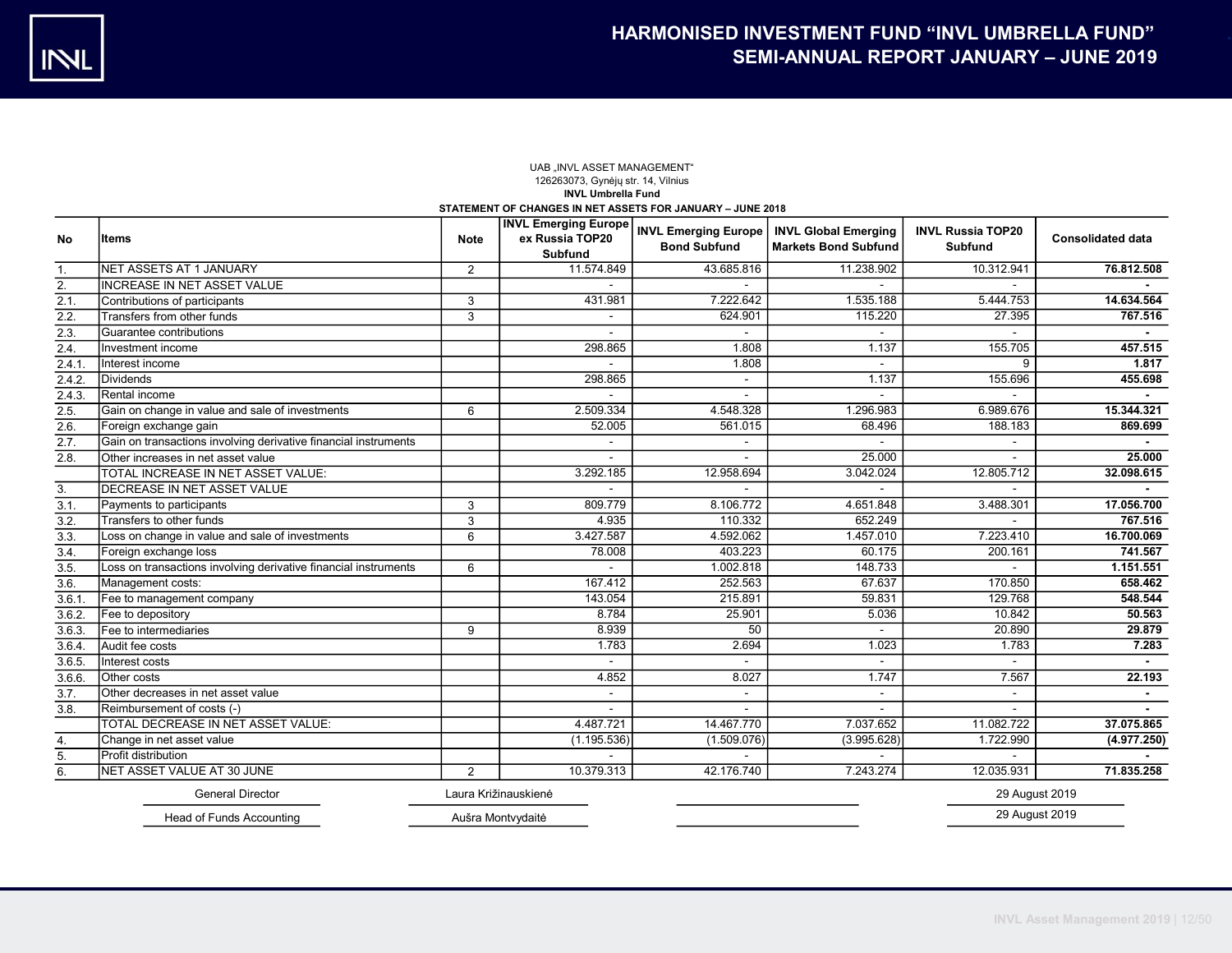

### UAB "INVL ASSET MANAGEMENT" 126263073, Gynėjų g. 14, Vilnius

# INVL Umbrella Fund

# Explanatory notes to the semi-annual financial statements for January - June 2019

23.3.1. General information:

Details of the collective investment undertaking

| Name                                                                                                                | INVL Umbrella Fund(hereinafter "the Fund")                                                                                                                                                                                      |
|---------------------------------------------------------------------------------------------------------------------|---------------------------------------------------------------------------------------------------------------------------------------------------------------------------------------------------------------------------------|
| Legal form                                                                                                          | Open-ended type special investment fund with no rights of a legal entity                                                                                                                                                        |
| Date on which the Securities Commission<br>(currently the Bank of Lithuania) approved<br>the documents on formation | 29 October 2010                                                                                                                                                                                                                 |
| Duration of operation                                                                                               | Indefinite period                                                                                                                                                                                                               |
| Location                                                                                                            | Vilnius                                                                                                                                                                                                                         |
| Subfunds of the Umbrella Fund                                                                                       | <b>INVL Emerging Europe Bond Subfund</b><br>INVL Emerging Europe ex Russia TOP20 Subfund<br><b>INVL Russia TOP20 Subfund</b><br>INVL Global Emerging Markets Bond Subfund (hereinafter each individually<br>"Subfund")          |
| Details of the management company                                                                                   |                                                                                                                                                                                                                                 |
| Name                                                                                                                | UAB "INVL Asset Management"                                                                                                                                                                                                     |
| Company code                                                                                                        | 126263073                                                                                                                                                                                                                       |
| Office address                                                                                                      | Gynėjų g. 14, LT-01109 Vilnius                                                                                                                                                                                                  |
| Register at which all data about the<br>undertaking is stored and compiled                                          | State enterprise Centre of Registers, Vilnius branch                                                                                                                                                                            |
| Telephone number                                                                                                    | (8~700) 55 959                                                                                                                                                                                                                  |
| Fax number                                                                                                          | $(8 - 5)$ 279 06 02                                                                                                                                                                                                             |
| Email address                                                                                                       | info@invl.com                                                                                                                                                                                                                   |
| Website address                                                                                                     | www.invl.com                                                                                                                                                                                                                    |
| Licence No                                                                                                          | VIK-005                                                                                                                                                                                                                         |
| Manager of the collective investment<br>undertaking, other individuals making<br>investment decisions               | Andrej Cyba - Member of the Investment Committee;<br>Vaidotas Rūkas - Director of the Investment Management Department;<br>Dainius Bložė, Regimantas Valentonis – Fund Managers;<br>Arvydas Jacikevičius - Junior Fund Manager. |
| Details of the depository                                                                                           |                                                                                                                                                                                                                                 |
| Name                                                                                                                | <b>SEB Bankas AB</b>                                                                                                                                                                                                            |

| name             | TSED DAIIKAS AD                   |
|------------------|-----------------------------------|
| Company code     | 1112021238                        |
| Office address   | Gedimino pr. 12, LT-01103 Vilnius |
| Telephone number | $(8-5)$ 268 28 00                 |
| Fax number       | $(8-5)$ 268 23 33                 |

Details of the audit company engaged to audit the annual financial statements

| Name             | UAB "PricewaterhouseCoopers"        |
|------------------|-------------------------------------|
| Company code     | 1111473315                          |
| Office address   | IJ. Jasinskio 16B. LT-03163 Vilnius |
| Telephone number | $(8-5)$ 239 2300                    |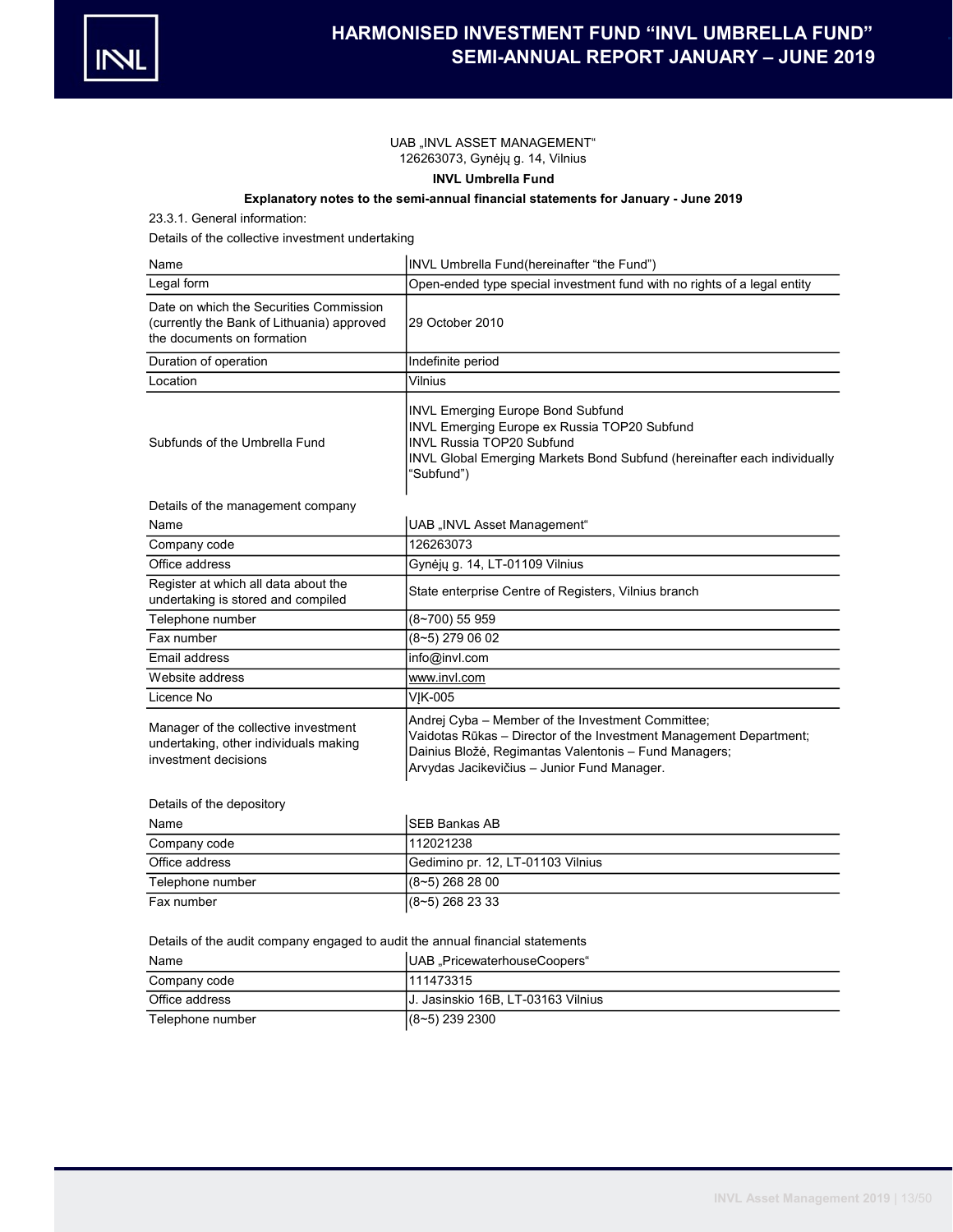

#### Listing

With effect from September 2013, three out of four subfunds are quoted on the NASDAQ OMX Vilnius AB stock exchange: the INVL Emerging Europe Bond Subfund, INVL Emerging Europe ex Russia TOP20 Subfund, and the INVL Russia TOP20 Subfund.

#### Reporting period

From 1 January 2019 to 30 June 2019.

The reporting data pertaining to the Fund are presented in this financial statement – the financial statements have not been prepared separately for each Subfund.

#### 23.3.2. Accounting policies:

#### Regulatory legislation adopted in the preparation of the financial statements

INVL Asset Management UAB manages the assets of the Fund, keeps the accounting records and prepares the financial statements of each Subfund in compliance with Business Accounting Standards (BAS), Lithuanian Law on Accounting, Lithuanian Law on Collective Investment Undertakings and other legal acts.

#### Generally accepted accounting principles

statements as at the end of the reporting period are presented at the value as at 28 June 2019 amounts. The financial year of the Fund coincides with the calendar year. Assets and liabilities reported in the Fund's financial All amounts in these financial statements are presented in the euros (EUR).

#### Investment policy and structure of investment portfolio

Each Subfund has a separate investment strategy.

#### INVL Emerging Europe ex Russia TOP20 Subfund

The Subfund's investments are concentrically distributed among shares of 15–25 Emerging Europe (except for Russia) region companies. A high risk of fluctuations is assumed when making investments and the aim is to achieve a maximum return on investments in shares.

The Subfund's assets are invested in Central and Eastern Europe region. The Subfund's investments are not restricted to certain industry sector. The Subfund may invest in bonds of different maturities and with different credit ratings.

When no better investment possibilities are available in the market, up to 100% of the Subfund's assets may be invested in deposits, money market instruments and harmonised investments units (shares) of collective investment undertakings with the main investment trend focused on money market instruments or bonds and other forms of non-equity securities. The Subfund's assets may be invested in derivative financial instruments, provided they are used for risk management purposes.

#### INVL Emerging Europe Bond Subfund

The objective of the Subfund is to ensure a balanced growth in the Subfund's assets. Up to 100% of the Subfund's funds is invested the non-equity securities of the most promising emerging Europe governments and companies as selected by the managers. The Subfund combines riskier investments (corporate bonds) and safer ones (government bonds) in order to protect the value of assets and ensure a stable return on the Subfund's investments.

The Subfund's assets are invested in Central and Eastern Europe region. The Subfund's investments are not restricted to certain industry sector. The Subfund may invest in bonds of different maturities and with different credit ratings.

When no better investment possibilities are available in the market, up to 100% of the subfund's assets may be invested in deposits, money market instruments and harmonised investments units (shares) of collective investment undertakings with the main investment trend focused on money market instruments or bonds and other forms of non-equity securities. The Subfund's assets may be invested in derivative financial instruments, provided they are used for risk management purposes.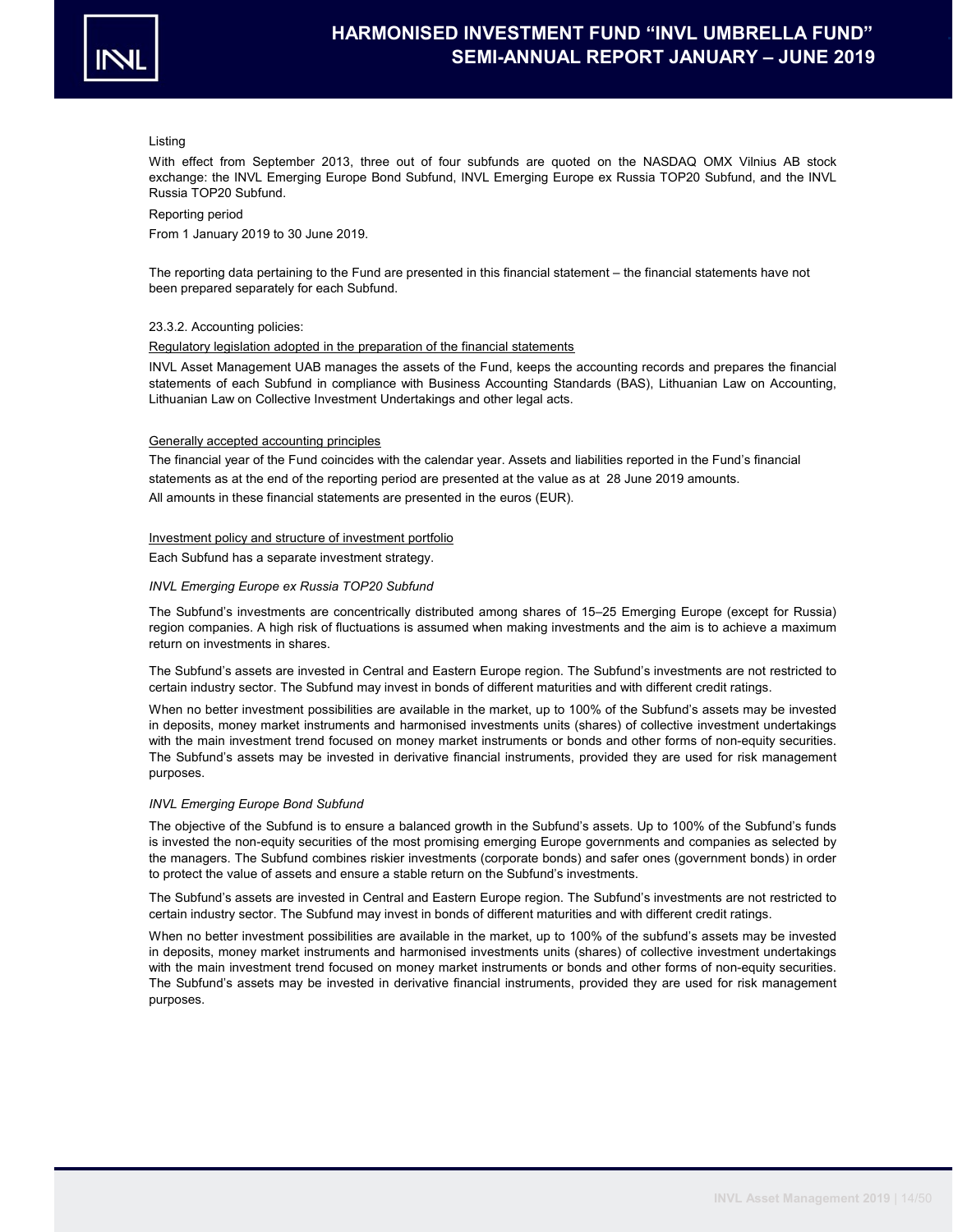

#### INVL Global Emerging Markets Bond Subfund

At least 80% of the INVL Global Emerging Markets Bond Subfund's funds are invested in those debt securities of governments, municipalities and companies in emerging countries (securities exchanges and markets) that credit analysis shows to be the most promising.

The Subfund combines riskier investments (corporate bonds) and safer ones (government, municipality bonds) in order to protect the value of assets and ensure a stable return on the Subfund's investments. The Subfund's investments are not restricted to certain industry sector. The Subfund may invest in bonds of different types and with different credit ratings. Moreover, the objective will be to retain the average bond maturity not higher than that of the benchmark index.

When no better investment possibilities are available in the market, up to 100% of the Subfund's assets may be invested in deposits, money market instruments and harmonised investment units (shares) of collective investment undertakings with the main investment trend focused on money market instruments or bonds and other forms of non-equity securities. The Subfund's assets may be invested in derivative financial instruments, provided they are used for risk management purposes.

The Subfund invests no less than 80% of its funds in the securities denominated in the euros or the US dollars. Foreign exchange risk is hedged using derivative financial instruments. Open foreign currency position cannot exceed 20%.

### INVL Russia TOP20 Subfund

The Subfund's objective is to strive for maximum return on investments in shares of Russian companies.

The Subfund's assets are invested in the financial instruments of entities (companies and CIUs investing in such companies) operating in the Russian Federation. The Subfund's investment portfolio mostly comprises investments in shares. No more than 33% of the Subfund's assets may be invested outside the territory of Russian Federation in the financial instruments of companies operating in other CIS countries (including the former CIS countries). The Subfund's investments are based on strategic and tactic approach of distribution of assets and frequent adjustments to the portfolio to ensure higher growth of portfolio value.

The Subfund's portfolio comprises the shares of 15-25 different companies. Low diversification of the Subfund's investment portfolio allows ensuring maximum control over the selected positions and effective Subfund structure. Up to 100% of the Subfund's investment portfolio consists of investments in shares.

When no better investment possibilities are available in the market, up to 10% of the Subfund's assets may be invested in bonds and other forms of non-equity securities (government and corporate). The Subfund may invest in bonds of different maturities and with different credit ratings.

INVL Russia TOP20 Subfund invests in shares of emerging markets that have significant fluctuations in prices, therefore, continuous changes on stock exchanges may give rise to substantial fluctuations in the Subfund's net asset value.

Probability that the composition of the Fund's portfolio or portfolio management methods will give rise to significant fluctuations in the subfund's net asset value is remote.

The structure of the Fund's investment portfolio is presented in Note 4.

#### Financial risk management

The Fund's exposure to financial risks is managed through the diversification of the investment portfolio based on diversification principles defined in the Fund's rules.

The Investment Committee decides on the composition of the Fund's investment portfolio in view of the current risk level of the portfolio and the effects of decisions made on the overall risk level of the portfolio.

The Fund's portfolio risk and liquidity are assessed periodically and reported to the Investment Committee.

The Fund's investment portfolio risk is assessed on the basis of constituent securities in view of:

- issuer's credit rating;
- price sensitivity to interest rate shifts;
- nominal currency risk;
- maturity;
- yield;
- weight of securities in total investment portfolio;
- liquidity.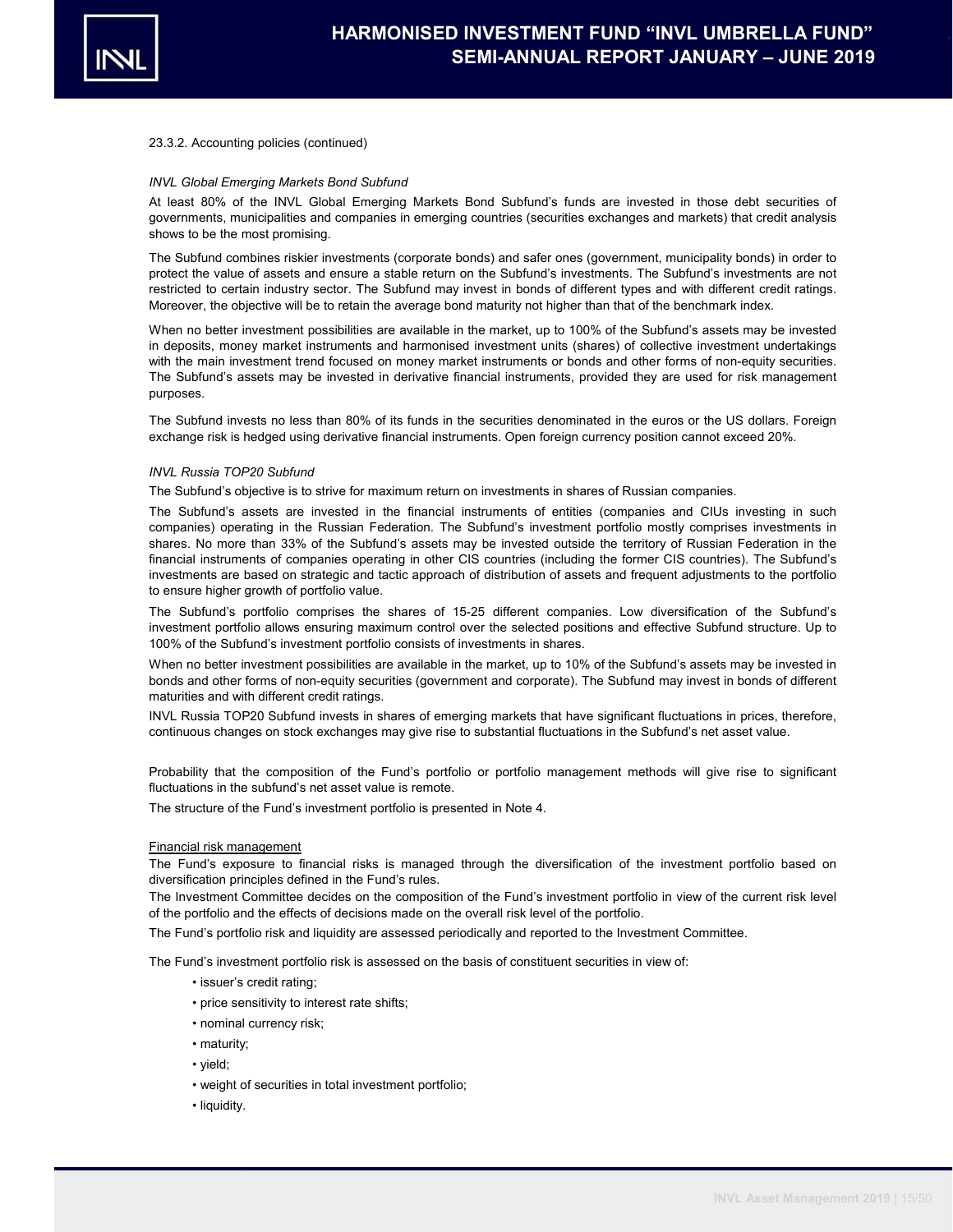

The shares of the issuer held by the management company together with the shares of the same issuer held by the managed subfunds may not carry over 1/10 of the voting rights at the issuer's general meeting of shareholders.

The Subfund's assets may be used to acquire no more than as follows:

- 10% of the non-voting shares of an issuing body;
- 10% of the debt securities and other forms of non-equity securities of an issuing body;
- 25% of the units or shares of another collective investment undertaking;
- 10% of the money market instruments issued by a single issuing body.

#### Policies for recognition of increase and decrease in assets and liabilities

Difference between the value of the Subfund's net assets and the value of the Subfund's liabilities reflects the value of net assets (NA).

Calculation of assets and liabilities is based on their fair value, which reflects the NA value, at which the sale of these assets are mostly probable.

Financial assets are recorded when the Subfund receives or obtains a contractual right to receive cash or any other financial assets, i.e. following the selected trade date approach, when the receivable financial asset and the liability to pay for it are recorded in the buyer's books of account at the date of the transaction. In the seller's books of account, the financial asset sold is written off, and a receivable amount and the result of disposal (gain or loss) are recorded at the date of the transaction. Planned transactions, guarantees and sureties received are not recognised as assets of the Subfund for as long as they do not meet the definition of financial assets.

Financial liabilities are recorded when the Subfund assumes a commitment to pay cash or any other financial assets (the selected trade date approach). Planned transactions, guarantees and sureties granted and not yet binding for fulfilment are not recognised as liabilities of the Subfund for as long as they do not meet the definition of financial liabilities.

Liabilities are recorded in line with the requirements of Business Accounting Standards. Liabilities (or part of them) should be written off only when they extinguish, i.e. when contractual liabilities are settled, annulled or have expired.

When calculating the NA value in foreign currency, the value of assets and liabilities is determined using a foreign exchange reference rate of EUR against other currencies published by the European Central Bank, and where such foreign exchange reference rate is not published by the European Central Bank, using the foreign exchange reference rate published on the date of estimation by the Bank of Lithuania. For the purpose of accounting, the most recent foreign exchange rate effective before the economic event or economic transaction should be applied.

#### Rules on deductions to the accumulation undertaking and the deposit

The maximum rates of deductions from the Fund's assets charged for the management of the Fund and the services provided by the Depository are presented in the Fund's rules.

The specific rates of deductions for the management of the Fund are set by the decision of the Board of the Management Company and they are available to public on the Management Company's official website at address www.invl.com.

Any other costs not specified in the Fund's rules (including expenses related to the services provided by the depository) or in excess of the defined limits are born by the Management Company at its own expense.

The Fund's deductions over the reporting period are presented in section 7 of Annex.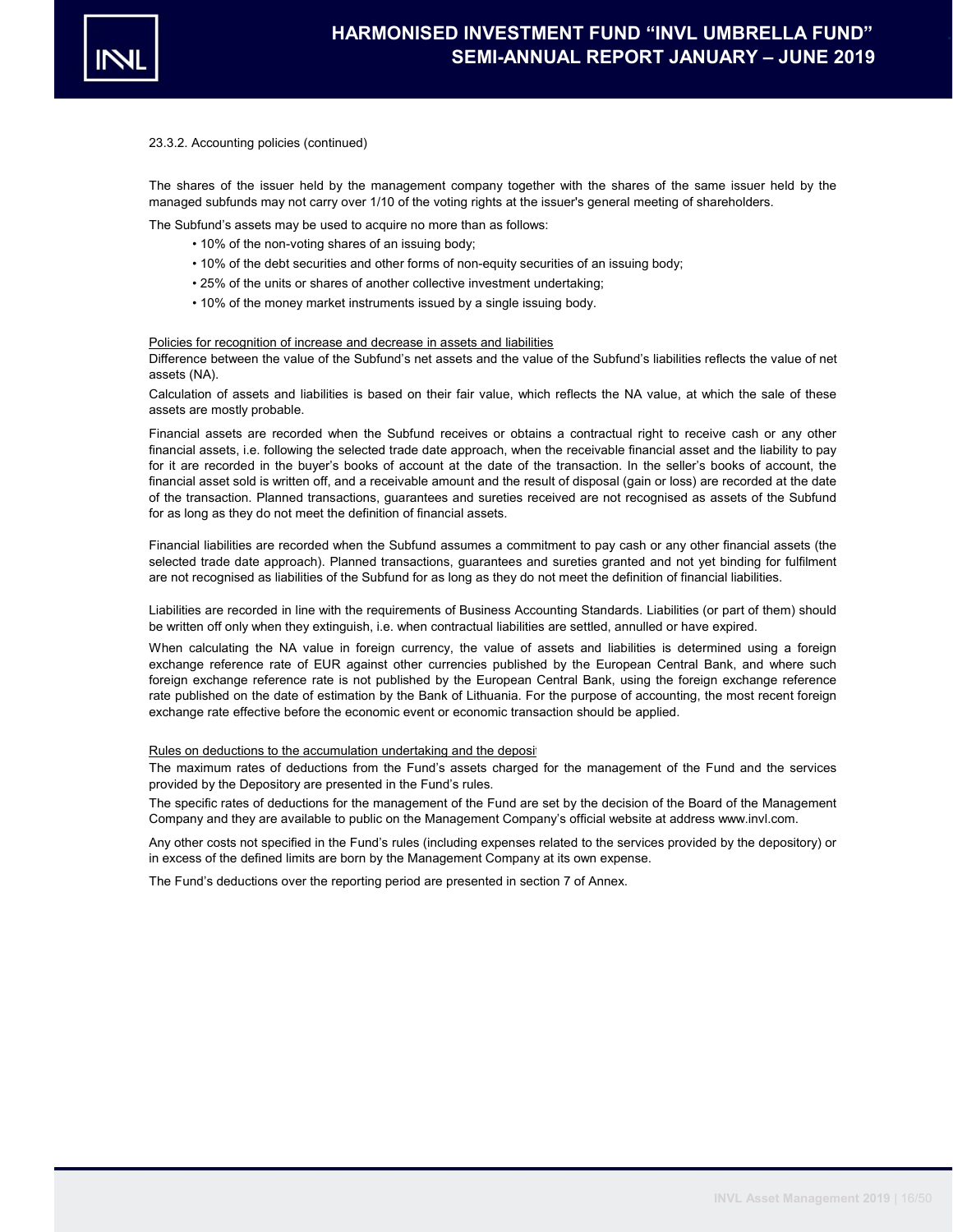

#### Investment valuation methods, investment revaluation intervals

The Fund's net assets are measured at fair value in accordance with the procedure prescribed by legal acts of the Republic of Lithuania and in line with the net assets calculation procedures approved by the Management Company.

Valuation of net assets (NA) is based on the following principles for determining the fair value of investments:

• The fair value of financial instruments traded on regulated markets is determined with reference to the quoted closing price of the instrument, except for the cases defined in the Methodology for Calculation of Net Assets approved by the Bank of Lithuania;

• The fair value of financial instruments nor traded on regulated markets is determined with reference to the Methodology for Calculation of Net Assets approved by the Bank of Lithuania;

• Valuation of investment units (shares) of collective investment undertakings is carried out with reference to the NA value determined by the collective investment undertaking or the last quoted redemption price;

• Valuation of time deposits is based on the amortised cost;

• Valuation of cash on hand and cash held at credit institutions, except for time deposits, is based on the nominal value;

• Valuation of other assets is based on the most probable selling price determined by the selected valuation model, which is generally accepted in the financial market.

#### Valuation of liabilities

Valuation of liabilities is based on the requirements of Business Accounting Standards:

- Liabilities initially are recognised at cost;
- Liabilities related to market prices are measured at fair value;
- Liabilities not related to market prices are carried at amortised cost, which approximates to the fair value.

#### Rules on valuation of investment units

The initial value of the Subfund's unit, which was available before the first calculation of net asset value, was equal to EUR 28.9620, and, in the case of the INVL Global Emerging Markets Bond Subfund, it was equal to EUR 100.

The Subfund's net asset value for the current day is calculated by midday (12am) of the following day.

The value of the Subfund's unit is calculated by dividing the Subfund's net asset value by the number of all fund's units in issue as at the date of calculation. The total value of all units of the subfund is always equal to the subfund's net asset value. The value of the Subfund's unit is determined as four figures after the decimal point and rounded according to the mathematical rules of rounding.

The value of the Subfund's unit is announced not later than by midday (12am) of the following day after the calculation of net asset value, on the website at address www.invl.com.

#### Cash and time deposits

Cash includes cash balances at accounts opened with credit institutions, overnight deposits and deposits with undefined maturity the repayment of which may be demanded in full or in part at any time without losing accumulated interest thereon (demand deposits).

Time deposits include a deposit amount with the specific deposit repayment date indicated in the deposit agreement, including the deposits with maturity of three months or less that cannot be taken from the account opened with the credit institutions without losing accumulated interest thereon. Time deposits are shown with accumulated interest thereon.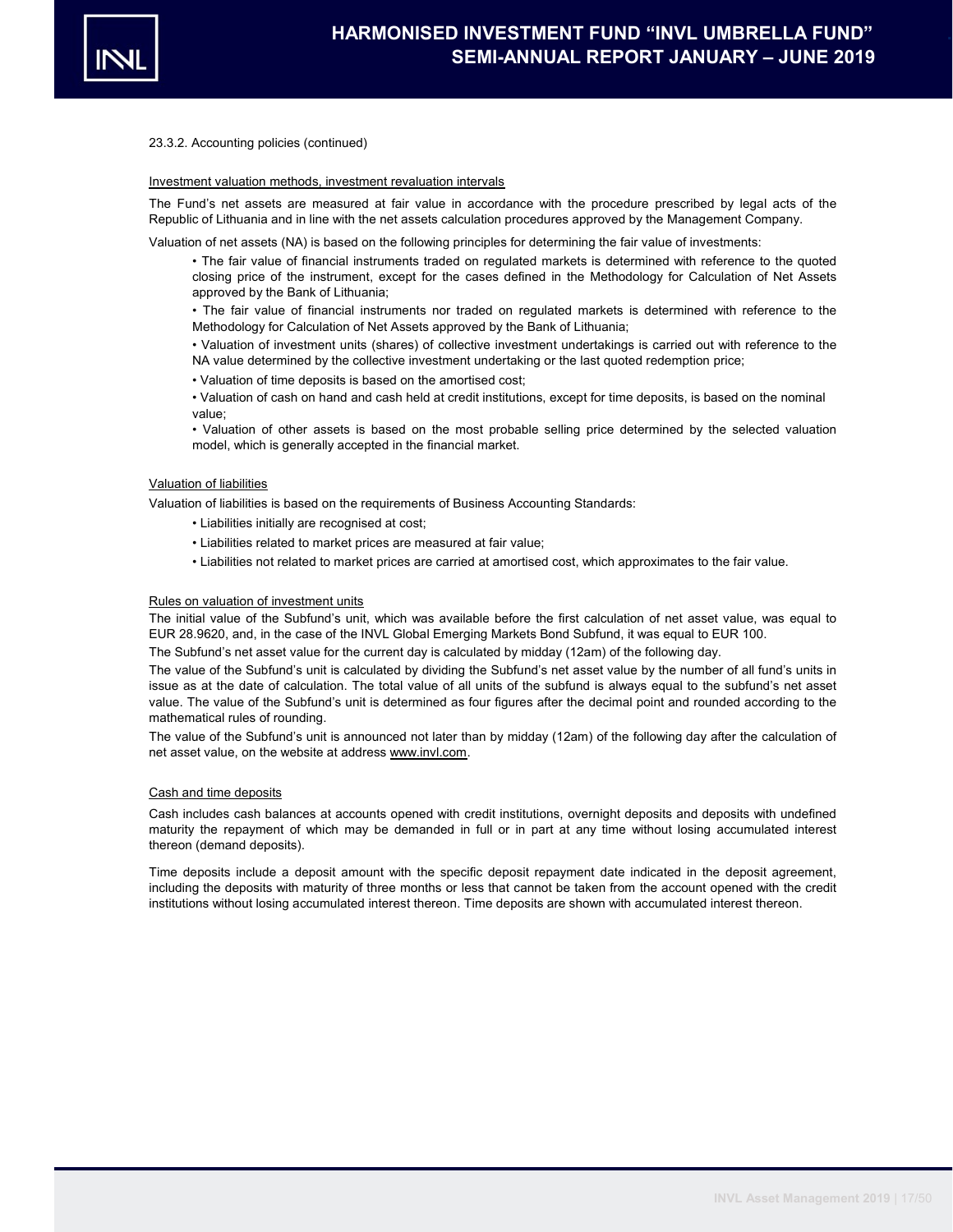

#### Amounts receivable and amounts payable

Amounts receivable represent amounts due to the fund on sale of investments, amounts due on guarantee contributions and other amounts receivable under contracts. Amounts receivable also include amounts due from the management company that upon receipt are deducted from expenses for the reporting period, other than those defined in the Subfund's rules or which exceed the established limits.

Amounts payable represent amounts due to other subfunds to which the participant move, amounts due to the participants or their beneficiaries, amounts due to the distributors, amounts payable under the service agreement, and other amounts payable and receivable not specified elsewhere.

#### Subsequent events

All significant subsequent events that occurred after the end of the reporting period are disclosed in Note 15 of the explanatory notes.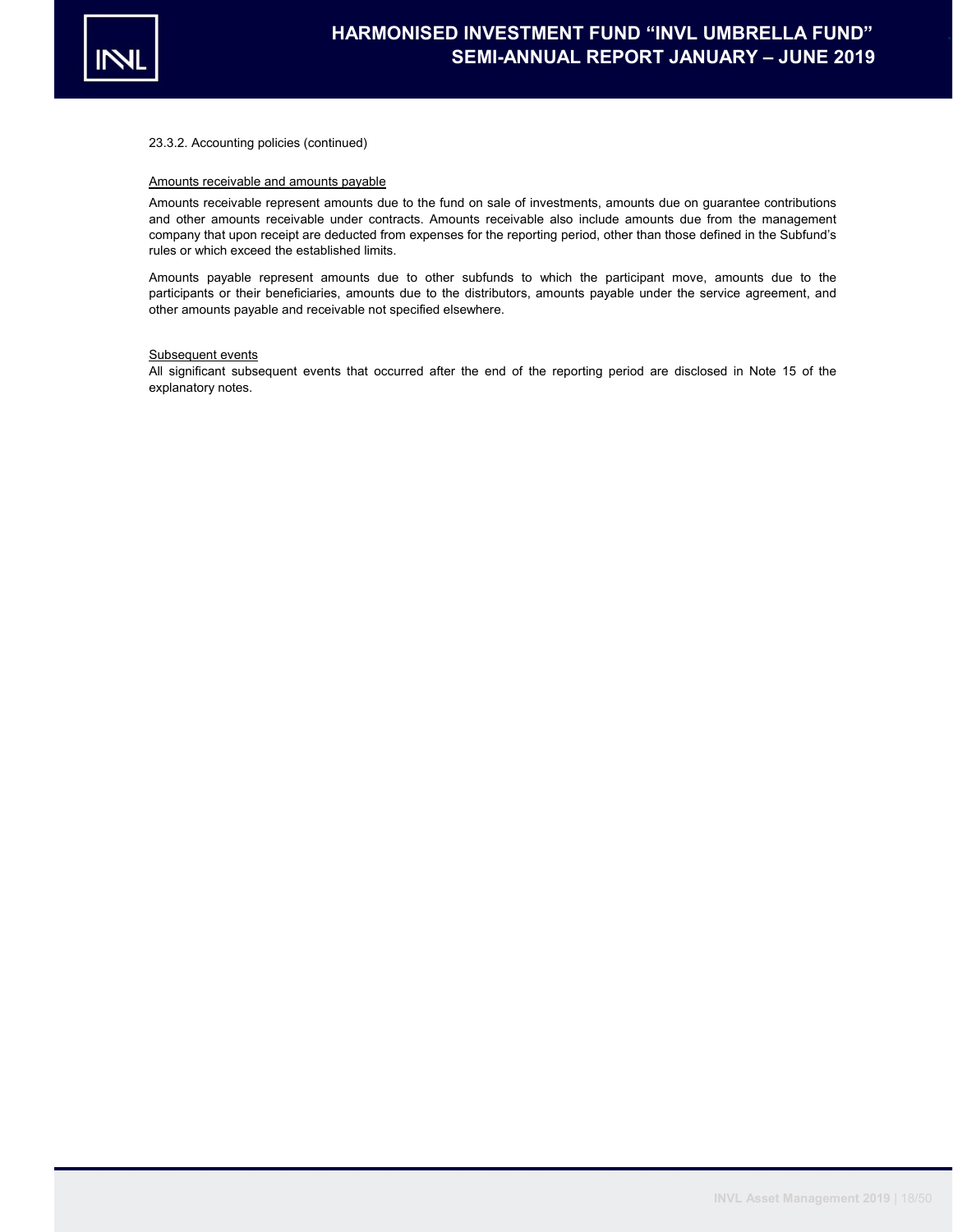

### 22.3.3. Notes:

Significant amounts reported in the financial statements are presented in the explanatory notes. Note 1. Significant amounts reported in the financial statements and reasons for their changes:

# Note 2. Net asset value, number and value of units INVL Emerging Europe ex Russia TOP20 Subfund

|                      | Opening balance   | Closing balance | l year ago      | Two years ago   |
|----------------------|-------------------|-----------------|-----------------|-----------------|
|                      | at 1 January 2019 | at 30 June 2019 | at 30 June 2018 | at 30 June 2017 |
| Net asset value, EUR | 8.393.245         | 8.850.332       | 10.379.313      | 11.613.907      |
| Unit value, EUR      | 30.0850           | 34.2966         | 31.7152         | 33.6799         |
| Number of units      | 278.984,7120      | 258.052.6259    | 327.265,7227    | 344.831.6234    |

## INVL Emerging Europe Bond Subfund

|                      | Opening balance      | Closing balance | l year ago      | Two years ago   |
|----------------------|----------------------|-----------------|-----------------|-----------------|
|                      | January 2019<br>at 1 | at 30 June 2019 | at 30 June 2018 | at 30 June 2017 |
| Net asset value. EUR | 36.520.546           | 30.071.833      | 42.176.740      | 30.549.764      |
| Unit value, EUR      | 39.2705              | 40.9145         | 39.9742         | 40.2967         |
| Number of units      | 929.973,4863         | 734.992,0010    | 1.055.099,3020  | 758.121.2637    |

## INVL Global Emerging Markets Bond Subfund

|                      | Opening balance      | Closing balance | 1 year ago      | Two years ago   |
|----------------------|----------------------|-----------------|-----------------|-----------------|
|                      | January 2019<br>at 1 | at 30 June 2019 | at 30 June 2018 | at 30 June 2017 |
| Net asset value, EUR | 6.959.562            | 6.545.708       | 7.243.274       | 9.123.207       |
| Unit value. EUR      | 108.8025             | 115.4857        | 109.4694        | 109.7525        |
| Number of units      | 63.965,0652          | 56.679,8270     | 66.167,0822     | 83.125.2918     |

## INVL Russia TOP20 Subfund

|                      | Opening balance   | Closing balance | 1 year ago      | Two years ago   |
|----------------------|-------------------|-----------------|-----------------|-----------------|
|                      | at 1 January 2019 | at 30 June 2019 | at 30 June 2018 | at 30 June 2017 |
| Net asset value, EUR | 7.176.2451        | 7.988.838       | 12.035.931      | 9.295.295       |
| Unit value, EUR      | 28.2369           | 36.3226         | 30.2178         | 27.1095         |
| Number of units      | 254.144,4357      | 219.941,5356    | 398.306,5203    | 342.879.5840    |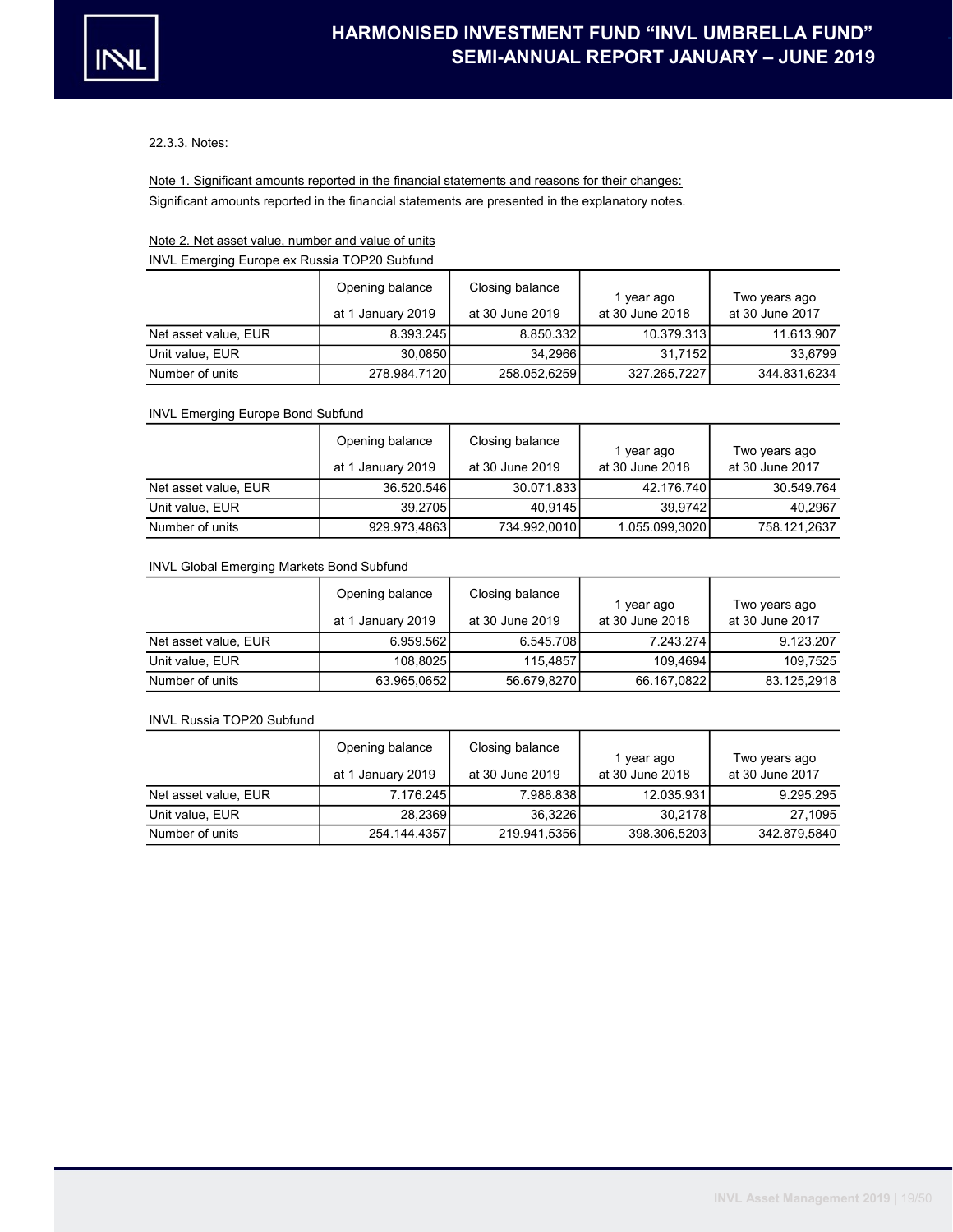

#### Note 3. Number and value of units distributed and redeemed over the reporting period

# INVL Emerging Europe ex Russia TOP20 Subfund

|                                                                                             |                 | The reporting period | The previous reporting period |            |  |  |
|---------------------------------------------------------------------------------------------|-----------------|----------------------|-------------------------------|------------|--|--|
|                                                                                             | Number of units | Value, EUR           | Number of units               | Value, EUR |  |  |
| Distributed (by converting<br>monetary funds into units)*                                   | 2.327,0149      | 73.092               | 12.833,1845                   | 431.944    |  |  |
| Redeemed (by converting<br>units into monetary funds)                                       | 23.259.1010     | 739.752              | 24.363.7289                   | 814.714    |  |  |
| Difference between the<br>number and value of units<br>(shares) distributed and<br>redeemed | (20.932, 0861)  | (666.660)            | (11.530.5444)                 | (382.770)  |  |  |

# INVL Emerging Europe Bond Subfund

|                                                                                             |                 | The reporting period | The previous reporting period |            |  |  |
|---------------------------------------------------------------------------------------------|-----------------|----------------------|-------------------------------|------------|--|--|
|                                                                                             | Number of units | Value, EUR           | Number of units               | Value, EUR |  |  |
| Distributed (by converting<br>monetary funds into units)*                                   | 61.835,9688     | 2.482.420            | 193.566.7608                  | 7.845.984  |  |  |
| Redeemed (by converting<br>units into monetary funds)                                       | 256.817,4541    | 10.204.987           | 202.312.0596                  | 8.217.104  |  |  |
| Difference between the<br>number and value of units<br>(shares) distributed and<br>redeemed | (194.981, 4853) | (7.722.567)          | (8.745, 2988)                 | (371.120)  |  |  |

### INVL Global Emerging Markets Bond Subfund

|                                                                                             |                 | The reporting period |                 | The previous reporting period |
|---------------------------------------------------------------------------------------------|-----------------|----------------------|-----------------|-------------------------------|
|                                                                                             | Number of units | Value, EUR           | Number of units | Value, EUR                    |
| Distributed (by converting<br>monetary funds into units)*                                   | 7.298.9680      | 822.401              | 14.660.1462     | 1.650.396                     |
| Redeemed (by converting<br>units into monetary funds)                                       | 14.584.2062     | 1.628.399            | 47.265.3646     | 5.304.097                     |
| Difference between the<br>number and value of units<br>(shares) distributed and<br>redeemed | (7.285, 2382)   | (805.998)            | (32.605, 2184)  | (3.653.701)                   |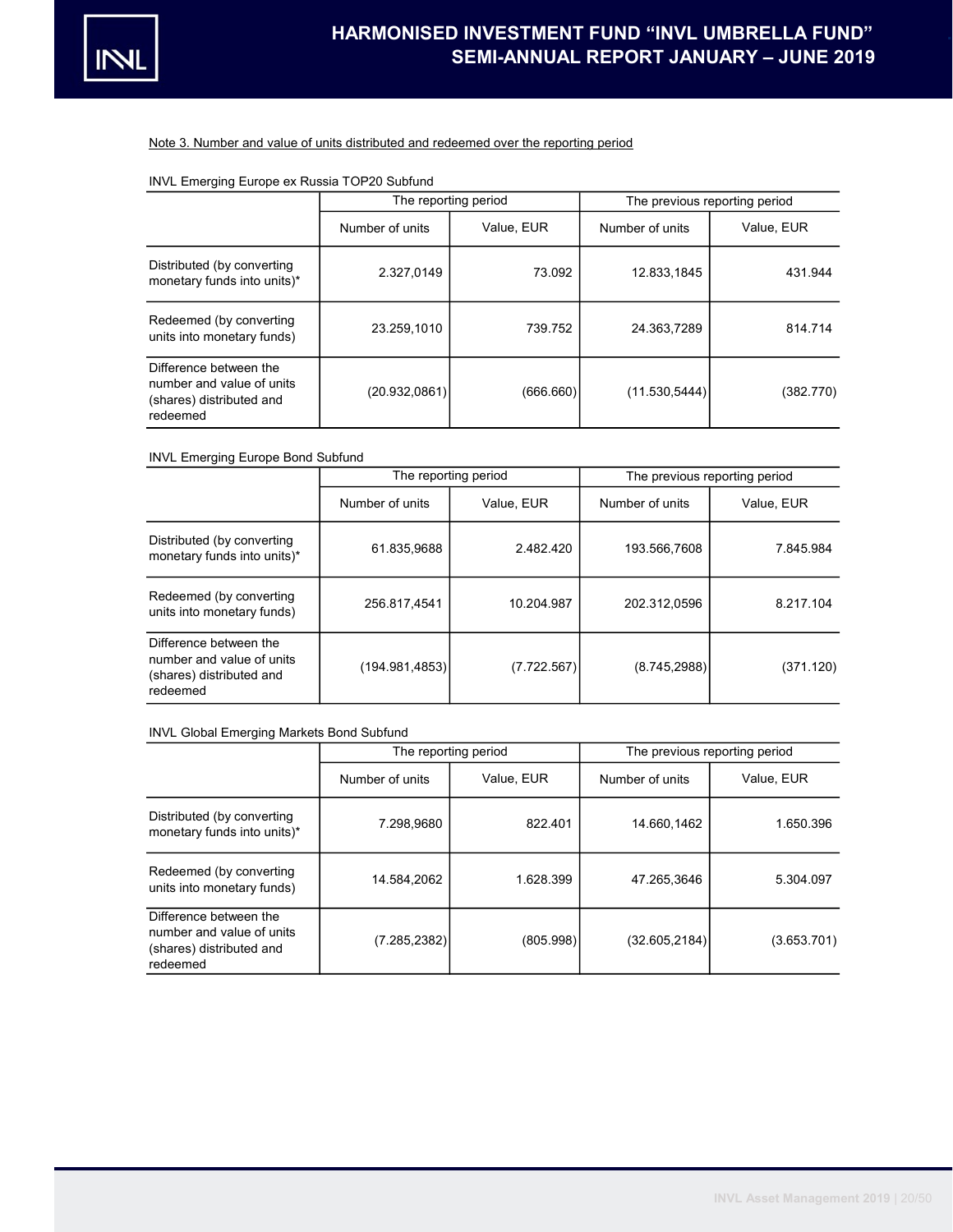

#### Note 3. Number and value of units distributed and redeemed over the reporting period (continued)

### INVL Russia TOP20 Subfund

|                                                                                             |                 | The reporting period |                 | The previous reporting period |
|---------------------------------------------------------------------------------------------|-----------------|----------------------|-----------------|-------------------------------|
|                                                                                             | Number of units | Value, EUR           | Number of units | Value, EUR                    |
| Distributed (by converting<br>monetary funds into units)*                                   | 44.007,9155     | 1.480.623            | 174.383,3045    | 5.472.068                     |
| Redeemed (by converting<br>units into monetary funds)                                       | 78.210.8156     | 2.577.593            | 114.486.8376    | 3.488.301                     |
| Difference between the<br>number and value of units<br>(shares) distributed and<br>redeemed | (34.202,9001)   | (1.096.970)          | 59.896.4669     | 1.983.767                     |

\* The value of distributed units (by converting monetary funds to investment units) might not correspond to the amounts of contributions of participants reported in the statement of changes in net assets (2.1. and 2.2.), because in the table above it excludes the distribution fee (deductions are disclosed in section 7 herein).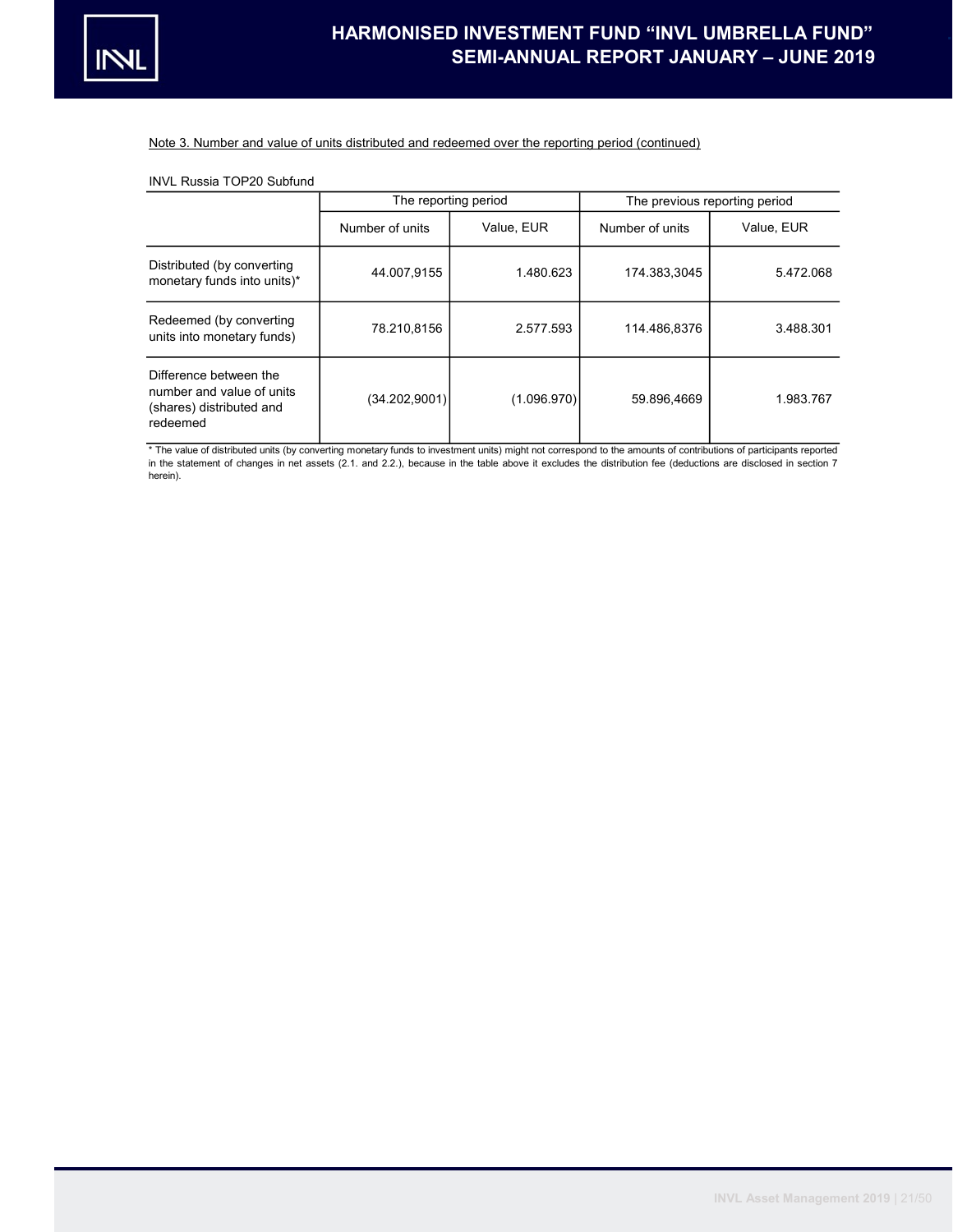## Note 4. Structure of investment portfolio

# INVL Emerging Europe ex Russia TOP20 Subfund

| Issuer's name                                                                      | Country of<br>business | ISIN code    | Curren<br>cy | Quantity, items |           | Total acquisition value, in EUR |                | Total market value, in EUR |         | Share in net assets, % |         |
|------------------------------------------------------------------------------------|------------------------|--------------|--------------|-----------------|-----------|---------------------------------|----------------|----------------------------|---------|------------------------|---------|
|                                                                                    |                        |              |              | 06-2019         | 06-2018   | 06-2019                         | 06-2018        | 06-2019                    | 06-2018 | 06-2019                | 06-2018 |
| Equity securities listed on the Main List of Stock Exchange or its equivalent      |                        |              |              |                 |           |                                 |                |                            |         |                        |         |
| Olainfarm                                                                          | LV                     | LV0000100501 | <b>EUR</b>   | 28.313          | 205.536   | 226.504                         | $\overline{2}$ |                            | 226.504 |                        | 2,18    |
| <b>Total</b>                                                                       |                        |              |              |                 |           |                                 | 205.536        |                            | 226.504 |                        | 2,18    |
| Equity securities listed on the Secondary List of Stock Exchange or its equivalent |                        |              |              |                 |           |                                 |                |                            |         |                        |         |
| Latvijas balzams                                                                   | LV                     | LV0000100808 | <b>IEUR</b>  | 41.874          | 41.874    | 321.517                         | 321.517        | 385.241                    | 355.929 | 4,35                   | 3,43    |
| <b>Total</b>                                                                       |                        |              |              |                 |           | 321.517                         | 321.517        | 385.241                    | 355.929 | 4,35                   | 3,43    |
|                                                                                    |                        |              |              |                 |           |                                 |                |                            |         |                        |         |
| Issuer's name                                                                      | Country of             | ISIN code    | Curren       | Quantity, items |           | Total acquisition value, in EUR |                | Total market value, in EUR |         | Share in net assets, % |         |
|                                                                                    | business               |              | cy           | 06-2019         | 06-2018   | 06-2019                         | 06-2018        | 06-2019                    | 06-2018 | 06-2019                | 06-2018 |
| Equity securities traded on other regulated markets                                |                        |              |              |                 |           |                                 |                |                            |         |                        |         |
| <b>SC FONDUL PROPRIETATEA SA</b>                                                   | <b>RO</b>              | ROFPTAACNOR5 | <b>IRON</b>  | 2.500.000       | 4.459.493 | 456.227                         | 781.951        | 566.461                    | 846.255 | 6.40                   | 8,15    |
| PKO BANK POLSKI SA                                                                 | <b>PL</b>              | PLPKO0000016 | <b>PLN</b>   | 60.000          | 45.500    | 443.521                         | 299.895        | 604.304                    | 385.745 | 6.84                   | 3,72    |
| <b>KRKA</b>                                                                        | SI                     | SI0031102120 | <b>IEUR</b>  | 6.500           | 6.800     | 296.642                         | 291.842        | 408.200                    | 393.040 | 4.61                   | 3,79    |
| <b>ADRIS GRUPA DD-PREF</b>                                                         | <b>HR</b>              | HRADRSPA0009 | <b>HRK</b>   | 6.600           | 7.700     | 241.955                         | 284.722        | 414.982                    | 442.265 | 4.69                   | 4,26    |
| POWSZECHNY ZAKLAD UBEZPIECZE                                                       | <b>PL</b>              | PLPZU0000011 | <b>PLN</b>   | 39.000          | 25.000    | 354.105                         | 213.508        | 400.504                    | 223.350 | 4,54                   | 2,15    |
| <b>BANK OF GEORGIA GROUP PLC</b>                                                   | <b>GE</b>              | GB00BF4HYT85 | <b>GBP</b>   | 17.000          | 12.000    | 351.094                         | 233.938        | 284.766                    | 255.535 | 3,22                   | 2,46    |
| Telefonija                                                                         | <b>RS</b>              | RSTLFNE22541 | Irsd         | 11.971          | 11.971    | 1.015.789                       | 1.015.789      |                            |         | $\sim$                 | $\sim$  |
| <b>TRANSELECTRICA SA</b>                                                           | <b>RO</b>              | ROTSELACNOR9 | IRON         | 55.000          | 60.196    | 362.762                         | 397.975        | 244.584                    | 286.223 | 2,77                   | 2,76    |
| TBC BANK GROUP PLC                                                                 | <b>GE</b>              | GB00BYT18307 | lGBP         | 20.000          | 24.500    | 262.240                         | 322.723        | 355.146                    | 483.247 | 4,01                   | 4,66    |
| <b>VIENNA INSURANCE GROUP AG</b>                                                   | <b>AT</b>              | AT0000908504 | <b>IEUR</b>  | 3.814           | 19.705    | 79.941                          | 396.965        | 86.006                     | 460.309 | 0.97                   | 4,43    |
| <b>LUKA KOPER</b>                                                                  | SI                     | SI0031101346 | <b>IEUR</b>  | 13.000          | 16.500    | 316.809                         | 401.483        | 374.400                    | 526.350 | 4,23                   | 5,07    |
| <b>BANK PEKAO SA</b>                                                               | PL                     | PLPEKAO00016 | PLN          | 15.000          | 15.200    | 425.810                         | 460.526        | 394.449                    | 393.665 | 4,46                   | 3,79    |

\* Telefonija (ISIN RSTLFNE22541) is measured at a zero value due to the initiated bankruptcy procedure and suspension of trade in shares from 2 October 2014.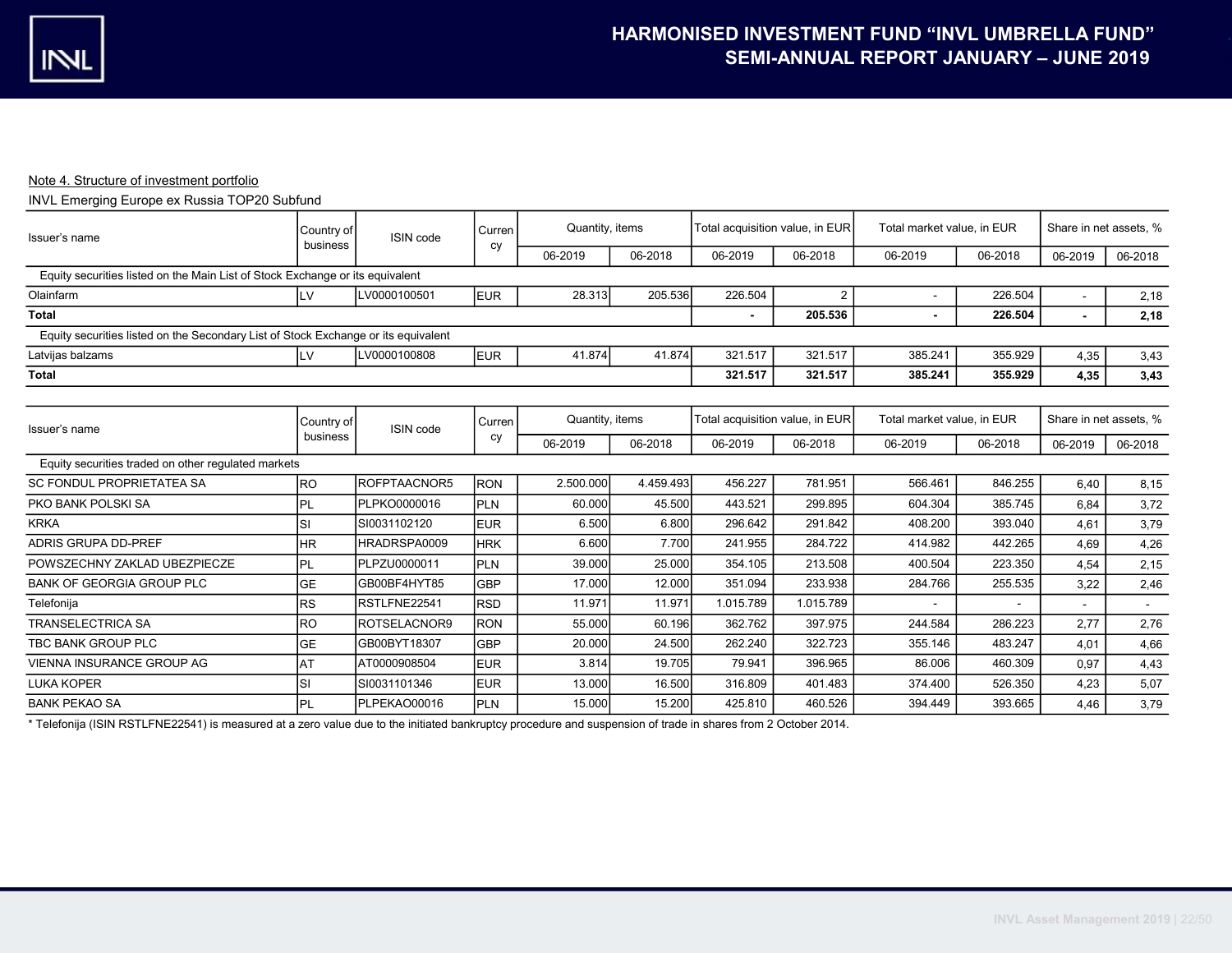| Issuer's name                      | Country of | ISIN code    | Curren     |           | Quantity, items |                          | Total acquisition value, in EUR |                          | Total market value, in EUR |                          | Share in net assets, %   |  |
|------------------------------------|------------|--------------|------------|-----------|-----------------|--------------------------|---------------------------------|--------------------------|----------------------------|--------------------------|--------------------------|--|
|                                    | business   |              | cy         | 06-2019   | 06-2018         | 06-2019                  | 06-2018                         | 06-2019                  | 06-2018                    | 06-2019                  | 06-2018                  |  |
| <b>ERSTE GROUP BANK AG</b>         | <b>AT</b>  | AT0000652011 | <b>EUR</b> | 18.500    | 12.600          | 633.122                  | 462.929                         | 603.840                  | 450.450                    | 6,82                     | 4,34                     |  |
| <b>BRD-GROUPE SOCIETE GENERALE</b> | <b>RO</b>  | ROBRDBACNOR2 | <b>RON</b> | 138.000   | 148.712         | 378.275                  | 407.422                         | 369.379                  | 418.835                    | 4.17                     | 4,04                     |  |
| OMV PETROM SA                      | <b>RO</b>  | ROSNPPACNOR9 | <b>RON</b> | 5.577.027 | 10.000.000      | 413.236                  | 705.390                         | 466.494                  | 688.004                    | 5,27                     | 6,63                     |  |
| MOL HUNGARIAN OIL AND GAS PL       | <b>HU</b>  | HU0000153937 | <b>HUF</b> | 41.000    | 34.000          | 369.632                  | 309.919                         | 399.308                  | 282.098                    | 4,51                     | 2,72                     |  |
| Jeronimo Martins                   | <b>IPL</b> | PTJMT0AE0001 | <b>EUR</b> | 20.000    |                 | 252.282                  |                                 | 283.300                  |                            | 3,20                     | $\sim$                   |  |
| MAGYAR TELEKOM TELECOMMUNICA       | <b>HU</b>  | HU0000073507 | <b>HUF</b> | 250.000   |                 | 352.306                  |                                 | 325.207                  |                            | 3,67                     | $\sim$                   |  |
| PETROL DD LJUBLJANA                | <b>SI</b>  | SI0031102153 | <b>EUR</b> | 700       |                 | 251.764                  |                                 | 249.900                  | $\sim$                     | 2,82                     | $\overline{\phantom{a}}$ |  |
| NOVA LJUBLJANSKA B-GDR REG S       | <b>SI</b>  | US66980N2036 | <b>EUR</b> | 19.670    |                 | 230.039                  |                                 | 228.172                  |                            | 2,58                     | $\sim$                   |  |
| <b>CELEBI HAVA SERVISI</b>         | <b>TR</b>  | TRACLEBI91M5 | <b>TRY</b> |           | 77.293          | $\sim$                   | 459.896                         |                          | 570.146                    | $\sim$                   | 5,49                     |  |
| <b>WARSAW STOCK EXCHANGE</b>       | <b>IPL</b> | PLGPW0000017 | <b>PLN</b> |           | 43.582          | $\overline{\phantom{a}}$ | 493.434                         | ٠                        | 365.589                    | $\sim$                   | 3,52                     |  |
| SPHERA FRANCHISE GROUP SA          | <b>RO</b>  | ROSFGPACNOR4 | <b>RON</b> |           | 25.862          | $\,$ $\,$                | 163.071                         | $\overline{\phantom{a}}$ | 149.896                    | $\sim$                   | 1,44                     |  |
| RAIFFEISEN BANK INTERNATIONA       | AT         | AT0000606306 | <b>EUR</b> |           | 10.000          | $\sim$                   | 280.763                         | $\overline{\phantom{a}}$ | 262.900                    | $\sim$                   | 2,53                     |  |
| Georgia Capital PLC                | <b>GE</b>  | GB00BF4HYV08 | <b>GBP</b> |           | 12.000          | $\overline{\phantom{a}}$ | 111.883                         | $\blacksquare$           | 139.629                    | $\overline{\phantom{a}}$ | 1,35                     |  |
| <b>MCI CAPITAL SA</b>              | <b>IPL</b> | PLMCIMG00012 | <b>PLN</b> |           | 175.667         | $\overline{\phantom{a}}$ | 392.734                         |                          | 390.541                    | $\sim$                   | 3,76                     |  |
| Indeks Bilgisayar                  | TR         | TREINDX00019 | TRY        |           | 157.225         | $\blacksquare$           | 442.987                         |                          | 249.236                    | $\sim$                   | 2,40                     |  |
| CEZ                                | <b>CZ</b>  | CZ0005112300 | <b>CZK</b> |           | 8.000           |                          | 179.524                         |                          | 162.148                    |                          | 1,56                     |  |
| Total                              |            |              |            |           |                 |                          | 9.511.269                       | 7.059.402                | 8.825.456                  | 79,78                    | 85,02                    |  |
| <b>Total equity securities</b>     | 7.809.068  | 10.038.322   | 7.444.643  | 9.407.889 | 84,13           | 90,63                    |                                 |                          |                            |                          |                          |  |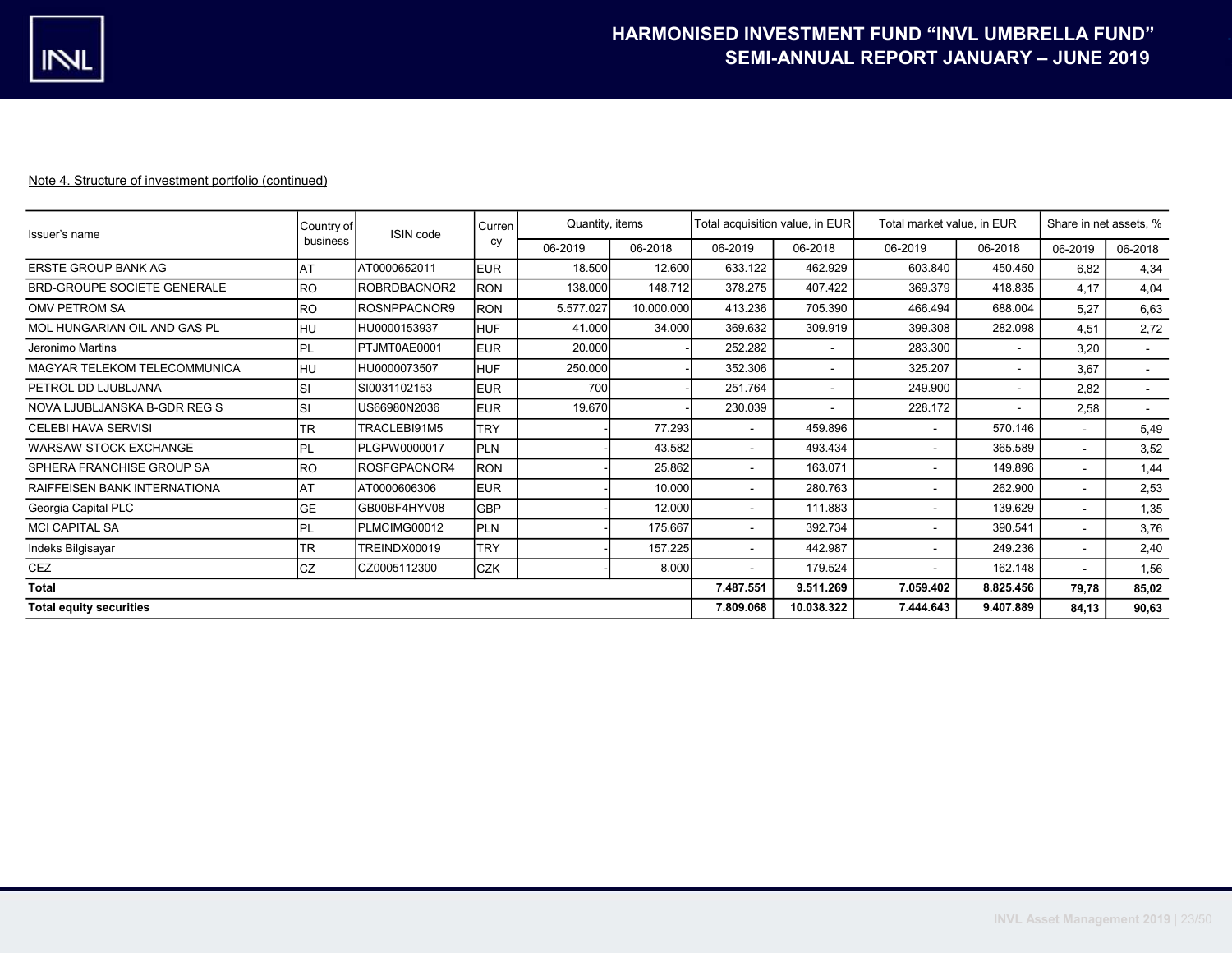| Bank              | Currency   | Total market value, in EUR |                          | Interest rate, %         | Share in net assets, % |         |
|-------------------|------------|----------------------------|--------------------------|--------------------------|------------------------|---------|
|                   |            | 06-2019                    | 06-2018                  |                          | 06-2019                | 06-2018 |
| Cash              |            |                            |                          |                          |                        |         |
| SEB Bankas AB     | <b>EUR</b> | 759.785                    | 119.982                  |                          | 8,58                   | 1,16    |
| SEB Bankas AB     | <b>HUF</b> | 18.045                     | 2.688                    |                          | 0,20                   | 0,03    |
| SEB Bankas AB     | <b>PLN</b> | $\sim$                     | 396.773                  | $\sim$                   | $\sim$                 | 3,82    |
| SEB Bankas AB     | <b>EUR</b> | 500.014                    | $\overline{\phantom{a}}$ |                          | 5,65                   | $\sim$  |
| SEB Bankas AB     | <b>CZK</b> | $\sim$                     | 376                      | $\sim$                   | $\sim$                 | $\sim$  |
| SEB Bankas AB     | <b>GBP</b> | $\sim$                     | 108.291                  | $\sim$                   | $\sim$                 | 1,04    |
| SEB Bankas AB     | <b>TRY</b> | $\overline{\phantom{a}}$   | 25.967                   | $\sim$                   | $\sim$                 | 0,25    |
| SEB Bankas AB     | <b>RON</b> | $\blacksquare$             | 311.639                  | $\overline{\phantom{a}}$ | $\sim$                 | 3,00    |
| <b>Total cash</b> |            | 1.277.844                  | 965.716                  |                          | 14,43                  | 9,30    |

| Name               | Brief description                                               | Total value |          | Share in net assets, % |         |  |
|--------------------|-----------------------------------------------------------------|-------------|----------|------------------------|---------|--|
|                    |                                                                 | 06-2019     | 06-2018  | 06-2019                | 06-2018 |  |
| Amounts receivable | Amounts receivable from sale of investments                     | 112.758     |          | 1,27                   |         |  |
| Amounts receivable | Other amounts receivable                                        | 88.076      | 29.504   | 1,00                   | 0,29    |  |
| Amounts payable    | Amounts payable for financial and investment assets             | (58.000)    |          | (0,66)                 |         |  |
| Amounts payable    | Amounts payable to the Management Company and the<br>Depository | (14.127)    | (18.150) | (0, 16)                | (0, 17) |  |
| Amounts payable    | Other amounts payable                                           | (862)       | (5.646)  | (0,01)                 | (0,05)  |  |
| Total              |                                                                 | 127.845     | 5.708    | 1,44                   | 0,07    |  |

The Subfund's investment portfolio is in line with the Fund's investment strategy.

The Subfund invests in the financial instruments of companies operating in Central and Eastern Europe (except for Russia). Up to 100% of the Subfund's investments comprise investments into shares. If needed (e.g. for risk mitigation purposes), up to 10% of the Subfund's funds may be invested in government and corporate non-equity securities.

As at the end of the second quarter, the Subfund's investments mostly comprised investments in finance, energy and industrial sectors. In terms of countries, the largest share of investments comprised investments in the shares of companies in Poland, Romania, and Slovenia.

Changes in the value of the investment portfolio of the Subfund mainly stemmed from market prices of financial instruments.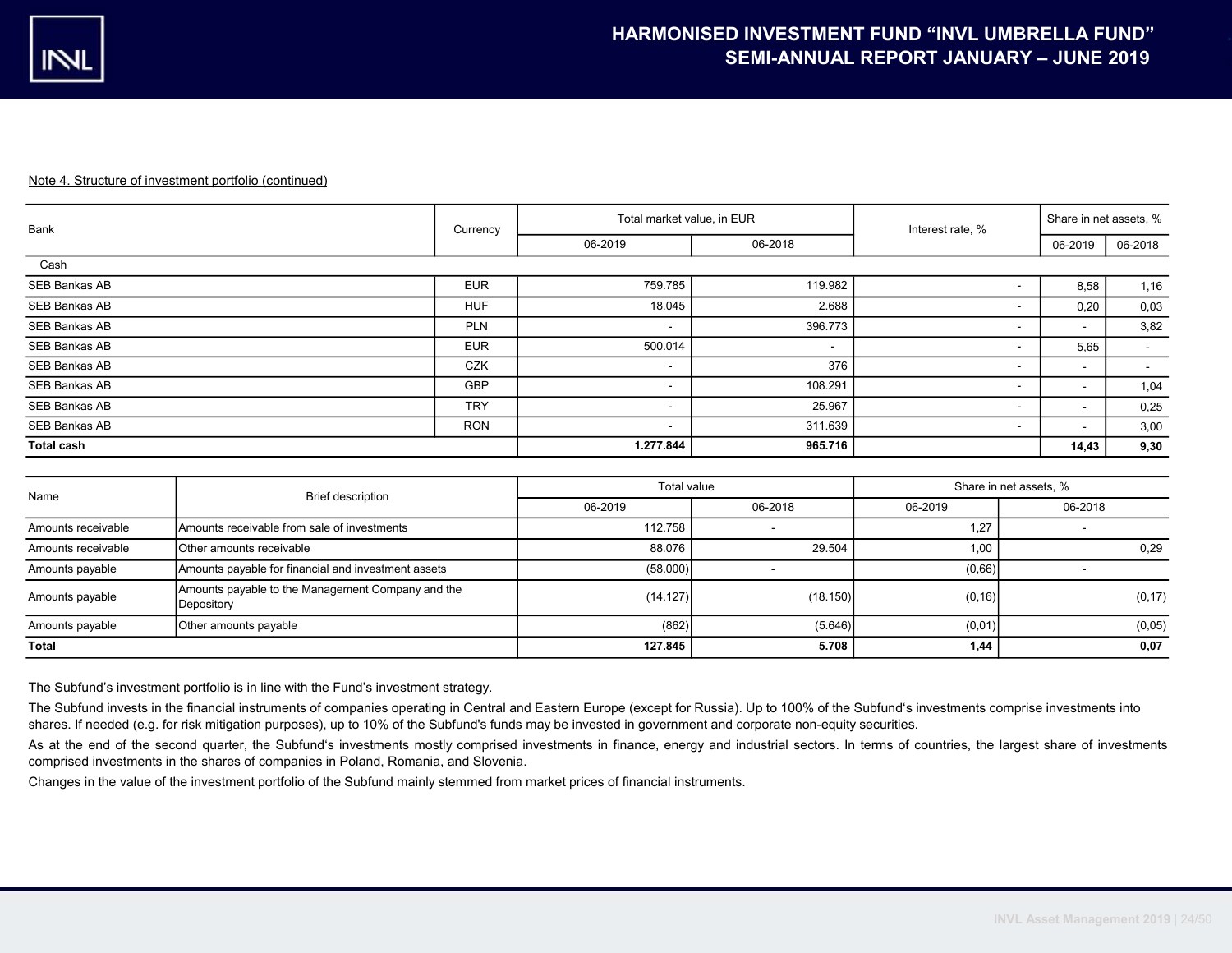INVL Emerging Europe Bond Subfund

| Issuer's name                                           | Country of<br>business | ISIN code    | Curre<br>ncy | Quantity, items |         | Total acquisition value, in EUR |           | Total market value, in EUR |                | Interest<br>rate, % | Date/term of<br>redemption/con<br>version | Share in net assets, % |         |
|---------------------------------------------------------|------------------------|--------------|--------------|-----------------|---------|---------------------------------|-----------|----------------------------|----------------|---------------------|-------------------------------------------|------------------------|---------|
|                                                         |                        |              |              | 06-2019         | 06-2018 | 06-2019                         | 06-2018   | 06-2019                    | 06-2018        |                     |                                           | 06-2019                | 06-2018 |
| Non-equity securities traded on other requlated markets |                        |              |              |                 |         |                                 |           |                            |                |                     |                                           |                        |         |
| GLYHO 8 1/8 11/14/21                                    | <b>TR</b>              | XS1132825099 | <b>USD</b>   | 1.040           | 1.040   | 863.037                         | 863.037   | 914.432                    | 884.648        | 8.13                | 2021-11-14                                | 3.04                   | 2,10    |
| TURKEY 5 1/8 05/18/20                                   | <b>TR</b>              | XS0503454166 | <b>EUR</b>   | 726             | 726     | 808.389                         | 808.389   | 752.725                    | 763.300        | 5.13                | 2020-05-18                                | 2,50                   | 1,81    |
| MACEDO 5 5/8 07/26/23                                   | MK                     | XS1452578591 | <b>EUR</b>   | 2.000           | 2.500   | 2.223.502                       | 2.768.751 | 2.425.390                  | 2.976.672      | 5,63                | 2023-07-26                                | 8,07                   | 7,06    |
| GEBGG 6 07/26/23                                        | <b>GE</b>              | XS1405775880 | <b>USD</b>   | 1.300           | 1.902   | 1.184.113                       | 1.778.663 | 1.184.662                  | 1.682.341      | 6.00                | 2023-07-26                                | 3,93                   | 3,99    |
| BULENR 4 7/8 08/02/21                                   | <b>BG</b>              | XS1405778041 | <b>EUR</b>   | 1.000           | 2.991   | 1.116.528                       | 3.273.346 | 1.118.465                  | 3.369.657      | 4,88                | 2021-08-02                                | 3,72                   | 7,99    |
| KERPW 8 3/4 01/31/22                                    | <b>UA</b>              | XS1533923238 | <b>USD</b>   | 1.550           | 2.227   | 1.493.868                       | 2.135.940 | 1.488.099                  | 1.967.242      | 8,75                | 2022-01-31                                | 4,95                   | 4,66    |
| RURAIL 4.6 03/06/23                                     | <b>RU</b>              | XS1041815116 | <b>EUR</b>   | 1.150           | 1.767   | 1.326.830                       | 2.024.993 | 1.314.849                  | 2.009.632      | 4,60                | 2023-03-06                                | 4,37                   | 4,76    |
| GAZPRU 3 1/8 11/17/23                                   | <b>RU</b>              | XS1521039054 | <b>EUR</b>   | 300             | 1.300   | 320.382                         | 1.383.706 | 330.691                    | 1.381.781      | 3.13                | 2023-11-17                                | 1.10                   | 3,28    |
| GEOCAP 6 1/8 03/09/24                                   | <b>GE</b>              | XS1778929478 | <b>USD</b>   | 1.500           | 2.436   | 1.204.436                       | 1.956.005 | 1.264.466                  | 2.026.941      | 6.13                | 2024-03-09                                | 4,20                   | 4,81    |
| BALHOR 4 1/4 05/08/23                                   | <b>EE</b>              | EE3300111467 | <b>EUR</b>   | 1.097           | 850     | 1.114.858                       | 864.112   | 1.120.228                  | 859.368        | 4,25                | 2023-05-08                                | 3,73                   | 2,04    |
| GLPRLI 6.872 01/25/22                                   | <b>RU</b>              | XS1319813769 | <b>USD</b>   | 1.057           | 1.875   | 927.654                         | 1.641.164 | 1.011.899                  | 1.695.540      | 6.87                | 2022-01-25                                | 3.36                   | 4,02    |
| MBKPW 1.058 09/05/22                                    | PL                     | XS1876097715 | <b>EUR</b>   | 820             |         | 820.000                         |           | 841.869                    |                | 1,06                | 2022-09-05                                | 2,80                   | $\sim$  |
| MAXGPE 3 1/4 09/13/23                                   | <b>LT</b>              | XS1878323499 | <b>EUR</b>   | 2.400           |         | 2.415.904                       |           | 2.524.905                  |                | 3,25                | 2023-09-13                                | 8,40                   |         |
| LUMINO 1 1/2 10/18/21                                   | <b>EE</b>              | XS1894121695 | <b>EUR</b>   | 560             |         | 558.421                         |           | 573.511                    | $\blacksquare$ | 1,50                | 2021-10-18                                | 1,91                   |         |
| GAZPRU 2.949 01/24/24                                   | <b>RU</b>              | XS1911645049 | <b>EUR</b>   | 1.250           |         | 1.261.189                       |           | 1.356.979                  |                | 2,95                | 2024-01-24                                | 4,51                   | $\sim$  |
| CEZCP 0 7/8 11/21/22                                    | CZ                     | XS1912656375 | <b>EUR</b>   | 962             |         | 961.327                         |           | 991.755                    |                | 0.88                | 2022-11-21                                | 3,30                   |         |
| MOBTEL 5 05/30/23                                       | <b>RU</b>              | XS0921331509 | <b>USD</b>   | 1.420           |         | 1.227.375                       |           | 1.296.832                  |                | 5.00                | 2023-05-30                                | 4,31                   | $\sim$  |
| TURKEY 4 5/8 03/31/25                                   | <b>TR</b>              | XS1843443356 | <b>EUR</b>   | 100             |         | 99.360                          |           | 101.075                    |                | 4.63                | 2025-03-31                                | 0,34                   | $\sim$  |
| BULENR 3 1/2 06/28/25                                   | <b>BG</b>              | XS1839682116 | <b>EUR</b>   | 500             |         | 512.240                         |           | 540.545                    |                | 3.50                | 2025-06-28                                | 1,80                   | $\sim$  |
| TURKEY 4 1/8 04/11/23                                   | <b>TR</b>              | XS1057340009 | <b>EUR</b>   | 1.000           | 1.800   | 1.061.476                       | 1.976.378 | 1.020.661                  | 1.848.075      | 4,13                | 2023-04-11                                | 3,39                   | 4,38    |
| EUCHEM 5 1/2 03/13/24                                   | <b>RU</b>              | XS1961080501 | <b>USD</b>   | 700             |         | 685.635                         |           | 657.084                    |                | 5,50                | 2024-03-13                                | 2,19                   |         |
| PPFARA 3 1/8 03/27/26                                   | CZ                     | XS1969645255 | <b>EUR</b>   | 800             |         | 800.453                         |           | 817.505                    |                | 3.13                | 2026-03-27                                | 2,72                   |         |
| EVRAZ 5 1/4 04/02/24                                    | <b>RU</b>              | XS1843443273 | <b>USD</b>   | 200             |         | 177.132                         |           | 185.423                    | $\blacksquare$ | 5.25                | 2024-04-02                                | 0,62                   | $\sim$  |
| GLPRLI 6 1/2 09/22/23                                   | <b>RU</b>              | XS1405775450 | <b>USD</b>   | 100             |         | 93.120                          |           | 94.871                     |                | 6,50                | 2023-09-22                                | 0,32                   |         |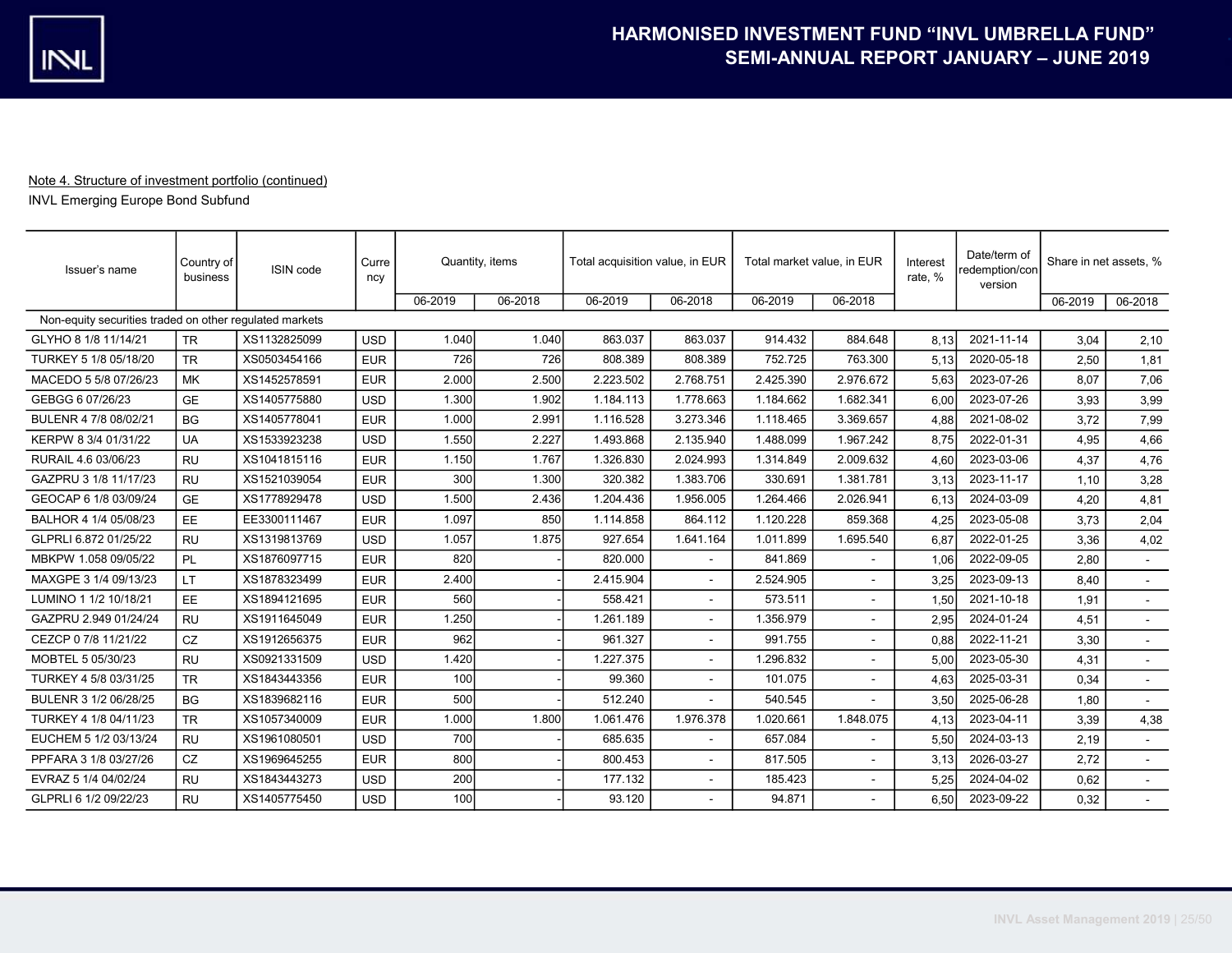| Issuer's name                      | Country of<br>business | ISIN code           | Curre<br>ncy |         | Quantity, items | Total acquisition value, in EUR |                            | Total market value, in EUR |            | Interest<br>rate, % | Date/term of<br>redemption/con<br>version | Share in net assets. % |         |
|------------------------------------|------------------------|---------------------|--------------|---------|-----------------|---------------------------------|----------------------------|----------------------------|------------|---------------------|-------------------------------------------|------------------------|---------|
|                                    |                        |                     |              | 06-2019 | 06-2018         | 06-2019                         | 06-2018                    | 06-2019                    | 06-2018    |                     |                                           | 06-2019                | 06-2018 |
| NEPSJ 2 5/8 05/22/23               | <b>RO</b>              | XS1996435928        | <b>EUR</b>   | 1.100   |                 | 1.098.822                       |                            | 1.131.541                  |            | 2.63                | 2023-05-22                                | 3.76                   |         |
| LUMINO 1 3/8 10/21/22              | EE                     | XS2013518472        | <b>EUR</b>   | 1.249   |                 | 1.247.164                       | $\sim$                     | 1.261.894                  | ÷          | 1,38                | 2022-10-21                                | 4,20                   |         |
| TBCBGE 5 3/4 06/19/24              | <b>GE</b>              | XS1843434363        | <b>USD</b>   | 200     |                 | 174.837                         |                            | 175.886                    |            | 5.75                | 2024-06-19                                | 0,57                   |         |
| HRELEC 5.875 10/23/22              | <b>HR</b>              | XS1309493630        | <b>USD</b>   |         | 1.200           | $\blacksquare$                  | 1.163.424                  | $\blacksquare$             | 1.095.530  | 5,88                | 2022-10-23                                | $\blacksquare$         | 2,60    |
| SNSPW 4 09/30/21                   | <b>PL</b>              | XS1115183359        | <b>EUR</b>   |         | 1.865           | $\blacksquare$                  | 1.892.338                  | $\sim$                     | 1.930.795  | 4,00                | 2021-09-30                                | $\sim$                 | 4,58    |
| GARAN 6.25 04/20/21                | <b>TR</b>              | <b>USM8931TAA71</b> | <b>USD</b>   |         |                 | 273<br>$\blacksquare$           | 273.732                    | $\sim$                     | 238.271    | 6,25                | 2021-04-20                                |                        | 0,56    |
| ISCTR 6 % 04/25/24                 | <b>TR</b>              | XS1578203462        | <b>USD</b>   |         | 2.525           | $\blacksquare$                  | 2.221.981                  | $\blacksquare$             | 1.999.463  | 6,13                | 2024-04-25                                | $\sim$                 | 4,74    |
| GARAN 5.875 03/16/23               | <b>TR</b>              | XS1576037284        | <b>USD</b>   |         | 1.222           | $\sim$                          | 1.161.750                  | $\sim$                     | 1.020.062  | 5.88                | 2023-03-16                                | $\mathbf{r}$           | 2,42    |
| GAZPRU 6.51 03/07/22               | <b>RU</b>              | XS0290580595        | <b>USD</b>   |         |                 | 800<br>$\blacksquare$           | 842.179                    | $\sim$                     | 747.843    | 6,51                | 2022-03-07                                | $\mathbf{r}$           | 1,77    |
| CROATI 3.875 05/30/22              | <b>HR</b>              | XS1028953989        | <b>EUR</b>   |         | 1.495           | $\blacksquare$                  | 1.691.675                  | $\sim$                     | 1.661.057  | 3,88                | 2022-05-30                                | $\overline{a}$         | 3,94    |
| VIP 5.95 02/13/23                  | <b>NL</b>              | XS0889401724        | <b>USD</b>   |         | 2.177           | $\blacksquare$                  | 2.066.711                  | $\sim$                     | 1.939.693  | 5,95                | 2023-02-13                                |                        | 4,60    |
| SBERRU 6,125 02/07/22              | <b>RU</b>              | XS0743596040        | <b>USD</b>   |         | 2.000           | $\sim$                          | 1.763.063                  | $\sim$                     | 1.846.879  | 6.13                | 2022-02-07                                | $\sim$                 | 4,38    |
| Elering 4 5/8 07/12/2018           | EE                     | XS0645947457        | <b>EUR</b>   |         | 2.000           | $\mathbf{r}$                    | 2.092.444                  | $\sim$                     | 2.092.825  | 4,63                | 2018-07-12                                |                        | 4,96    |
| <b>Total</b>                       |                        |                     |              |         |                 | 25.778.052                      | 36.643.781                 | 26.498.242                 | 36.037.615 |                     |                                           | 88.11                  | 85,45   |
| <b>Total non-equity securities</b> |                        |                     |              |         |                 | 25.778.052                      | 36.643.781                 | 26.498.242                 | 36.037.615 |                     |                                           | 88,11                  | 85,45   |
|                                    |                        |                     |              |         |                 |                                 |                            |                            |            |                     |                                           |                        |         |
|                                    |                        |                     |              |         |                 |                                 | Total market value, in EUR |                            |            |                     |                                           | Share in net assets, % |         |
| <b>Bank</b>                        |                        |                     |              |         | Currency        | 06-2019                         |                            | 06-2018                    |            | Interest rate, %    |                                           | 06-2019                | 06-2018 |
| Cash                               |                        |                     |              |         |                 |                                 |                            |                            |            |                     |                                           |                        |         |
| <b>SEB Bankas AB</b>               |                        |                     |              |         | <b>EUR</b>      |                                 | 674.498                    |                            | 2.495.948  |                     |                                           | 2,24                   | 5,92    |
| SEB Bankas AB                      |                        |                     |              |         | <b>USD</b>      |                                 | 1.109.221                  |                            | 2.950.765  |                     |                                           | 3,69                   | 7,00    |
| Šiaulių Bankas AB                  |                        |                     |              |         | <b>EUR</b>      |                                 | 1.488.643                  |                            | 903.909    |                     | $\sim$                                    | 4,95                   | 2,14    |
| <b>Total cash</b>                  |                        |                     |              |         |                 | 3.272.362                       |                            | 6.350.622                  |            |                     |                                           | 10.88                  | 15,06   |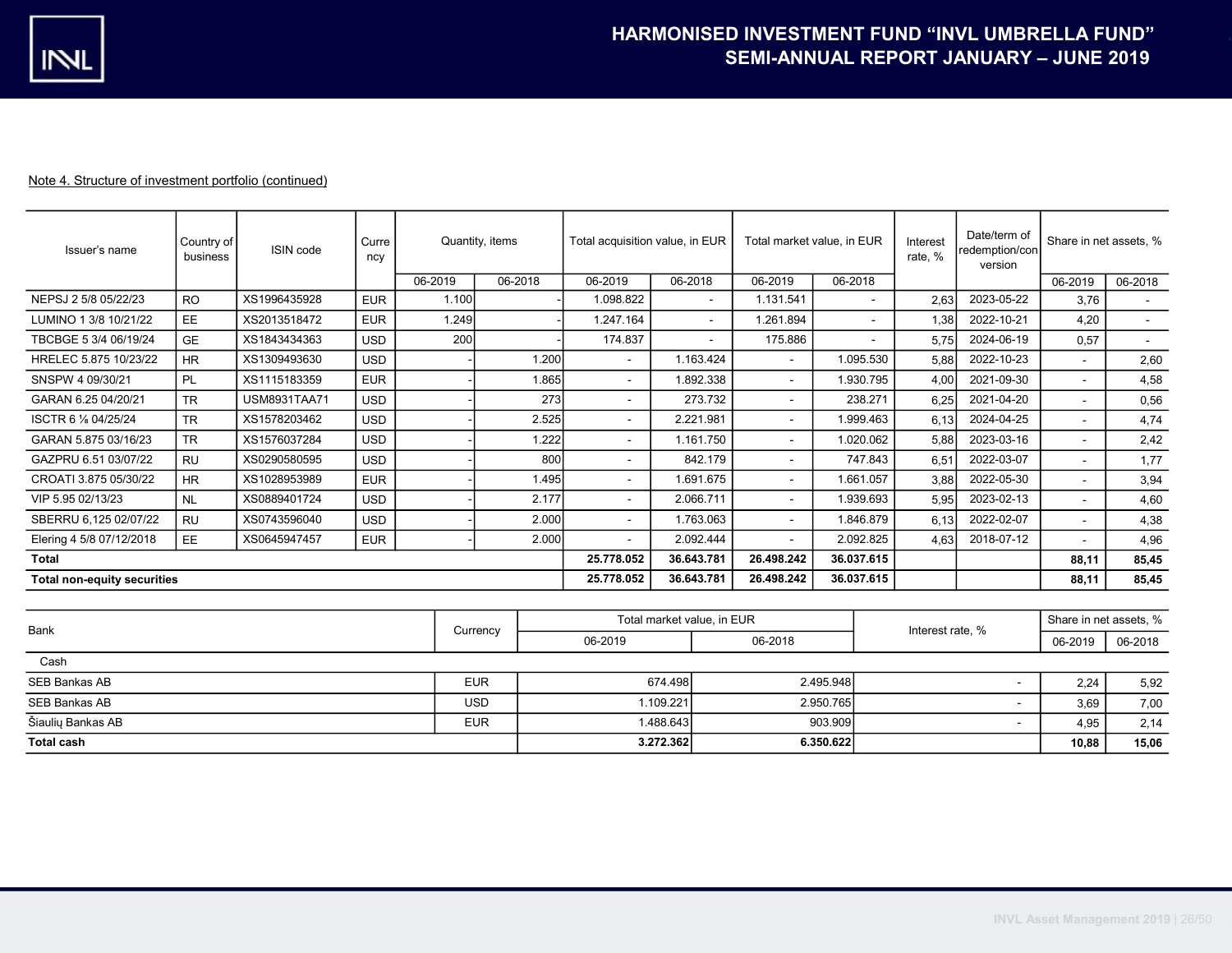| Instrument                             | Country of                                                      | Other                                       | Curre      | Investment transaction |                    | Value of transaction (position) |                              | Total market value | Term of validity | Share in net assets. % |         |  |
|----------------------------------------|-----------------------------------------------------------------|---------------------------------------------|------------|------------------------|--------------------|---------------------------------|------------------------------|--------------------|------------------|------------------------|---------|--|
|                                        | business                                                        |                                             | ncy        | (position)             | 06-2019            | 06-2018                         | 06-2019                      | 06-2018            |                  | 06-2019                | 06-2018 |  |
| Other derivative financial instruments |                                                                 |                                             |            |                        |                    |                                 |                              |                    |                  |                        |         |  |
| NDF97429                               | <b>LT</b>                                                       | Šiaulių Bankas AB                           | <b>EUR</b> | EUR/USD                | 10.639.000         |                                 | 98.234                       | $\overline{a}$     | 2019-07-10       | 0,33                   | $\sim$  |  |
| NDF92651                               | $\top$                                                          | Šiaulių Bankas AB                           | <b>EUR</b> | EUR/USD                | $\sim$             | 2.500.000                       | $\qquad \qquad \blacksquare$ | (46.301)           | 2018-11-15       | $\sim$                 | (0, 11) |  |
| NDF92161                               | $\mathsf{T}$                                                    | Šiaulių Bankas AB                           | <b>EUR</b> | EUR/USD                | $\sim$             | 3.200.000                       | ۰                            | (58.684)           | 2018-09-13       | ٠                      | (0, 14) |  |
| NDF91718                               | T                                                               | Šiaulių Bankas AB                           | <b>EUR</b> | EUR/USD                | $\sim$             | 1.745.000                       | ٠                            | (108.280)          | 2018-09-13       | ÷.                     | (0, 26) |  |
| NDF91233                               | T                                                               | Šiaulių Bankas AB                           | <b>EUR</b> | EUR/USD                | $\sim$             | 328.000                         |                              | (20.296)           | 2018-08-16       | $\blacksquare$         | (0,05)  |  |
| NDF92162                               | IT.                                                             | Šiaulių Bankas AB                           | <b>EUR</b> | EUR/USD                | $\sim$             | 3.150.000                       |                              | (57.891)           | 2018-10-17       | ÷.                     | (0, 14) |  |
| NDF92650                               | T                                                               | Šiaulių Bankas AB                           | <b>EUR</b> | EUR/USD                | $\sim$             | 2.630.000                       |                              | (48.314)           | 2018-10-17       | ÷                      | (0, 11) |  |
| NDF90500                               | T                                                               | Šiaulių Bankas AB                           | <b>EUR</b> | EUR/USD                | $\sim$             | 1.870.000                       |                              | (115.983)          | 2018-07-12       | ÷.                     | (0, 27) |  |
| NDF90696                               | IT                                                              | Šiaulių Bankas AB                           | <b>EUR</b> | EUR/USD                | $\sim$             | 1.958.000                       |                              | (107.717)          | 2018-07-12       | ٠                      | (0, 26) |  |
| NDF91008                               | IT.                                                             | Šiaulių Bankas AB                           | <b>EUR</b> | EUR/USD                | $\sim$             | 2.610.000                       |                              | (138.586)          | 2018-07-12       | ٠                      | (0, 33) |  |
| NDF91122                               | LT.                                                             | Šiaulių Bankas AB                           | <b>EUR</b> | EUR/USD                | $\sim$             | 2.400.000                       |                              | (138.508)          | 2018-07-12       | ÷.                     | (0, 33) |  |
| NDF91503                               | LT.                                                             | Šiaulių Bankas AB                           | <b>EUR</b> | EUR/USD                | $\sim$             | 1.000.000                       |                              | (53.756)           | 2018-08-16       | $\sim$                 | (0, 13) |  |
| <b>Total</b>                           |                                                                 |                                             |            |                        | 10.639.000         | 23.391.000                      | 98.234                       | (894.316)          |                  | 0,33                   | (2, 13) |  |
|                                        |                                                                 |                                             |            |                        | <b>Total value</b> |                                 |                              |                    | Dalis GA, %      |                        |         |  |
| Name                                   |                                                                 | <b>Brief description</b>                    |            | 06-2019                |                    | 06-2018                         |                              | 06-2019            |                  | 06-2018                |         |  |
| Amounts receivable                     |                                                                 | Amounts receivable from sale of investments |            |                        | 246.015            |                                 |                              |                    | 0,82             |                        |         |  |
| Amounts receivable                     | Other amounts receivable                                        |                                             |            |                        |                    |                                 | 739.566                      |                    | $\blacksquare$   |                        | 1,76    |  |
| Amounts payable                        | Amounts payable to the Management Company and the<br>Depository |                                             |            |                        | (30.342)           |                                 | (45.800)                     |                    | (0, 10)          |                        | (0, 11) |  |
| Amounts payable                        | Other amounts payable                                           |                                             |            |                        | (12.678)           |                                 | (10.947)                     |                    | (0,04)           |                        | (0,03)  |  |
| <b>Total</b>                           |                                                                 |                                             |            | 202.995                |                    | 682.819                         |                              | 0,68               |                  | 1,62                   |         |  |

The Subfund's investment portfolio is in line with the Fund's investment strategy.

The Subfund invests in Central and Eastern Europe region. The Subfund's investments are not restricted to certain industry sector. The Subfund combines riskier investments (corporate non-equity securities) and safer ones (government non-equity securities) in order to protect the assets of the investors and generate a stable return. The Subfund invests only in securities denominated in the euros or the US dollars and in currency risk hedging.

As at the end of the second quarter, the Subfund's investments mostly comprised Investments in the Russian, Estonian and Georgian markets.

Changes in the value of the investment portfolio of the Subfund mainly stemmed from market prices of financial instruments.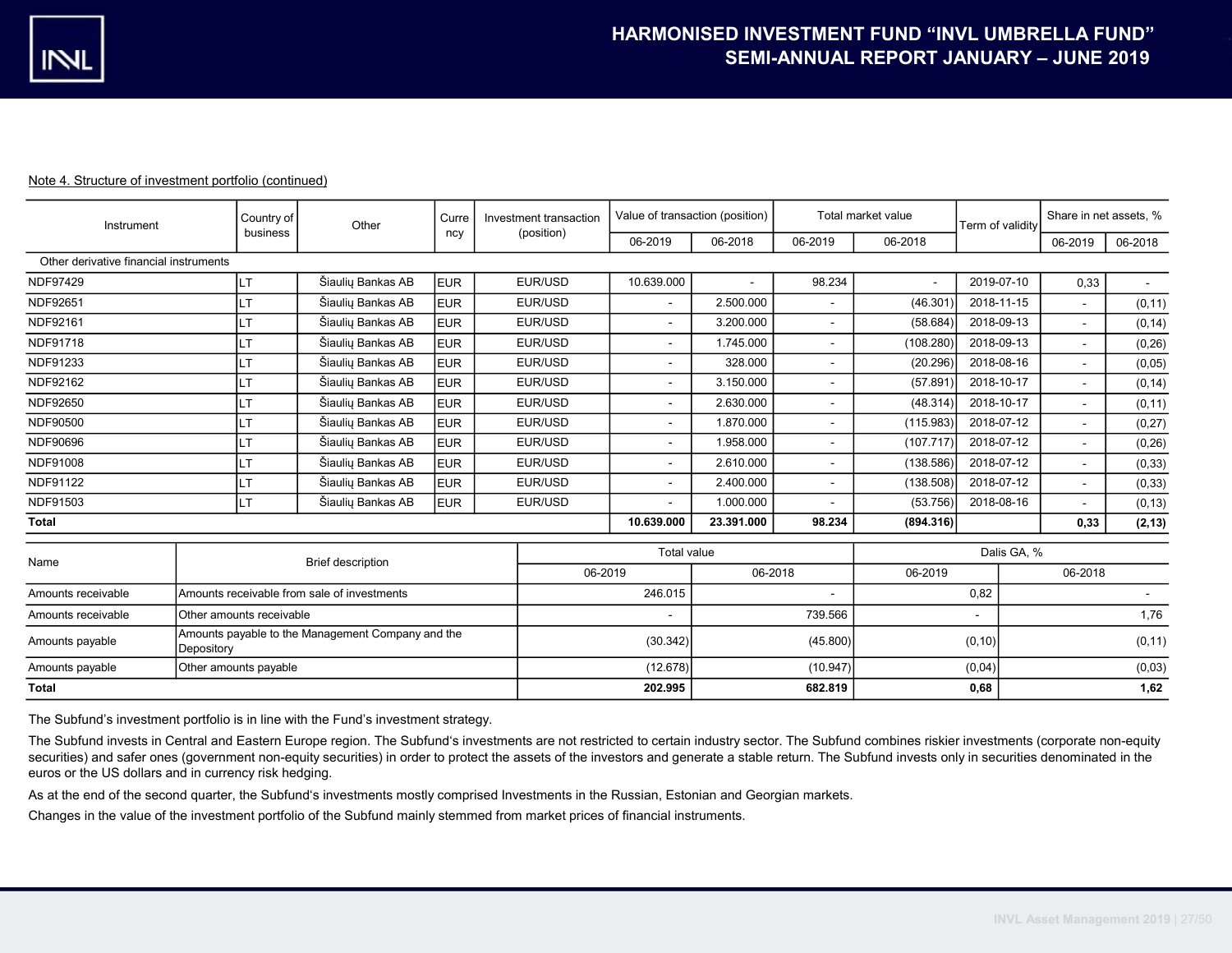INVL Global Emerging Markets Bond Subfund

| Issuer's name                                           | Country of<br>business | ISIN code           | Curre<br>ncy | Quantity, items |         | Total acquisition value, in EUR |         | Total market value, in EUR |                | Interest<br>rate, % | Date/term of<br>redemption/con<br>version | Share in net assets, % |         |
|---------------------------------------------------------|------------------------|---------------------|--------------|-----------------|---------|---------------------------------|---------|----------------------------|----------------|---------------------|-------------------------------------------|------------------------|---------|
|                                                         |                        |                     |              | 06-2019         | 06-2018 | 06-2019                         | 06-2018 | 06-2019                    | 06-2018        |                     |                                           | 06-2019                | 06-2018 |
| Non-equity securities traded on other requlated markets |                        |                     |              |                 |         |                                 |         |                            |                |                     |                                           |                        |         |
| MACEDO 5 5/8 07/26/23                                   | <b>MK</b>              | XS1452578591        | <b>EUR</b>   | 400             | 400     | 446.669                         | 446.669 | 485.078                    | 476.268        | 5.63                | 2023-07-26                                | 7.41                   | 6,58    |
| GEBGG 6 07/26/23                                        | <b>GE</b>              | XS1405775880        | <b>USD</b>   | 300             | 345     | 269.862                         | 312.345 | 273.383                    | 305.157        | 6.00                | 2023-07-26                                | 4.18                   | 4,21    |
| DOMREP 6.6 01/28/24                                     | D <sub>O</sub>         | <b>USP3579EAT49</b> | <b>USD</b>   | 200             | 400     | 179.985                         | 378.357 | 200.308                    | 372.419        | 6.60                | 2024-01-28                                | 3,06                   | 5,14    |
| MINSUR 6 1/4 02/07/24                                   | <b>PE</b>              | <b>USP6811TAA36</b> | <b>USD</b>   | 250             | 400     | 267.901                         | 411.165 | 247.885                    | 371.097        | 6.25                | 2024-02-07                                | 3.79                   | 5,12    |
| KERPW 8 3/4 01/31/22                                    | <b>UA</b>              | XS1533923238        | <b>USD</b>   | 320             | 460     | 306.673                         | 439.450 | 307.220                    | 406.345        | 8.75                | 2022-01-31                                | 4.69                   | 5,61    |
| JPFAIJ 5 1/2 03/31/22                                   | ID                     | XS1588422201        | <b>USD</b>   | 300             | 300     | 258.537                         | 258.537 | 271.115                    | 246.316        | 5.50                | 2022-03-31                                | 4.15                   | 3,40    |
| OCPMR 5 5/8 04/25/24                                    | <b>MA</b>              | XS1061043011        | <b>USD</b>   | 300             | 300     | 300.661                         | 300.661 | 287.310                    | 268.107        | 5.63                | 2024-04-25                                | 4.39                   | 3,70    |
| TURKEY 3 1/4 06/14/25                                   | <b>TR</b>              | XS1629918415        | <b>EUR</b>   | 200             | 200     | 200.728                         | 200.728 | 186.389                    | 186.523        | 3,25                | 2025-06-14                                | 2,85                   | 2,58    |
| TNEMAK 3 1/4 03/15/24                                   | <b>MX</b>              | XS1533916299        | <b>EUR</b>   | 250             | 350     | 259.276                         | 363.225 | 261.567                    | 353.944        | 3,25                | 2024-03-15                                | 4,00                   | 4,89    |
| BHARTI 5.35 05/20/24                                    | IN                     | <b>USN1384FAB15</b> | <b>USD</b>   | 300             | 300     | 278.266                         | 278.266 | 280.915                    | 259.235        | 5.35                | 2024-05-20                                | 4.29                   | 3,58    |
| MOGOJ 10 03/31/21                                       | LV                     | LV0000801363        | <b>EUR</b>   | 230             | 330     | 230.269                         | 330.386 | 229.885                    | 329.835        | 10,00               | 2021-03-31                                | 3,51                   | 4,55    |
| MEX 1 3/4 04/17/28                                      | MX                     | XS1751001139        | <b>EUR</b>   | 290             | 290     | 289.469                         | 289.469 | 298.358                    | 279.331        | 1,75                | 2028-04-17                                | 4,56                   | 3,86    |
| EULNGR 0 02/22/21                                       | <b>SE</b>              | SE0010831792        | <b>EUR</b>   | 3               |         | 300.000                         | 300.000 | 285.890                    | 308.361        | 7,75                | 2021-02-22                                | 4,37                   | 4,26    |
| GEOCAP 6 1/8 03/09/24                                   | <b>GE</b>              | XS1778929478        | <b>USD</b>   | 300             | 400     | 240.887                         | 321.183 | 252.893                    | 332.831        | 6,13                | 2024-03-09                                | 3,86                   | 4,60    |
| MTNSJ 4.755 11/11/24                                    | ZA                     | XS1128996425        | <b>USD</b>   | 200             | 200     | 160.169                         | 160.169 | 178.177                    | 161.133        | 4,76                | 2024-11-11                                | 2,72                   | 2,22    |
| BULENR 3 1/2 06/28/25                                   | <b>BG</b>              | XS1839682116        | <b>EUR</b>   | 200             |         | 201.086                         | $\sim$  | 216.218                    |                | 3,50                | 2025-06-28                                | 3,30                   |         |
| MAXGPE 3 1/4 09/13/23                                   | <b>LT</b>              | XS1878323499        | <b>EUR</b>   | 250             |         | 255.613                         |         | 263.011                    | $\blacksquare$ | 3.25                | 2023-09-13                                | 4,02                   | $\sim$  |
| GAZPRU 2.949 01/24/24                                   | <b>RU</b>              | XS1911645049        | <b>EUR</b>   | 216             |         | 216.000                         |         | 234.486                    |                | 2.95                | 2024-01-24                                | 3,58                   |         |
| IVYCST 5 1/8 06/15/25                                   | <b>CI</b>              | XS1631414932        | <b>EUR</b>   | 200             |         | 201.897                         |         | 209.568                    | $\overline{a}$ | 5,13                | 2025-06-15                                | 3,20                   | $\sim$  |
| TURKEY 4 5/8 03/31/25                                   | <b>TR</b>              | XS1843443356        | <b>EUR</b>   | 290             |         | 291.937                         |         | 293.117                    |                | 4,63                | 2025-03-31                                | 4,49                   |         |
| PPFARA 3 1/8 03/27/26                                   | CZ                     | XS1969645255        | <b>EUR</b>   | 200             |         | 200.181                         |         | 204.376                    | $\blacksquare$ | 3.13                | 2026-03-27                                | 3,12                   |         |
| GLPRLI 6 1/2 09/22/23                                   | <b>RU</b>              | XS1405775450        | <b>USD</b>   | 175             |         | 162.961                         |         | 166.024                    |                | 6.50                | 2023-09-22                                | 2,54                   |         |
| NEPSJ 2 5/8 05/22/23                                    | <b>RO</b>              | XS1996435928        | <b>EUR</b>   | 200             |         | 198.211                         | $\sim$  | 205.735                    | $\overline{a}$ | 2.63                | 2023-05-22                                | 3,14                   | $\sim$  |
| ARAGVI 12 04/09/24                                      | <b>MD</b>              | XS1960552823        | <b>USD</b>   | 200             |         | 182.621                         |         | 181.610                    |                | 12,00               | 2024-04-09                                | 2,78                   |         |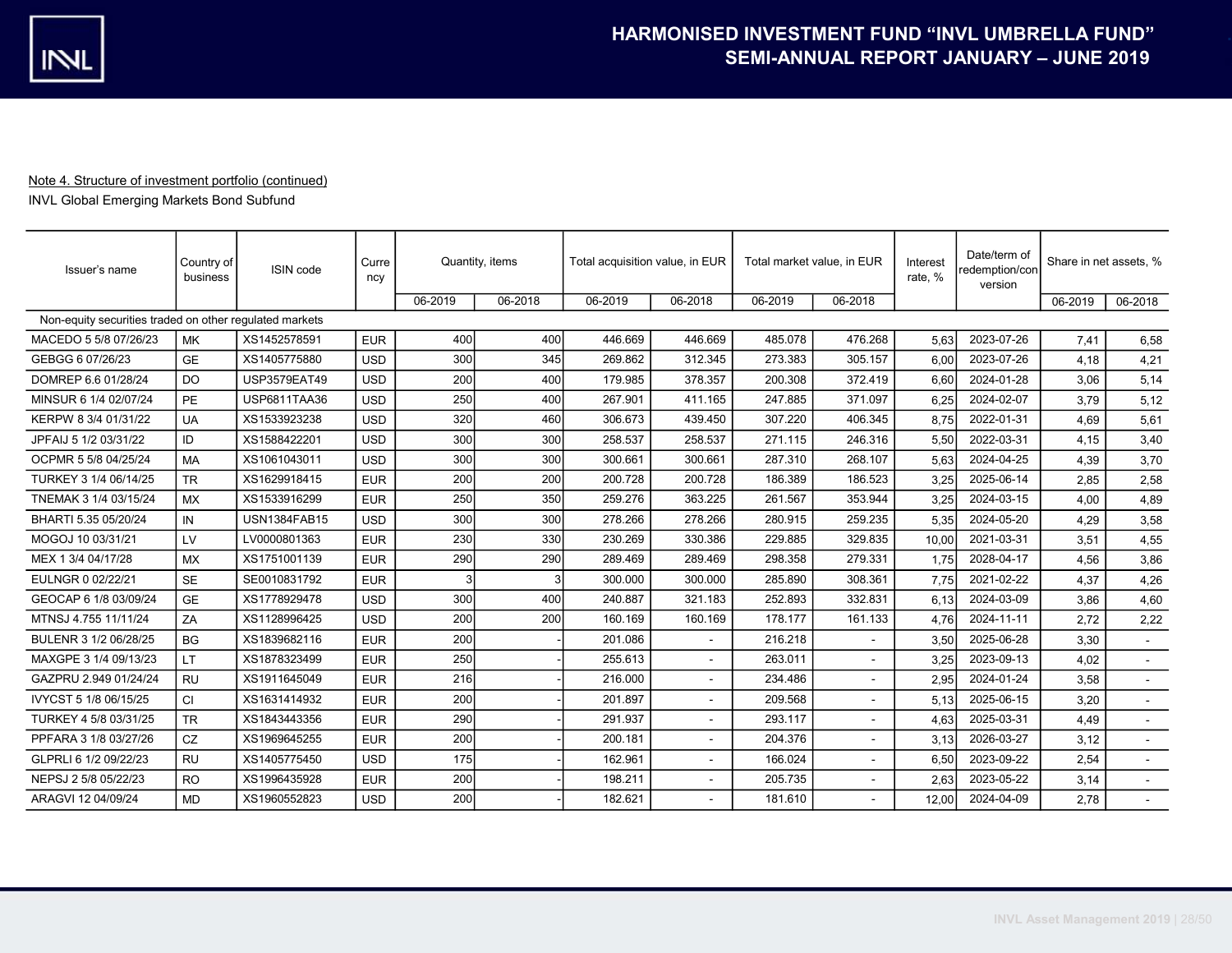| Issuer's name                      | Country of<br>business | ISIN code           | Quantity, items<br>Curre<br>ncy |         |         | Total acquisition value, in EUR |                          | Total market value, in EUR |           | Interest<br>rate, % | Date/term of<br>redemption/con<br>version | Share in net assets, %   |         |
|------------------------------------|------------------------|---------------------|---------------------------------|---------|---------|---------------------------------|--------------------------|----------------------------|-----------|---------------------|-------------------------------------------|--------------------------|---------|
|                                    |                        |                     |                                 | 06-2019 | 06-2018 | 06-2019                         | 06-2018                  | 06-2019                    | 06-2018   |                     |                                           | 06-2019                  | 06-2018 |
| LUMINO 1 3/8 10/21/22              | EE.                    | XS2013518472        | <b>EUR</b>                      | 192     |         | 191.718                         | $\overline{\phantom{a}}$ | 193.982                    | $\sim$    | 1.38                | 2022-10-21                                | 2,96                     |         |
| INDON 1.45 09/18/26                | ID                     | XS2012546714        | <b>EUR</b>                      | 200     |         | 199.488                         |                          | 204.919                    | ۰         | 1,45                | 2026-09-18                                | 3,14                     | $\sim$  |
| GARAN 5.875 03/16/23               | <b>TR</b>              | XS1576037284        | <b>USD</b>                      |         | 360     | $\blacksquare$                  | 341.370                  | $\sim$                     | 300.509   | 5,88                | 2023-03-16                                | $\sim$                   | 4,15    |
| PTABNK 5.375 03/14/22              | <b>SNAT</b>            | XS1520309839        | <b>USD</b>                      |         | 350     | ۰                               | 328.614                  | $\sim$                     | 307.865   | 5,38                | 2022-03-14                                | $\sim$                   | 4,25    |
| GAZPRU 3.125 11/17/23              | <b>RU</b>              | XS1521039054        | <b>EUR</b>                      |         | 200     | $\overline{\phantom{a}}$        | 211.689                  | $\sim$                     | 212.582   | 3.13                | 2023-11-17                                | $\overline{\phantom{a}}$ | 2,93    |
| VIP 5.95 02/13/23                  | <b>NL</b>              | XS0889401724        | <b>USD</b>                      |         | 255     | ۰                               | 242.289                  | $\sim$                     | 227.203   | 5,95                | 2023-02-13                                | $\sim$                   | 3,14    |
| INDON 2.15 07/18/24                | ID                     | XS1647481206        | <b>EUR</b>                      |         | 300     | ۰                               | 307.099                  | $\sim$                     | 308.805   | 2.15                | 2024-07-18                                | $\blacksquare$           | 4,26    |
| ISCTR 6 % 04/25/24                 | <b>TR</b>              | XS1578203462        | <b>USD</b>                      |         | 300     | $\blacksquare$                  | 267.612                  | $\sim$                     | 237.560   | 6,13                | 2024-04-25                                |                          | 3,28    |
| JBSSBZ 5,875 07/15/24              | <b>BR</b>              | <b>USU0901CAG51</b> | <b>USD</b>                      |         | 300     | ۰                               | 239.494                  | $\sim$                     | 255.611   | 5,88                | 2024-07-15                                | $\sim$                   | 3,53    |
| GLPRLI 6.872 01/25/22              | <b>RU</b>              | XS1319813769        | <b>USD</b>                      |         | 400     | $\blacksquare$                  | 349.628                  | $\sim$                     | 361.715   | 6.87                | 2022-01-25                                | $\blacksquare$           | 4,99    |
| CROATI 2.7 06/15/28                | HR.                    | XS1713462668        | <b>EUR</b>                      |         | 200     | $\blacksquare$                  | 197.181                  | $\sim$                     | 199.215   | 2.70                | 2028-06-15                                |                          | 2,75    |
| Total                              |                        |                     |                                 |         |         | 6.291.065                       | 7.275.586                | 6.419.419                  | 7.067.967 |                     |                                           | 98,10                    | 97,58   |
| <b>Total non-equity securities</b> |                        |                     |                                 |         |         | 6.291.065                       | 7.275.586                | 6.419.419                  | 7.067.967 |                     |                                           | 98,10                    | 97,58   |

| CIU name                                                                                                  | Country of<br>registratio | ISIN code    |             | Quantity, items |         | Total acquisition value, in<br><b>EUR</b> |         | Total market value, in EUR |               | CIU<br>type* | Share in net assets, % |         |
|-----------------------------------------------------------------------------------------------------------|---------------------------|--------------|-------------|-----------------|---------|-------------------------------------------|---------|----------------------------|---------------|--------------|------------------------|---------|
|                                                                                                           |                           |              |             | 06-2019         | 06-2018 | 06-2019                                   | 06-2018 | 06-2019                    | 06-2018       |              | 06-2019                | 06-2018 |
| CIU items (shares) following requirements of Article 61 (1) of the Law on Collective Investment Undertaki |                           |              |             |                 |         |                                           |         |                            |               |              |                        |         |
| ISHARES JPM USD EM BND EUR-H                                                                              | <b>IDE</b>                | IE00B9M6RS56 | <b>IEUR</b> |                 | 2.650   |                                           | 250.041 |                            | 244.166 CIU 1 |              |                        | 3,37    |
| Total                                                                                                     |                           |              |             |                 |         |                                           | 250.041 |                            | 244.166       |              |                        | 3,37    |

\* CIU 1 – CIUs with investment strategy of up to 100% net assets invested in equities and/or units in other CIUs, which invest in equities;

CIU 2 – CIUs whose investment strategy includes mixed (balanced) investments and/or allows investment into units of mixed (balanced) CIUs;

CIU 3 – CIUs with investment strategy of up to 100% net assets invested in fixed income products and/or units in other CIUs, which invest in fixed income products;

CIU 4 – CIUs with investment strategy of up to 100% net assets invested in money market instruments;

CIU 5 – CIUs with investment strategy of up to 100% net assets invested in real estate and/or units in other CIUs, which invest in real estate;

CIU 6 – CIUs whose investment strategy is in line with that of hedge funds and/or allows investment into units of hedge funds;

CIU 7 – other CIUs.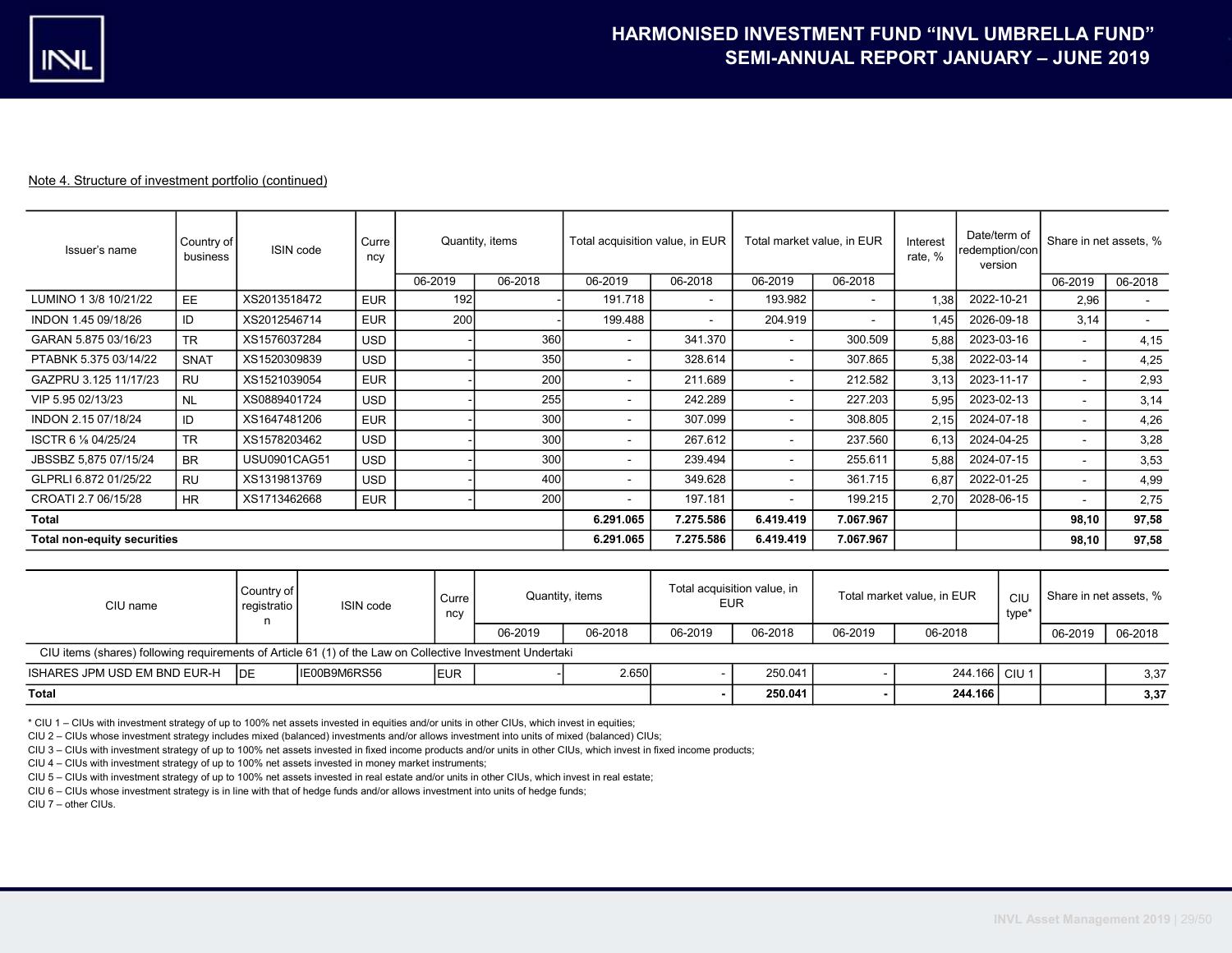| <b>Bank</b>                            |                        |                      |              | Currency                             | Total market value, in EUR |                                 |                | Interest rate, %   |                  | Share in net assets, % |         |
|----------------------------------------|------------------------|----------------------|--------------|--------------------------------------|----------------------------|---------------------------------|----------------|--------------------|------------------|------------------------|---------|
|                                        |                        |                      |              | 06-2019                              |                            | 06-2018                         |                |                    |                  | 06-2019                | 06-2018 |
| Cash                                   |                        |                      |              |                                      |                            |                                 |                |                    |                  |                        |         |
| <b>SEB Bankas AB</b>                   |                        |                      |              | <b>EUR</b>                           | 115.959                    |                                 | 113.060        |                    | $\blacksquare$   | 1,77                   | 1,56    |
| Šiaulių Bankas AB                      |                        |                      |              | <b>EUR</b>                           | 14                         |                                 |                |                    | ۰                |                        |         |
| <b>SEB Bankas AB</b>                   |                        |                      |              | <b>USD</b>                           | 6.114                      |                                 | 32.359         |                    | ۰.               | 0,09                   | 0,45    |
| <b>Total cash</b>                      |                        |                      |              |                                      | 122.087                    |                                 | 145.419        |                    |                  | 1,86                   | 2,01    |
|                                        |                        |                      |              |                                      |                            |                                 |                |                    |                  |                        |         |
| Instrument                             | Country of<br>business | Other                | Curre<br>ncy | Investment transaction<br>(position) |                            | Value of transaction (position) |                | Total market value | Term of validity | Share in net assets, % |         |
|                                        |                        |                      |              |                                      | 06-2019                    | 06-2018                         | 06-2019        | 06-2018            |                  | 06-2019                | 06-2018 |
| Other derivative financial instruments |                        |                      |              |                                      |                            |                                 |                |                    |                  |                        |         |
| <b>NFD25987</b>                        | ILТ                    | <b>SEB Bankas AB</b> | <b>EUR</b>   | EUR/USD                              | 500.000                    | ٠                               | 2.431          | $\blacksquare$     | 2019-11-21       | 0,04                   | $\sim$  |
| <b>NDF97684</b>                        | <b>LT</b>              | Šiaulių Bankas AB    | <b>EUR</b>   | EUR/USD                              | 150.000                    | $\blacksquare$                  | 2.135          | $\blacksquare$     | 2019-10-11       | 0,03                   | $\sim$  |
| NDF97431                               | LT                     | Šiaulių Bankas AB    | <b>EUR</b>   | EUR/USD                              | 1.001.000                  | ٠                               | 8.362          | $\blacksquare$     | 2019-10-11       | 0, 13                  | $\sim$  |
| NDF96626                               | LT                     | Šiaulių Bankas AB    | <b>EUR</b>   | EUR/USD                              | 800.000                    | Ĭ.                              | (2.861)        | $\blacksquare$     | 2019-08-08       | (0,04)                 | $\sim$  |
| NDF98083                               | LТ                     | Šiaulių Bankas AB    | <b>EUR</b>   | EUR/USD                              | 550.000                    |                                 | 2.404          | $\blacksquare$     | 2019-11-21       | $\mathbf{r}$           | $\sim$  |
| <b>NDF91234</b>                        | LТ                     | Šiaulių Bankas AB    | <b>EUR</b>   | EUR/USD                              | $\sim$                     | 412.000                         | $\blacksquare$ | (25.494)           | 2018-08-16       | $\mathbf{r}$           | (0, 35) |
| NDF92653                               | LТ                     | Šiaulių Bankas AB    | <b>EUR</b>   | EUR/USD                              | $\sim$                     | 1.300.000                       | $\blacksquare$ | (24.077)           | 2018-11-15       |                        | (0, 33) |
| NDF92652                               | LT.                    | Šiaulių Bankas AB    | <b>EUR</b>   | EUR/USD                              | $\sim$                     | 1.300.000                       | $\blacksquare$ | (23.882)           | 2018-10-17       |                        | (0, 33) |
| NDF90502                               | IT.                    | Šiaulių Bankas AB    | <b>EUR</b>   | EUR/USD                              | $\sim$                     | 1.610.000                       | $\blacksquare$ | (99.857)           | 2018-07-12       |                        | (1, 38) |
| NDF90695                               | LT.                    | Šiaulių Bankas AB    | <b>EUR</b>   | EUR/USD                              | $\sim$                     | 330.000                         | $\blacksquare$ | (18.155)           | 2018-07-12       | $\blacksquare$         | (0, 25) |
| NDF90711<br>Šiaulių Bankas AB<br>LT    |                        |                      | <b>EUR</b>   | EUR/USD                              | $\sim$                     | 220.000                         |                | (12.592)           | 2018-07-12       | $\blacksquare$         | (0, 17) |
| <b>Total</b>                           |                        |                      |              |                                      | 3.001.000                  | 5.172.000                       | 12.471         | (204.057)          |                  | 0, 16                  | (2, 81) |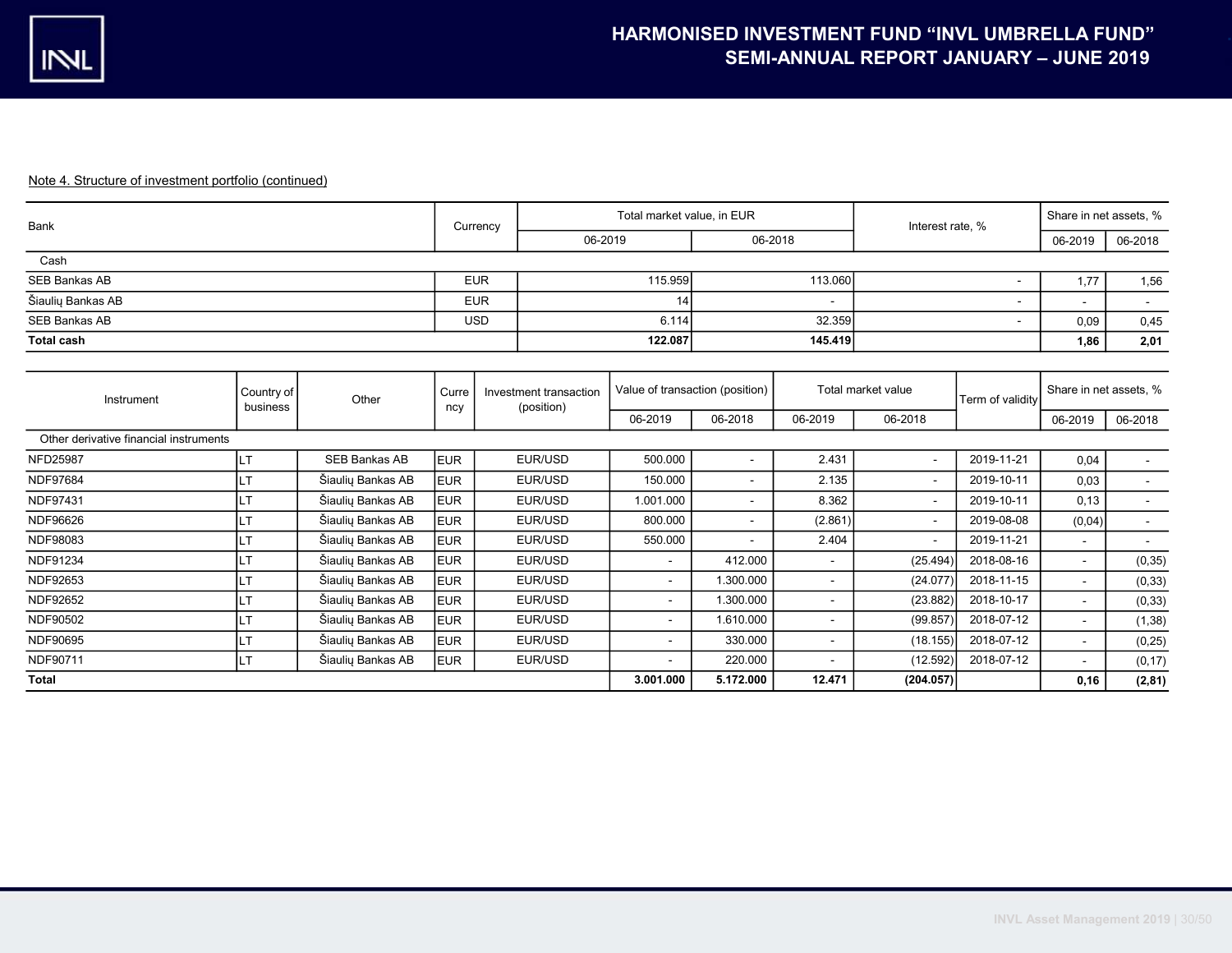| Name            | Brief description                                               | Total value |          | Share in net assets, %   |         |  |  |
|-----------------|-----------------------------------------------------------------|-------------|----------|--------------------------|---------|--|--|
|                 |                                                                 | 06-2019     | 06-2018  | 06-2019                  | 06-2018 |  |  |
| Amounts payable | Amounts payable to the Management Company and the<br>Depository | (8.148)     | (10.100) | (0, 12)                  | (0, 15) |  |  |
| Amounts payable | Other amounts payable                                           | (121)       | (121)    | $\overline{\phantom{a}}$ |         |  |  |
| <b>Total</b>    |                                                                 | (8.269)     | (10.221) | (0, 12)                  | (0, 15) |  |  |

The Subfund's investment portfolio is in line with the Fund's investment strategy.

The Subfund invests in government and corporate bonds in global emerging markets, other forms of non-equity securities and harmonised investment units (shares) of collective investment undertakings with the main investment trend focused on bonds and other forms of non-equity securities.

As at the end of the second quarter, the Subfund's investments mostly comprised investments in the Mexican, Georgian, Macedonian, Turkish and Indonesian markets.

Changes in the value of the investment portfolio of the Subfund mainly stemmed from market prices of financial instruments.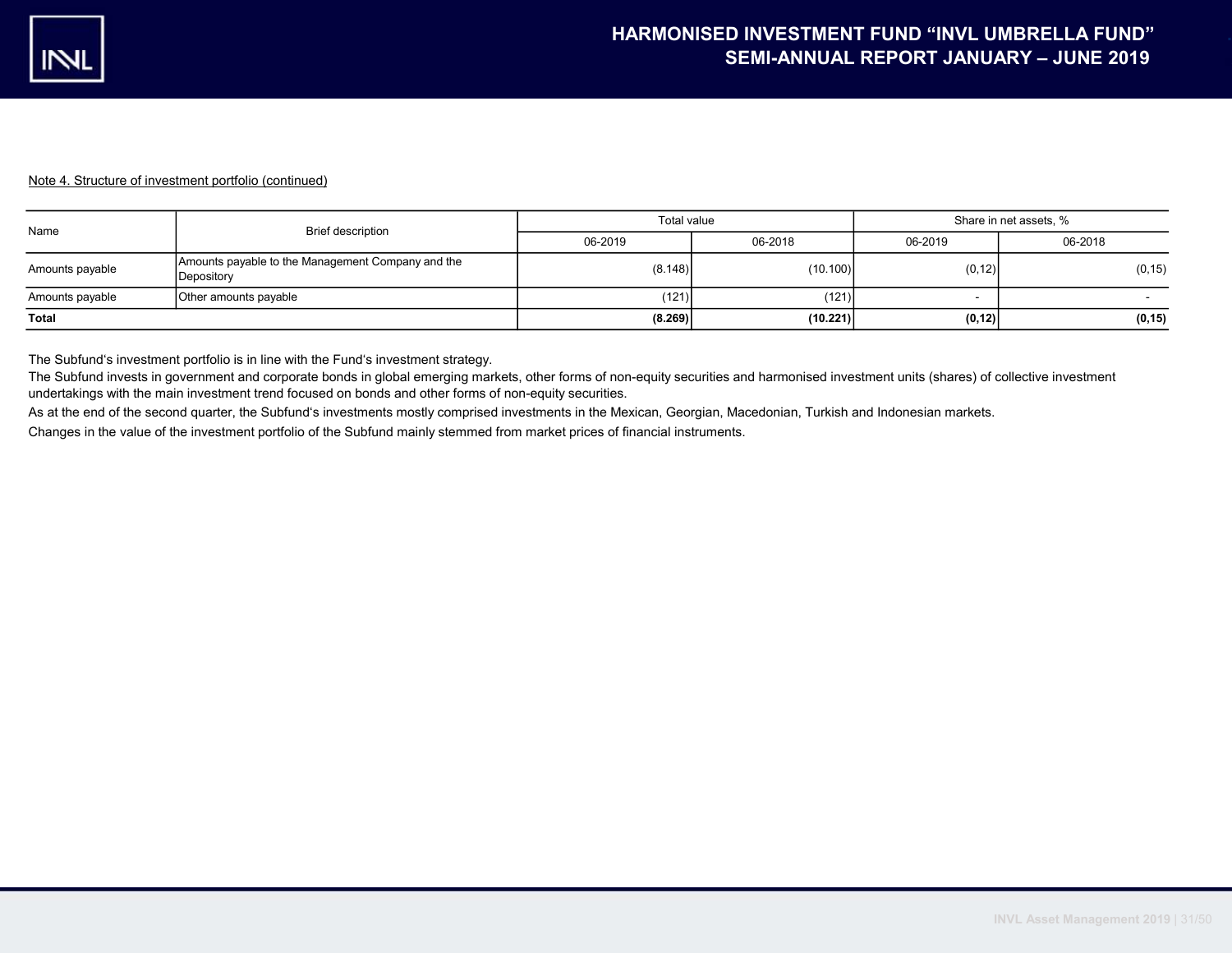## INVL Russia TOP20 Subfund

| Issuer's name                                                                 | Country of | ISIN code    | Curren     | Quantity, items |             | Total acquisition value, in EUR |                | Total market value, in EUR |              | Share in net assets, % |                |
|-------------------------------------------------------------------------------|------------|--------------|------------|-----------------|-------------|---------------------------------|----------------|----------------------------|--------------|------------------------|----------------|
|                                                                               | business   |              | cy         | 06-2019         | 06-2018     | 06-2019                         | 06-2018        | 06-2019                    | 06-2018      | 06-2019                | 06-2018        |
| Equity securities listed on the Main List of Stock Exchange or its equivalent |            |              |            |                 |             |                                 |                |                            |              |                        |                |
| Grindeks                                                                      | LV         | LV0000100659 | EUR        | 20.052          |             | 226.811                         | ÷              | 248.645                    |              | 3,11                   | $\sim$         |
| <b>Total</b>                                                                  |            |              |            |                 |             | 226.811                         |                | 248.645                    |              | 3,11                   |                |
| Equity securities traded on other requlated markets                           |            |              |            |                 |             |                                 |                |                            |              |                        |                |
| <b>BANK ST PETERSBURG PJSC</b>                                                | <b>RU</b>  | RU0009100945 | <b>RUB</b> | 505.620         | 1.117.674   | 428.944                         | 948.763        | 361.159                    | 766.063      | 4.52                   | 6,36           |
| LUKOIL PJSC-SPON ADR                                                          | <b>RU</b>  | US69343P1057 | <b>USD</b> | 9.841           | 20.541      | 590.745                         | 1.021.127      | 730.675                    | 1.212.634    | 9,15                   | 10,08          |
| <b>GAZPROM PJSC-SPON ADR</b>                                                  | <b>RU</b>  | US3682872078 | <b>USD</b> | 107.676         | 235.500     | 494.728                         | 874.232        | 693.786                    | 894.790      | 8,68                   | 7,43           |
| X 5 RETAIL GROUP NV-REGS GDR                                                  | <b>RU</b>  | US98387E2054 | USD        | 8.501           | 19.882      | 182.055                         | 579.510        | 256.376                    | 454.524      | 3,21                   | 3,78           |
| SBERBANK PJSC - SPONSORED ADR                                                 | <b>RU</b>  | US80585Y3080 | USD        | 52.900          | 91.200      | 653.032                         | 1.065.701      | 715.569                    | 1.136.555    | 8,96                   | 9,44           |
| <b>GLOBALTRA-SPONS GDR REG S</b>                                              | <b>RU</b>  | US37949E2046 | USD        | 18.300          | 36.800      | 131.242                         | 225.863        | 149.683                    | 324.061      | 1,87                   | 2,69           |
| ROSNEFT OIL CO PJSC-REGS GDR                                                  | <b>RU</b>  | US67812M2070 | USD        | 94.986          | 109.186     | 493.880                         | 512.492        | 547.193                    | 586.322      | 6,85                   | 4,87           |
| FEDERAL GRID CO UNIFIED ENER                                                  | <b>RU</b>  | RU000A0JPNN9 | <b>RUB</b> | 56.760.000      | 175.270.000 | 143.869                         | 486.507        | 160.508                    | 449.594      | 2,01                   | 3,74           |
| <b>AEROFLOT PJSC</b>                                                          | <b>RU</b>  | RU0009062285 | <b>RUB</b> | 161.275         | 282.400     | 215.967                         | 650.698        | 229.178                    | 540.112      | 2,87                   | 4,49           |
| ETALON GROUP-GDR REG S                                                        | <b>RU</b>  | US29760G1031 | <b>USD</b> | 200.260         | 222.406     | 515.330                         | 657.323        | 392.770                    | 526.109      | 4,93                   | 4,37           |
| GAZPROM NEFT-SPONSORED ADR                                                    | <b>RU</b>  | US36829G1076 | USD        | 7.998           | 24.968      | 145.534                         | 407.871        | 222.284                    | 551.827      | 2,78                   | 4,58           |
| TATNEFT PAO-SPONSORED ADR                                                     | <b>RU</b>  | US8766292051 | <b>USD</b> | 2.365           | 8.000       | 112.033                         | 352.857        | 153.507                    | 436.916      | 1,92                   | 3,63           |
| MMC NORILSK NICKEL PJSC-ADR                                                   | <b>RU</b>  | US55315J1025 | USD        | 10.100          | 37.000      | 157.556                         | 572.273        | 201.733                    | 573.384      | 2,53                   | 4,76           |
| SEVERSTAL - GDR REG S                                                         | <b>RU</b>  | US8181503025 | <b>USD</b> | 11.265          | 28.000      | 154.888                         | 376.795        | 166.944                    | 353.656      | 2,09                   | 2,94           |
| PETROPAVLOVSK PLC                                                             | <b>RU</b>  | GB0031544546 | <b>GBP</b> | 2.170.426       | 4.020.426   | 199.303                         | 372.277        | 237.847                    | 361.530      | 2,98                   | 3,00           |
| QIWI PLC-SPONSORED ADR                                                        | <b>RU</b>  | US74735M1080 | <b>USD</b> | 19.000          | 30.000      | 260.624                         | 427.898        | 327.027                    | 407.925      | 4,09                   | 3,39           |
| <b>GLOBAL PORTS INV-GDR REG S</b>                                             | <b>RU</b>  | US37951Q2021 | USD        | 70.942          | 110.942     | 227.718                         | 359.061        | 178.447                    | 252.859      | 2,23                   | 2,10           |
| NOVATEK PJSC-SPONS GDR REG S                                                  | <b>RU</b>  | US6698881090 | USD        | 750             | 5.400       | 95.089                          | 632.649        | 139.842                    | 691.375      | 1,75                   | 5,74           |
| <b>ASTARTA HOLDING NV</b>                                                     | UA         | NL0000686509 | PLN        | 34.048          | 20.500      | 364.449                         | 284.939        | 196.207                    | 157.400      | 2,46                   | 1,31           |
| SURGUTNEFTEGAS-PREFERENCE                                                     | <b>RU</b>  | RU0009029524 | RUB        | 254.000         |             | 125.782                         | $\blacksquare$ | 151.138                    | $\sim$       | 1,89                   |                |
| <b>LSR GROUP PJSC-GDR REGS</b>                                                | <b>RU</b>  | US50218G2066 | <b>USD</b> | 135.000         |             | 235.450                         |                | 305.145                    | $\mathbf{r}$ | 3,82                   |                |
| OR PJSC                                                                       | <b>RU</b>  | RU000A0JXKG3 | <b>RUB</b> | 427.260         |             | 313.678                         | ÷              | 334.722                    | $\sim$       | 4,19                   | $\sim$         |
| <b>VEON LTD</b>                                                               | <b>RU</b>  | US91822M1062 | <b>USD</b> | 115.000         |             | 235.731                         |                | 283.201                    |              | 3,54                   |                |
| <b>INTER RAO UES PJSC</b>                                                     | <b>RU</b>  | RU000A0JPNM1 | <b>RUB</b> | 5.600.000       |             | 312.077                         |                | 354.176                    |              | 4,43                   | $\blacksquare$ |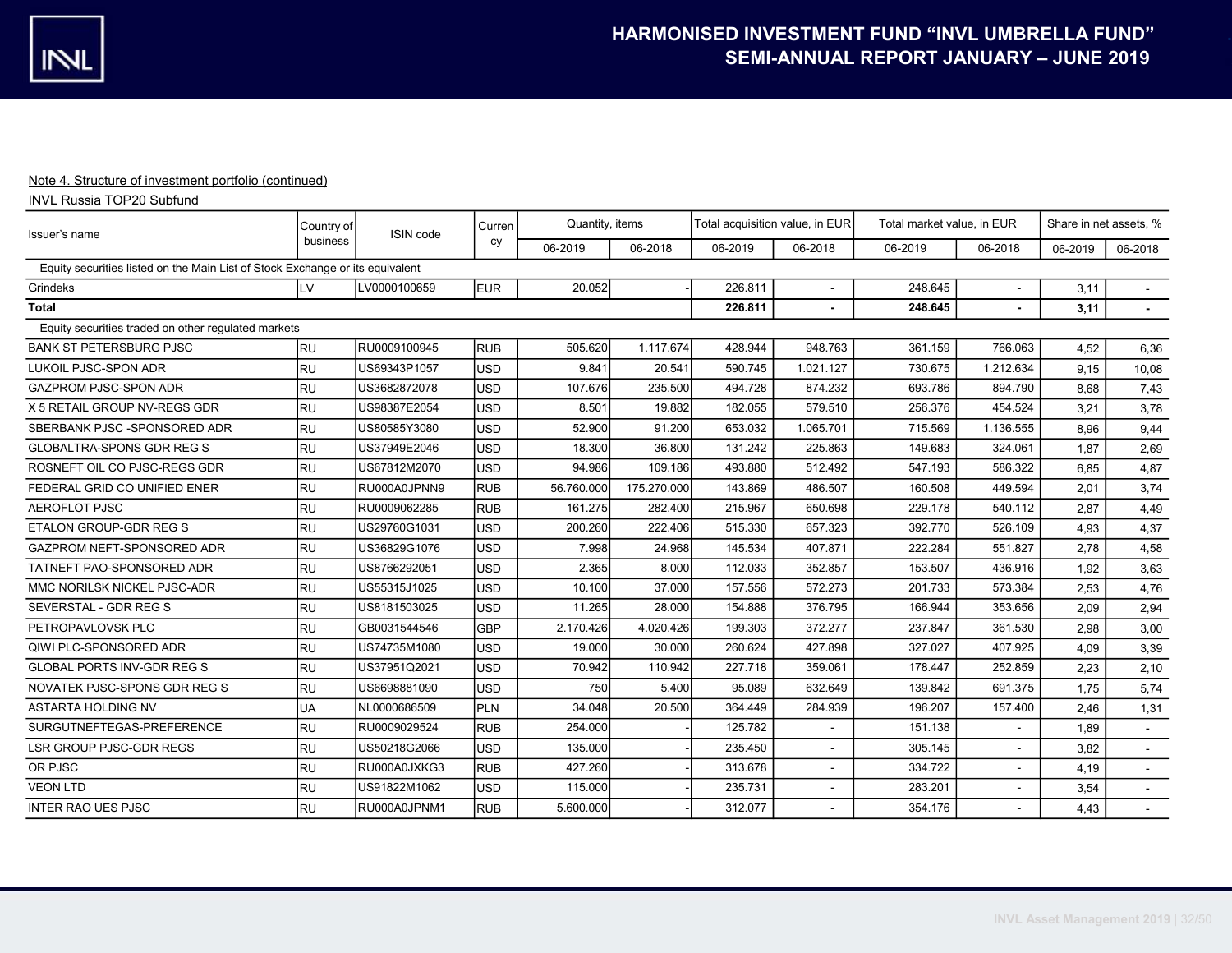| Issuer's name                  | Country of | ISIN code    | l Curren   | Quantity, items |         | Total acquisition value, in EUR |            | Total market value, in EUR | Share in net assets, % |         |         |
|--------------------------------|------------|--------------|------------|-----------------|---------|---------------------------------|------------|----------------------------|------------------------|---------|---------|
|                                | business   |              | cy         | 43.646          | 43.281  | 06-2019                         | 06-2018    | 06-2019                    | 06-2018                | 06-2019 | 06-2018 |
| <b>BASHNEFT PAO -PREF</b>      | <b>RU</b>  | RU0007976965 | <b>RUB</b> |                 | 15.900  | $\overline{\phantom{a}}$        | 375.573    |                            | 372.294                |         | 3,09    |
| SURGUTNEFTEGAS-SP ADR          | <b>RU</b>  | US8688612048 | <b>USD</b> |                 | 91.600  | $\sim$                          | 388.996    |                            | 352.545                |         | 2,93    |
| Rostelecom                     | <b>IRU</b> | RU0008943394 | <b>RUB</b> |                 | 240.000 | $\overline{\phantom{a}}$        | 236.723    |                            | 240.410                |         | 2,00    |
| Total                          |            |              |            |                 |         | 6.789.704                       | 11.810.128 | 7.489.117                  | 11.642.885             | 93.75   | 96,72   |
| <b>Total equity securities</b> |            |              |            |                 |         | 7.016.515                       | 11.810.128 | 7.737.762                  | 11.642.885             | 96,86   | 96,72   |
|                                |            |              |            |                 |         |                                 |            |                            |                        |         |         |

| Bank              | Currency   | Total market value, in EUR |         | Interest rate, % | Share in net assets, % |         |
|-------------------|------------|----------------------------|---------|------------------|------------------------|---------|
|                   |            | 06-2019                    | 06-2018 |                  | 06-2019                | 06-2018 |
| Cash              |            |                            |         |                  |                        |         |
| SEB Bankas AB     | <b>EUR</b> | 121.127                    | 90.139  |                  | 1,52                   | 0,75    |
| SEB Bankas AB     | <b>USD</b> | 73.159                     | 313.119 |                  | 0,92                   | 2,60    |
| SEB Bankas AB     | <b>RUB</b> | 41.009                     | 127.929 |                  | 0,51                   | 1,06    |
| Šiaulių Bankas AB | <b>EUR</b> | 939                        | ΩI      |                  | 0,01                   |         |
| <b>Total cash</b> |            | 236,234                    | 531.187 |                  | 2,96                   | 4,41    |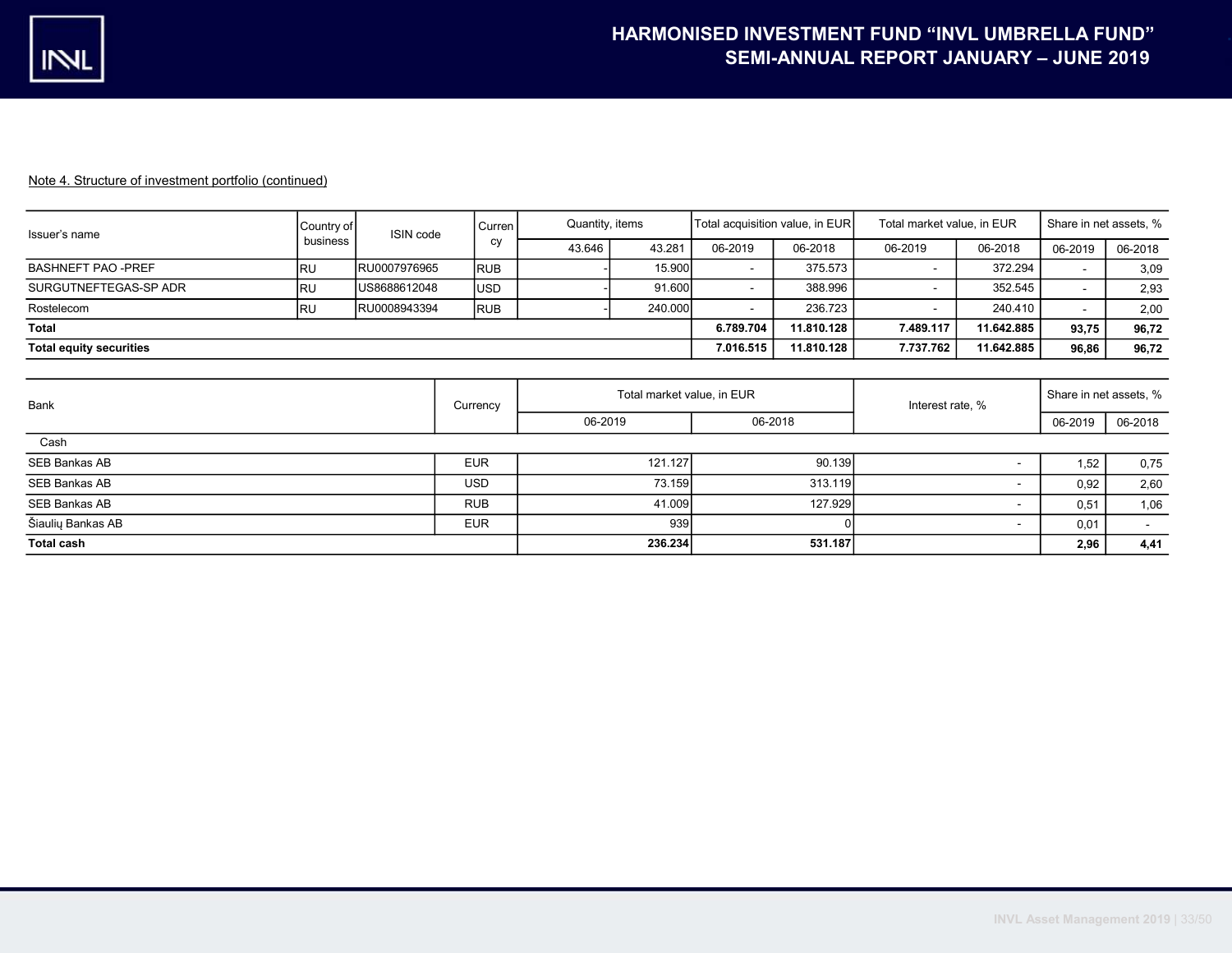| Name               | Brief description                                               | Total value              |           | Share in net assets, %   |         |  |
|--------------------|-----------------------------------------------------------------|--------------------------|-----------|--------------------------|---------|--|
|                    |                                                                 | 06-2019                  | 06-2018   | 06-2019                  | 06-2018 |  |
| Amounts receivable | Amounts receivable from sale of investments                     | 51.055                   | 300.319   | 0,64                     | 2,50    |  |
| Amounts receivable | Other amounts receivable                                        | 67.445                   | 81.416    | 0,84                     | 0,68    |  |
| Amounts payable    | Amounts payable for financial and investment assets             | $\overline{\phantom{a}}$ | (440.766) | $\overline{\phantom{a}}$ | (3,66)  |  |
| Amounts payable    | Amounts payable to the Management Company and the<br>Depository | (102.160)                | (20.794)  | (1,28)                   | (0, 17) |  |
| Amounts payable    | Other amounts payable                                           | (1.498)                  | (58.325)  | (0,02)                   | (0, 48) |  |
| <b>Total</b>       |                                                                 | 14.842                   | (138.150) | 0,18                     | (1, 13) |  |

The Subfund's investment portfolio is in line with the Fund's investment strategy.

The Subfund invests in financial instruments of companies operating in the Russian Federation. Up to 100% of the Subfund's investments consist of investments in shares. No more than 33% of the Subfund's assets may be invested outside the territory of Russian Federation in the financial instruments of companies operating in other CIS countries (including the former CIS countries).

At the end of the second quarter, the Subfund's investments mostly comprised Investments in the energy, finance, real estate, material and industrial sectors.

Changes in the value of the investment portfolio of the Subfund mainly stemmed from market prices of financial instruments.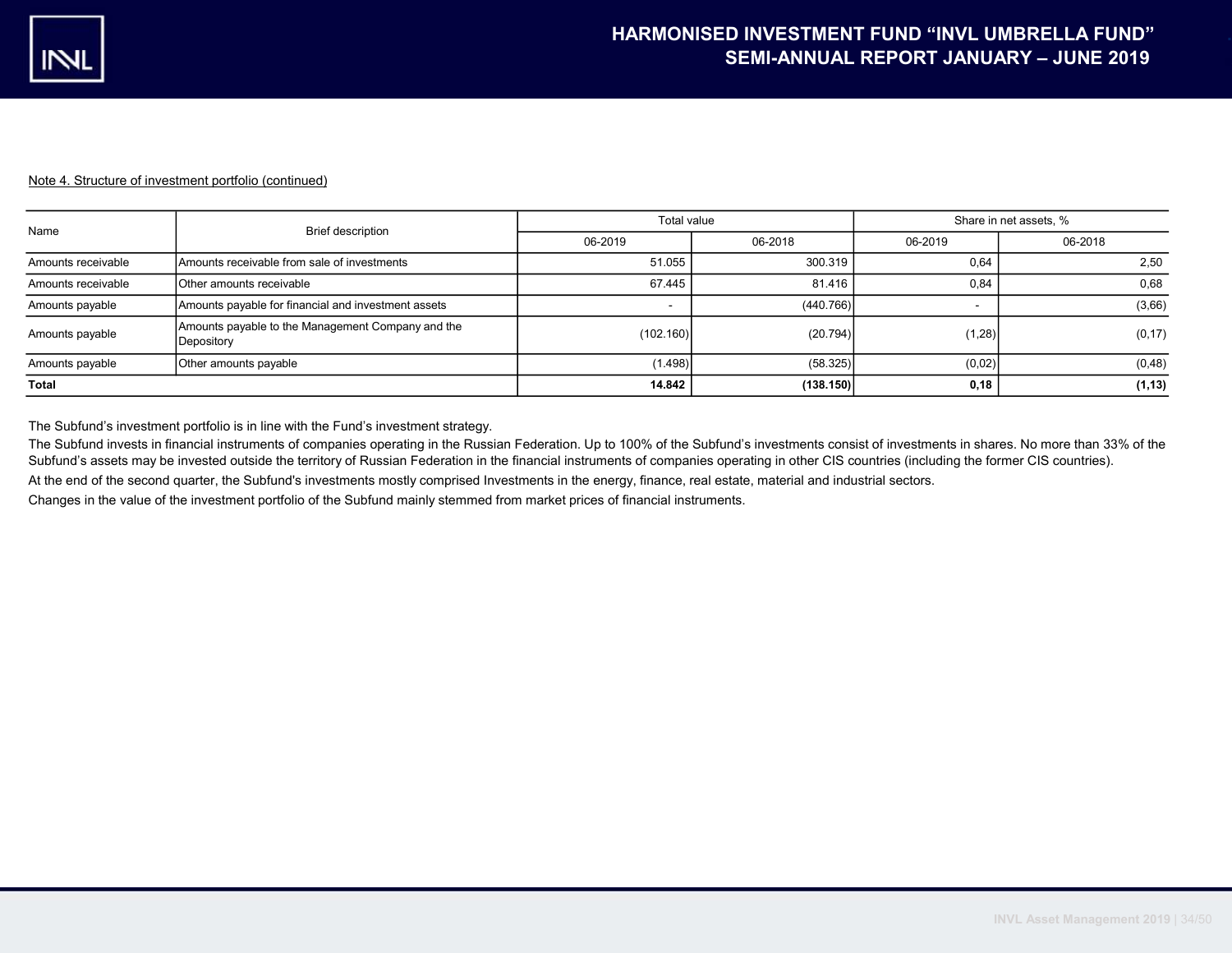

Note 5. Breakdown of investments by the criteria that meet the investment strategy

# INVL Emerging Europe ex Russia TOP20 Subfund

By industry sector

|                                | Closing balance      |                       | Opening balance      |                       |  |  |
|--------------------------------|----------------------|-----------------------|----------------------|-----------------------|--|--|
| Breakdown of investments       | Market value, in EUR | Share in<br>assets, % | Market value, in EUR | Share in<br>assets, % |  |  |
| Health care                    | 408.200              | 4,61                  | 393.040              | 4,68                  |  |  |
| Emergency goods and services   | 249.900              | 2,82                  | 109.538              | 1,31                  |  |  |
| Convenience goods and services | 668.541              | 7,55                  | 713.642              | 8,50                  |  |  |
| <b>Financial services</b>      | 3.893.027            | 44,01                 | 4.561.444            | 54,34                 |  |  |
| Industrial materials           | 789.382              | 8,92                  | 1.265.282            | 15,08                 |  |  |
| Utility goods and services     | 244.584              | 2,77                  | 277.550              | 3,31                  |  |  |
| Energy                         | 865.802              | 9,78                  | 841.247              | 10,03                 |  |  |
| Telecommunications             | 325.207              | 3,67                  |                      |                       |  |  |
| <b>Total</b>                   | 7.444.643            | 84,13                 | 8.161.743            | 97,25                 |  |  |

# By geographical area

|                          | Closing balance      |                       | Opening balance      |                       |  |
|--------------------------|----------------------|-----------------------|----------------------|-----------------------|--|
| Breakdown of investments | Market value, in EUR | Share in<br>assets, % | Market value, in EUR | Share in<br>assets, % |  |
| Lithuania                | 1.277.844            | 14,44                 | 503.999              | 6,01                  |  |
| Austria                  | 689.846              | 7,79                  | 1.081.995            | 12,89                 |  |
| Latvia                   | 385.241              | 4,35                  | 351.742              | 4,19                  |  |
| Croatia                  | 414.982              | 4,69                  | 371.442              | 4,43                  |  |
| Poland                   | 1.682.557            | 19,02                 | 2.068.563            | 24,64                 |  |
| Romania                  | 1.646.919            | 18,61                 | 1.911.417            | 22,78                 |  |
| Slovenia                 | 1.260.672            | 14,24                 | 783.040              | 9,33                  |  |
| Turkey                   | -                    | ٠                     | 503.841              | 6,00                  |  |
| Georgia                  | 639.911              | 7,23                  | 697.309              | 8,31                  |  |
| Hungary                  | 724.515              | 8,19                  | 392.394              | 4,68                  |  |
| <b>Total</b>             | 8.722.487            | 98,56                 | 8.665.742            | 103,26                |  |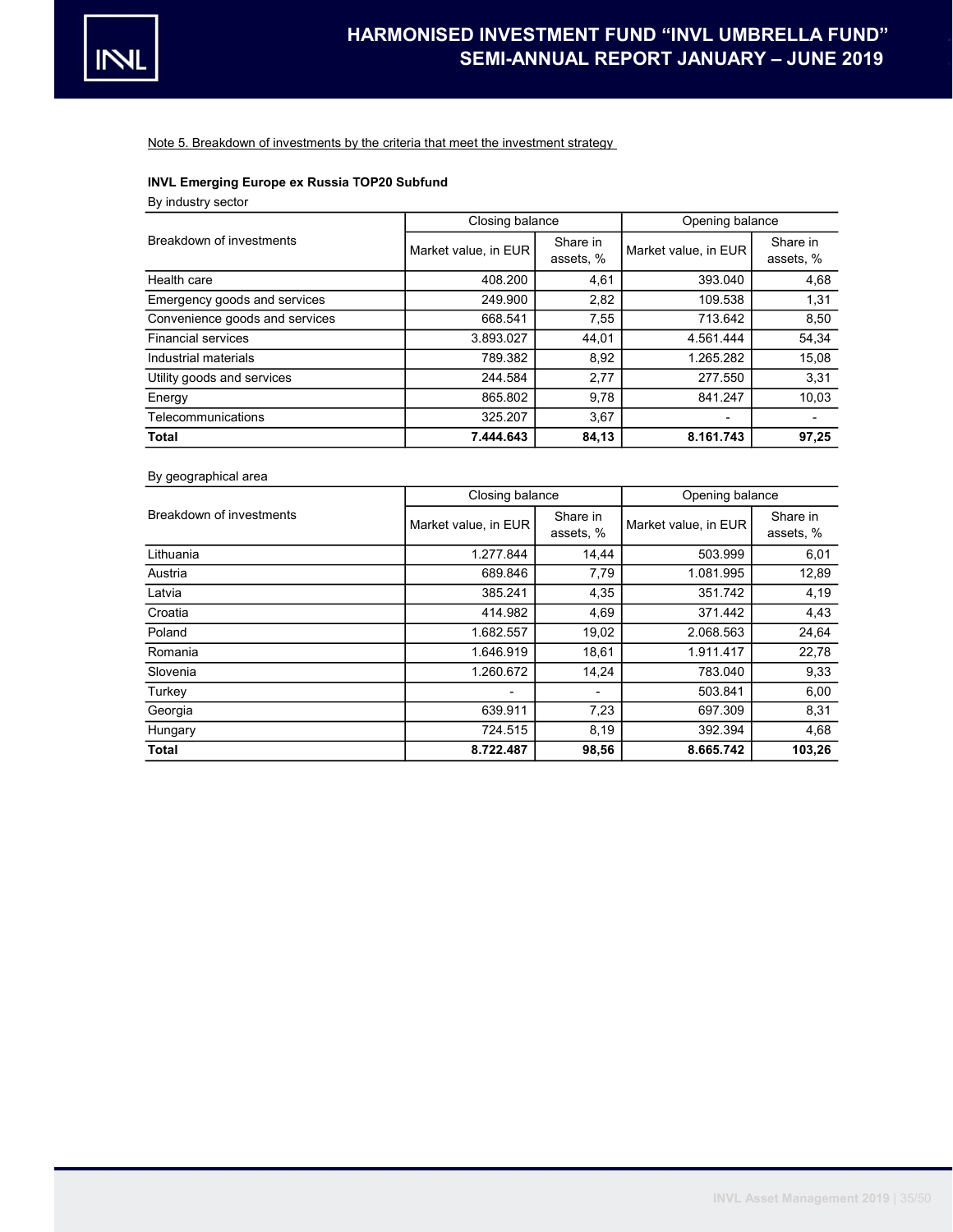

Note 5. Breakdown of investments by the criteria that meet the investment strategy (continued)

# INVL Emerging Europe Bond Subfund

By geographical area

|                          | Closing balance      |                          | Opening balance      |                       |
|--------------------------|----------------------|--------------------------|----------------------|-----------------------|
| Breakdown of investments | Market value, in EUR | Share in<br>assets, %    | Market value, in EUR | Share in<br>assets, % |
| Lithuania                | 5.895.501            | 19,60                    | 8.460.152            | 23,16                 |
| Macedonia                | 2.425.390            | 8,07                     | 2.853.398            | 7,81                  |
| Georgia                  | 2.625.014            | 8,72                     | 3.234.829            | 8,86                  |
| <b>Bulgaria</b>          | 1.659.010            | 5,52                     | 2.834.481            | 7,76                  |
| Romania                  | 1.131.541            | 3,76                     |                      |                       |
| Russia                   | 6.248.629            | 20,78                    | 5.922.548            | 16,22                 |
| Turkey                   | 2.788.893            | 9,27                     | 1.649.573            | 4,51                  |
| Hungary                  | ٠                    | $\overline{\phantom{a}}$ | 597.727              | 1,64                  |
| Netherlands              | -                    |                          | 2.009.635            | 5,50                  |
| Ukraine                  | 1.488.098            | 4,95                     | 1.767.402            | 4,84                  |
| Croatia                  |                      | $\overline{\phantom{a}}$ | 2.792.190            | 7,65                  |
| <b>Czech Republic</b>    | 1.809.259            | 6,02                     | 967.194              | 2,65                  |
| Estonia                  | 2.955.634            | 9,83                     | 2.665.297            | 7,29                  |
| Poland                   | 841.869              | 2,80                     | 815.393              | 2,23                  |
| <b>Total</b>             | 29.868.838           | 99,32                    | 36.569.819           | 100,12                |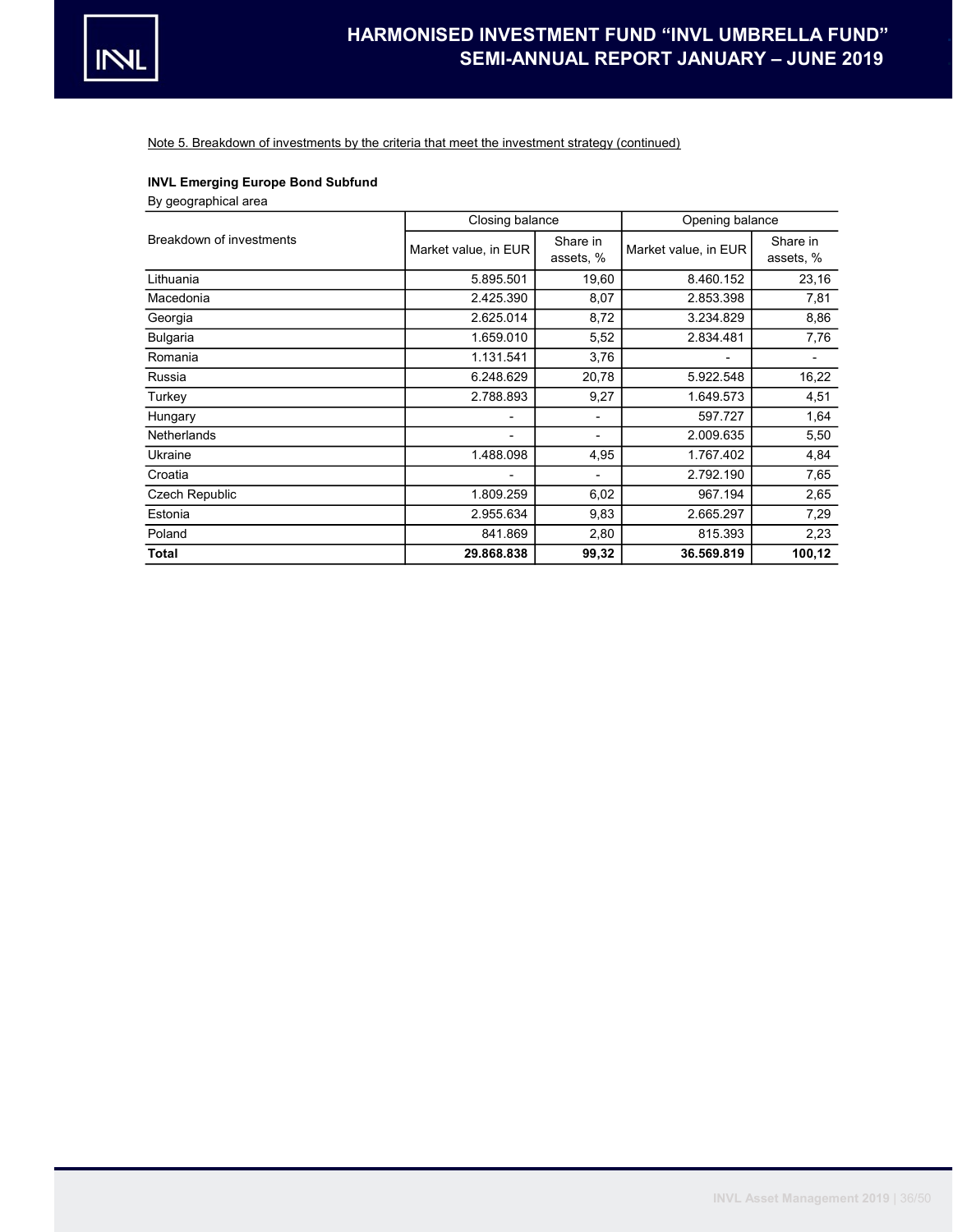# Note 5. Breakdown of investments by the criteria that meet the investment strategy (continued)

# INVL Global Emerging Markets Bond Subfund

By geographical area

|                          | Closing balance                               |                          | Opening balance      |                       |  |
|--------------------------|-----------------------------------------------|--------------------------|----------------------|-----------------------|--|
| Breakdown of investments | Share in<br>Market value, in EUR<br>assets, % |                          | Market value, in EUR | Share in<br>assets, % |  |
| Lithuania                | 397.569                                       | 6,07                     | 561.820              | 8,06                  |  |
| Estonia                  | 193.982                                       | 2,96                     |                      |                       |  |
| <b>Bulgaria</b>          | 216.218                                       | 3,30                     | 201.361              | 2,89                  |  |
| Russia                   | 400.510                                       | 6, 12                    | 216.070              | 3,10                  |  |
| Georgia                  | 526.277                                       | 8,04                     | 626.418              | 9,00                  |  |
| <b>Brazil</b>            |                                               | $\blacksquare$           | 262.908              | 3,78                  |  |
| Moldavia                 | 181.610                                       | 2,77                     |                      | ÷.                    |  |
| Macedonia                | 485.078                                       | 7,41                     | 456.544              | 6,56                  |  |
| Czech Republic           | 204.376                                       | 3,12                     |                      |                       |  |
| Mexico                   | 559.925                                       | 8,55                     | 525.323              | 7,55                  |  |
| Peru                     | 247.885                                       | 3,79                     | 229.814              | 3,30                  |  |
| Turkey                   | 479.505                                       | 7,34                     | 489.371              | 7,03                  |  |
| The Dominican Republic   | 200.308                                       | 3,06                     | 374.020              | 5,37                  |  |
| Republic of South Africa | 178.177                                       | 2,72                     | 160.475              | 2,31                  |  |
| Latvia                   | 229.885                                       | 3,51                     | 329.835              | 4,74                  |  |
| Croatia                  |                                               | $\overline{a}$           | 205.450              | 2,95                  |  |
| Indonesia                | 476.034                                       | 7,28                     | 563.728              | 8,10                  |  |
| Morocco                  | 287.310                                       | 4,39                     | 271.605              | 3,90                  |  |
| <b>Netherlands</b>       |                                               | $\overline{\phantom{a}}$ | 235.396              | 3,38                  |  |
| Romania                  | 205.735                                       | 3,14                     |                      |                       |  |
| <b>SNAT</b>              |                                               | $\overline{a}$           | 308.322              | 4,43                  |  |
| India                    | 280.915                                       | 4,29                     | 259.483              | 3,73                  |  |
| Ukraine                  | 307.220                                       | 4,69                     | 401.088              | 5,76                  |  |
| Sweden                   | 285.890                                       | 4,37                     | 289.019              | 4,15                  |  |
| Ivory Coast              | 209.568                                       | 3,20                     |                      |                       |  |
| <b>Total</b>             | 6.553.977                                     | 100,12                   | 6.968.050            | 100,09                |  |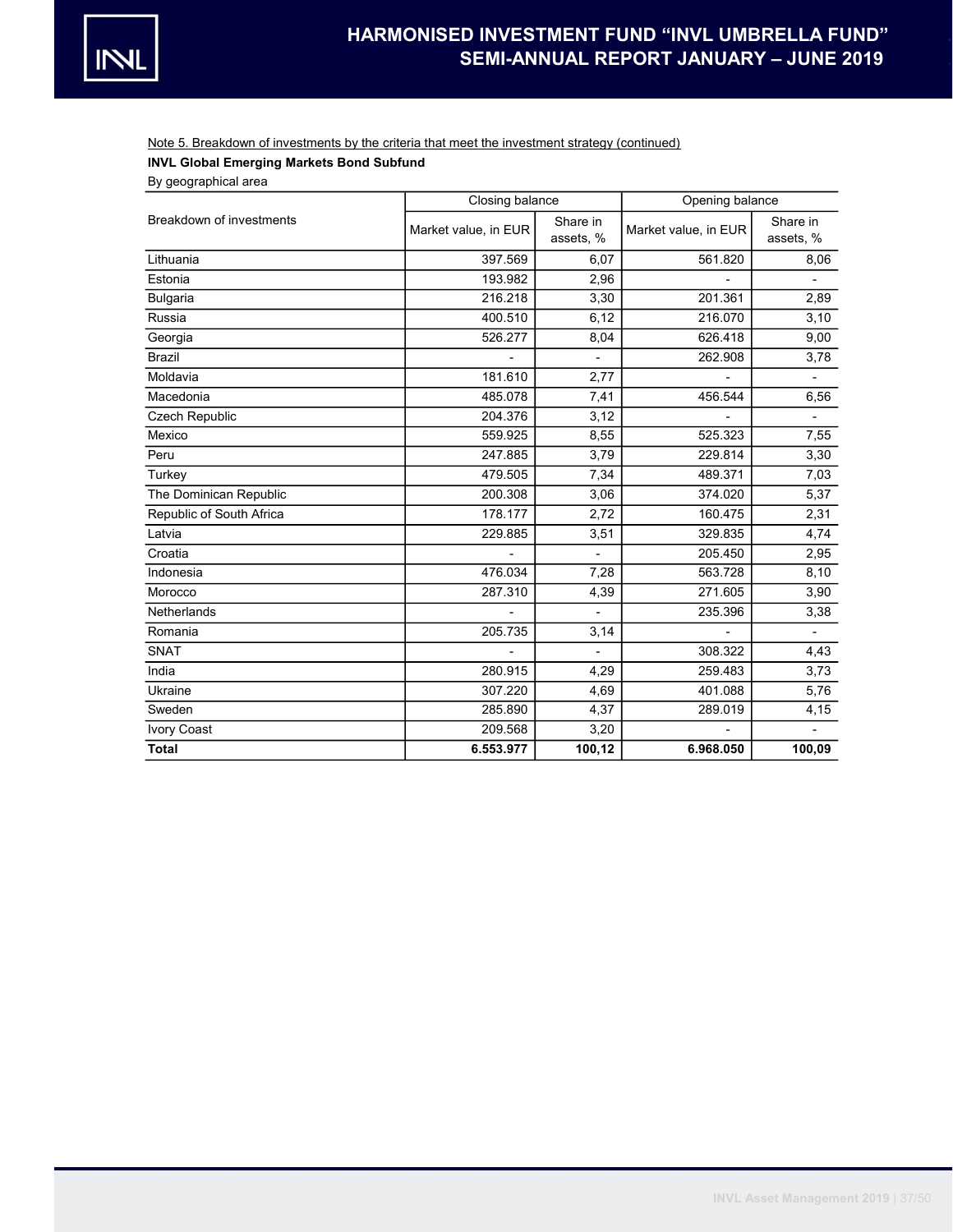

Note 5. Breakdown of investments by the criteria that meet the investment strategy (continued)

## INVL Russia TOP20 Subfund

By industry sector

|                                | Closing balance      |                       | Opening balance      |                       |
|--------------------------------|----------------------|-----------------------|----------------------|-----------------------|
| Breakdown of investments       | Market value, in EUR | Share in<br>assets, % | Market value, in EUR | Share in<br>assets, % |
| Telecommunications             | 283.202              | 3,54                  |                      |                       |
| Health care                    | 248.645              | 3,11                  |                      |                       |
| Emergency goods and services   | 334.722              | 4,19                  | 163.333              | 2,28                  |
| Convenience goods and services | 452.583              | 5,67                  | 636.483              | 8,88                  |
| <b>Financial services</b>      | 1.076.728            | 13,48                 | 1.344.322            | 18,74                 |
| Information technologies       | 327.027              | 4,09                  | 222.211              | 3,10                  |
| Industrial materials           | 557.308              | 6,98                  | 622.034              | 8,66                  |
| Utility goods and services     | 514.684              | 6,44                  | 212.754              | 2,96                  |
| Energy                         | 2.638.424            | 33,03                 | 2.944.210            | 41,02                 |
| <b>Materials</b>               | 606.524              | 7,59                  | 668.777              | 9,32                  |
| Real estate                    | 697.915              | 8,74                  | ٠                    |                       |
| Total                          | 7.737.762            | 96,86                 | 6.814.124            | 94,96                 |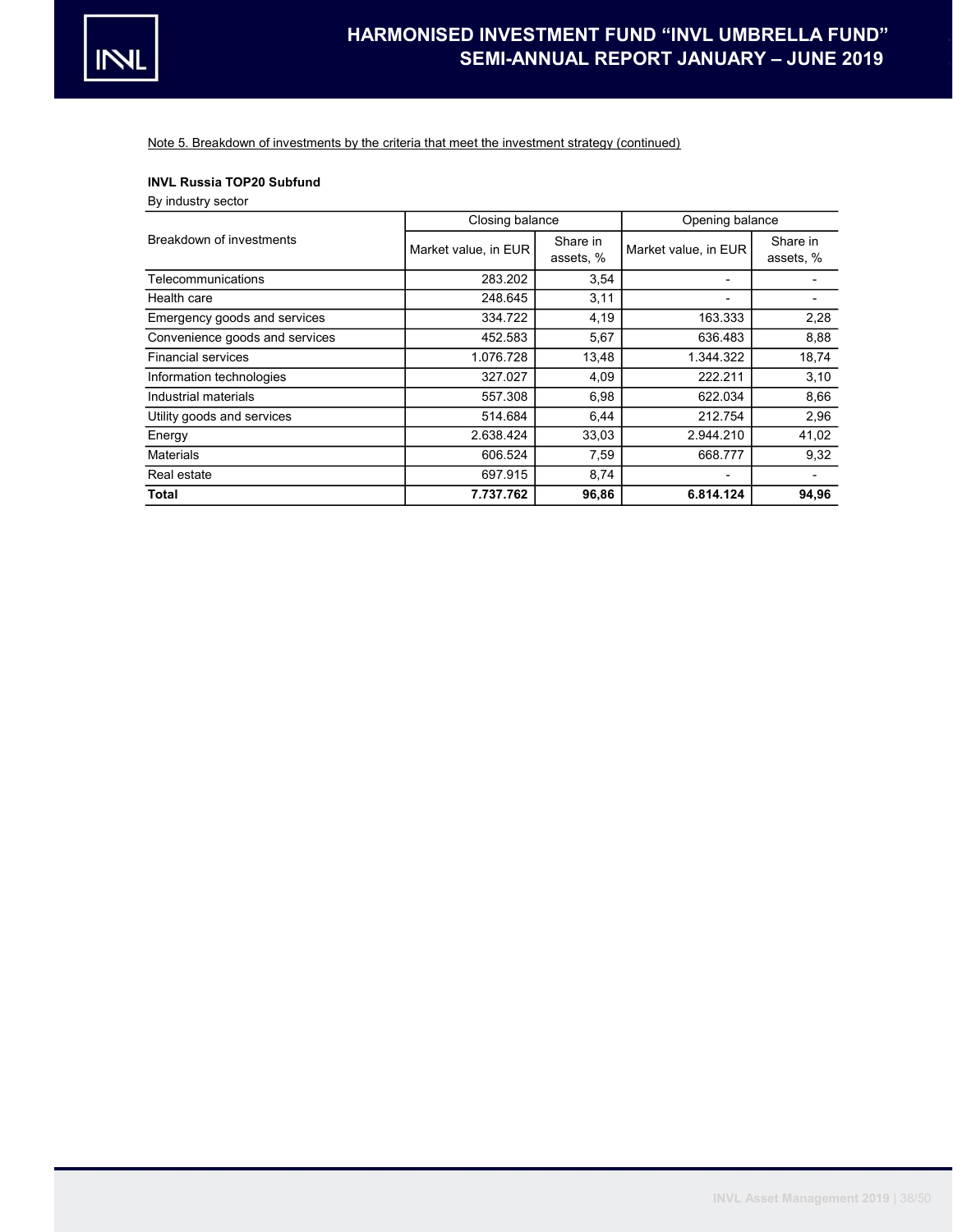

#### Note 6. Change in value of investments

| January - June 2019 |
|---------------------|
|---------------------|

|                                                                                      | Change, in EUR                    |                             |                                          |                      |                      |                            |  |  |
|--------------------------------------------------------------------------------------|-----------------------------------|-----------------------------|------------------------------------------|----------------------|----------------------|----------------------------|--|--|
| Items of the statement of net<br>assets                                              | Balance at 31<br>December<br>2018 | Acquired over<br>the period | Sold<br>(redeemed)<br>over the<br>period | Increase in<br>value | Decrease in<br>value | Balance at 30<br>June 2019 |  |  |
| Time deposits                                                                        | ä,                                | $\blacksquare$              | ۰                                        | ۰                    | $\blacksquare$       |                            |  |  |
| Money market instruments                                                             |                                   | $\blacksquare$              | -                                        |                      |                      |                            |  |  |
| Non-equity securities <sup>2</sup>                                                   | 38.042.308                        | 13.230.367                  | 20.524.267                               | 4.086.344            | 1.917.091            | 32.917.661                 |  |  |
| Non-equity securities<br>issued or guaranteed by<br>governments and central<br>banks | 8.289.708                         | 2.031.071                   | 5.090.508                                | 1.183.451            | 236.135              | 6.177.587                  |  |  |
| Other non-equity securities                                                          | 29.752.600                        | 11.199.296                  | 15.433.759                               | 2.902.893            | 1.680.956            | 26.740.074                 |  |  |
| Equity securities                                                                    | 14.975.867                        | 3.749.529                   | 6.451.592                                | 6.712.515            | 3.803.914            | 15.182.405                 |  |  |
| Units and shares of collective<br>investment undertakings                            |                                   |                             |                                          |                      |                      |                            |  |  |
| Derivative financial<br>instruments <sup>1</sup>                                     | 76.790                            |                             | (346.766)                                |                      | 312.851              | 110.705                    |  |  |
| Total                                                                                | 53.094.965                        | 16.979.896                  | 26.629.093                               | 10.798.859           | 6.033.856            | 48.210.771                 |  |  |

 $1$  Balance at 30 June 2019 reflects the fair value of derivative financial instruments.

Acquired over the period equals zero, because the valuation of derivative instruments is made on the following day after the acquisition.

Sold (redeemed) over the period reflects the realised result of finalised transactions.

 $^2$  Balance at 30 June 2019 reflects the fair value of non-equity securities at 1 January plus accrued interest.

Acquired over the period reflects the acquisition value plus accrued interest of the predecessor client as at the date of acquisition.

Sold (redeemed) over the period reflects the sale value comprising accrued interest, acquisition cost and realised gain or loss.

Increase/decrease in value reflects accrued interest and revaluation result.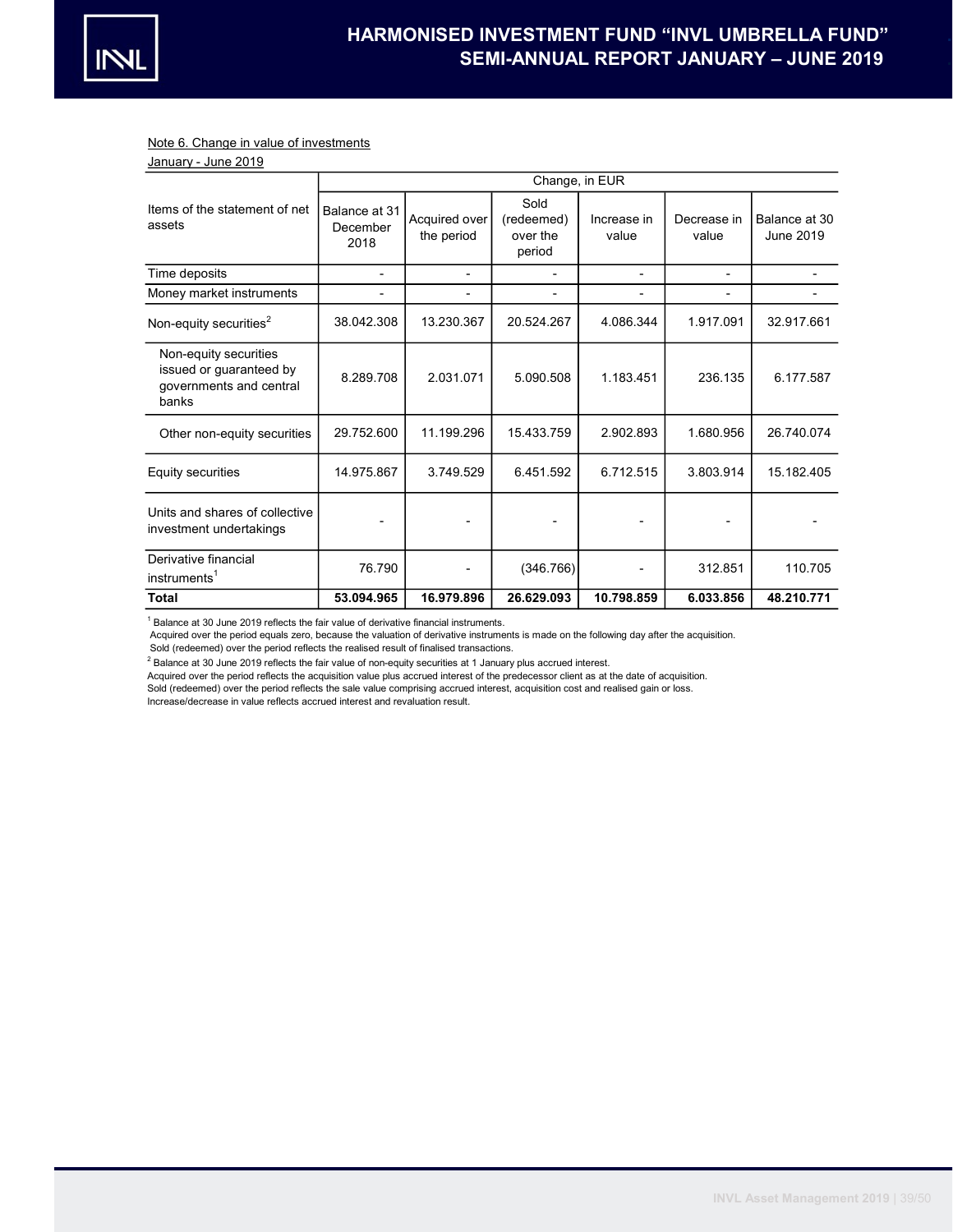#### Note 6. Change in value of investments (continued)

| January - June 2018                                                                  |                                   |                             |                                          |                      |                      |                            |  |  |
|--------------------------------------------------------------------------------------|-----------------------------------|-----------------------------|------------------------------------------|----------------------|----------------------|----------------------------|--|--|
|                                                                                      | Change, in EUR                    |                             |                                          |                      |                      |                            |  |  |
| Items of the statement of net<br>assets                                              | Balance at 31<br>December<br>2017 | Acquired over<br>the period | Sold<br>(redeemed)<br>over the<br>period | Increase in<br>value | Decrease in<br>value | Balance at 30<br>June 2018 |  |  |
| Time deposits                                                                        |                                   |                             |                                          |                      |                      |                            |  |  |
| Money market instruments                                                             |                                   |                             |                                          |                      |                      |                            |  |  |
| Non-equity securities <sup>2</sup>                                                   | 42.584.820                        | 17.721.367                  | 17.002.719                               | 5.837.904            | 6.035.790            | 43.105.582                 |  |  |
| Non-equity securities<br>issued or guaranteed by<br>governments and central<br>banks | 13.437.217                        | 1.943.119                   | 5.865.236                                | 651.665              | 787.235              | 9.379.530                  |  |  |
| Other non-equity securities                                                          | 29.147.603                        | 15.778.248                  | 11.137.483                               | 5.186.239            | 5.248.555            | 33.726.052                 |  |  |
| Equity securities                                                                    | 20.709.907                        | 10.450.893                  | 8.958.039                                | 9.499.010            | 10.650.997           | 21.050.774                 |  |  |
| Units and shares of collective<br>investment undertakings                            |                                   | 250.041                     |                                          | 7.407                | 13.282               | 244.166                    |  |  |
| Derivative financial<br>instruments <sup>1</sup>                                     | 93.503                            |                             | 40.324                                   |                      | 1.151.552            | (1.098.373)                |  |  |
| <b>Total</b>                                                                         | 63.388.230                        | 28.422.301                  | 26.001.082                               | 15.344.321           | 17.851.621           | 63.302.149                 |  |  |

 $1$  Balance at 30 June 2018 reflects the fair value of derivative financial instruments.

Acquired over the period equals zero, because the valuation of derivative instruments is made on the following day after the acquisition.

Sold (redeemed) over the period reflects the realised result of finalised transactions.

 $^2$  Balance at 30 June 2018 reflects the fair value of non-equity securities at 1 January plus accrued interest.

Acquired over the period reflects the acquisition value plus accrued interest of the predecessor client as at the date of acquisition.

Sold (redeemed) over the period reflects the sale value comprising accrued interest, acquisition cost and realised gain or loss.

Increase/decrease in value reflects accrued interest and revaluation result.

#### Note 7. Results of disposal of investments

During last period, the undertaking had no sale transactions involving financial instruments other than those measured at fair value.

#### Note 8. Derivative financial instruments

## INVL Emerging Europe ex Russia TOP20 Subfund

The Subfund had no transactions involving derivative financial instruments over the reporting period.

#### INVL Emerging Europe Bond Subfund

During the reporting period, the Fund conducted currency forwards which were used for the purposes of the management of currency risk. Currency forwards were used to mitigate currency risk related to investments denominated in the US dollars, thus reducing fluctuations in the value of the Fund's investments and the Fund's unit resulting from changes in foreign exchange rates.

In concluding these non-exchange traded transactions, the Fund assumes the related credit risk of the issuer of forwards. This is the risk of non-performance of the financial obligations assumed by the counterparty or the issuer in respect of the Fund. This risk is managed on the basis that the total amount of investments into one counterparty of issue should not exceed 20% of the value of net assets.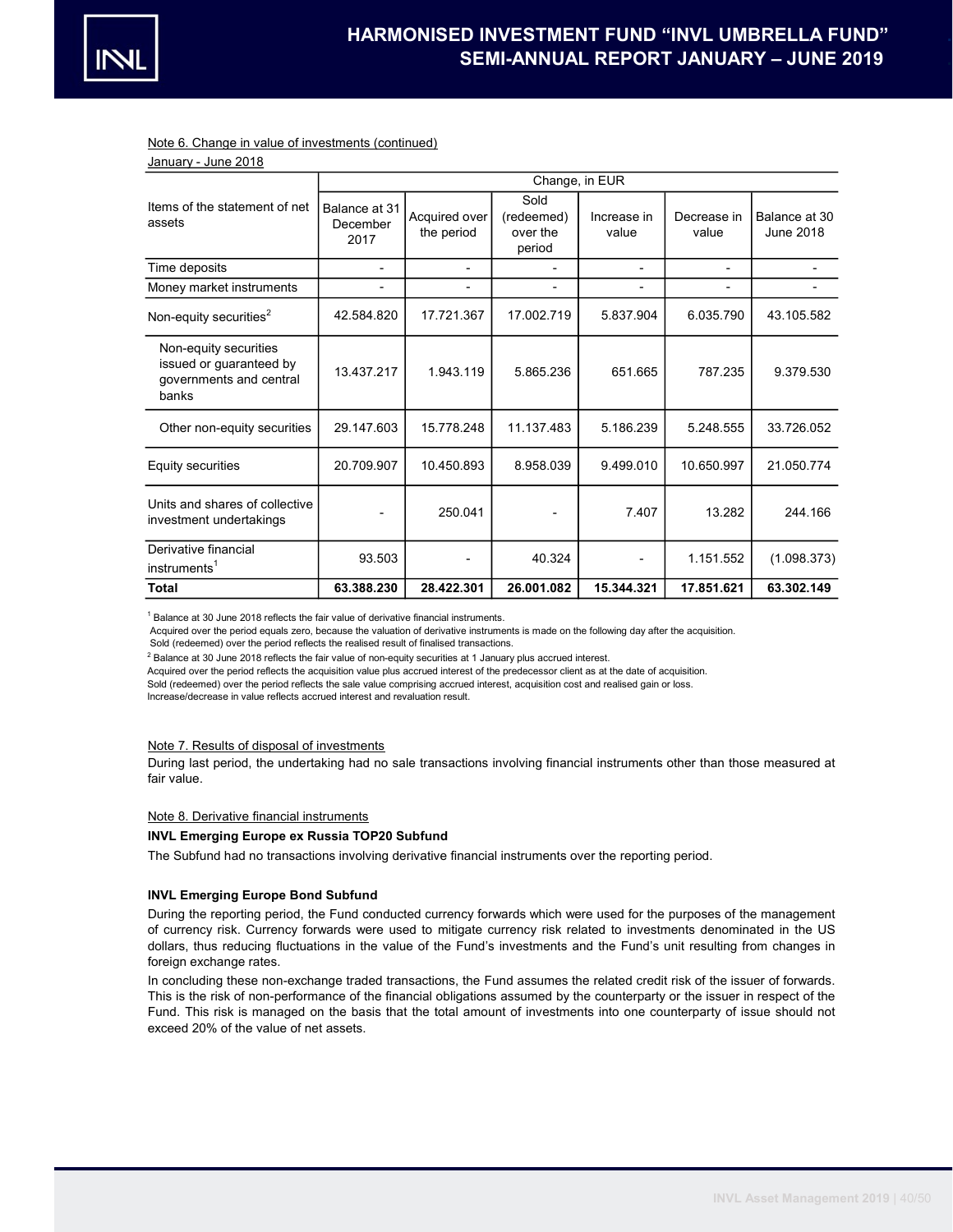

### Note 8. Transactions involving derivative financial instruments (continued)

The transactions with Šiaulių bankas AB involving derivative financial instruments that expired during the reporting period were as follows:

| Category of<br>instrument | Settlement<br>date  | Gain/loss     | Curre<br>ncy | Intended purpose of the<br>derivative | Comments                           |
|---------------------------|---------------------|---------------|--------------|---------------------------------------|------------------------------------|
| Currency forwards         | 21 February<br>2019 | (91.032) EUR  |              | Currency risk hedging                 | Not traded on regulated<br>markets |
| Currency forwards         | 21 February<br>2019 | 8.483 EUR     |              | Currency risk hedging                 | Not traded on regulated<br>markets |
| Currency forwards         | 06 May 2019         | (195.802) EUR |              | Currency risk hedging                 | Not traded on regulated<br>markets |
| <b>Total</b>              |                     | (278.351)     |              |                                       |                                    |

| Number of<br>transactions |            | Purchases   | Sale       |             | Gain (loss), EUR |  |
|---------------------------|------------|-------------|------------|-------------|------------------|--|
|                           | Currency   | Amount, EUR | Currency   | Amount, EUR | 30 June 2019     |  |
|                           | <b>EUR</b> | 20.995.083  | <b>USD</b> | 63.848.606  |                  |  |
|                           | <b>USD</b> | 872.7221    | <b>EUR</b> | 872.722     | (278.351)        |  |
| <b>Total</b>              |            | 21.867.805  |            | 64.721.328  | (278.351)        |  |

The transaction value of valid derivative financial instruments with Šiaulių bankas AB:

| Category of instrument | Value of liabilities at<br>30 June 2019 | Currency   | Comments                        |
|------------------------|-----------------------------------------|------------|---------------------------------|
| Currency forwards      | 98.234                                  | <b>EUR</b> | Not traded on regulated markets |
| Total                  | 98.234                                  |            |                                 |

Valid transactions involving derivative financial instruments with Šiaulių bankas AB:

| Category of<br>instrument | Settlement<br>date | Gain/loss  | ncy | Curre lintended purpose of the<br>Iderivative | lComments                           |
|---------------------------|--------------------|------------|-----|-----------------------------------------------|-------------------------------------|
| Currency forwards         | 10 July 2019       | 98.234 EUR |     | Currency risk hedging                         | Not traded on regulated<br>Imarkets |
| Total                     |                    | 98.234     |     |                                               |                                     |

| Number of<br>transactions | <b>Purchases</b> |             | Sale       |             | Gain (loss), EUR |
|---------------------------|------------------|-------------|------------|-------------|------------------|
|                           | Currency         | Amount, EUR | Currency   | Amount, EUR | 30 June 2019     |
|                           | <b>EUR</b>       | 9.446.645   | <b>USD</b> | 9.446.645   | 98.234           |
| Total                     |                  | 9.446.645   |            | 9.446.645   | 98.234           |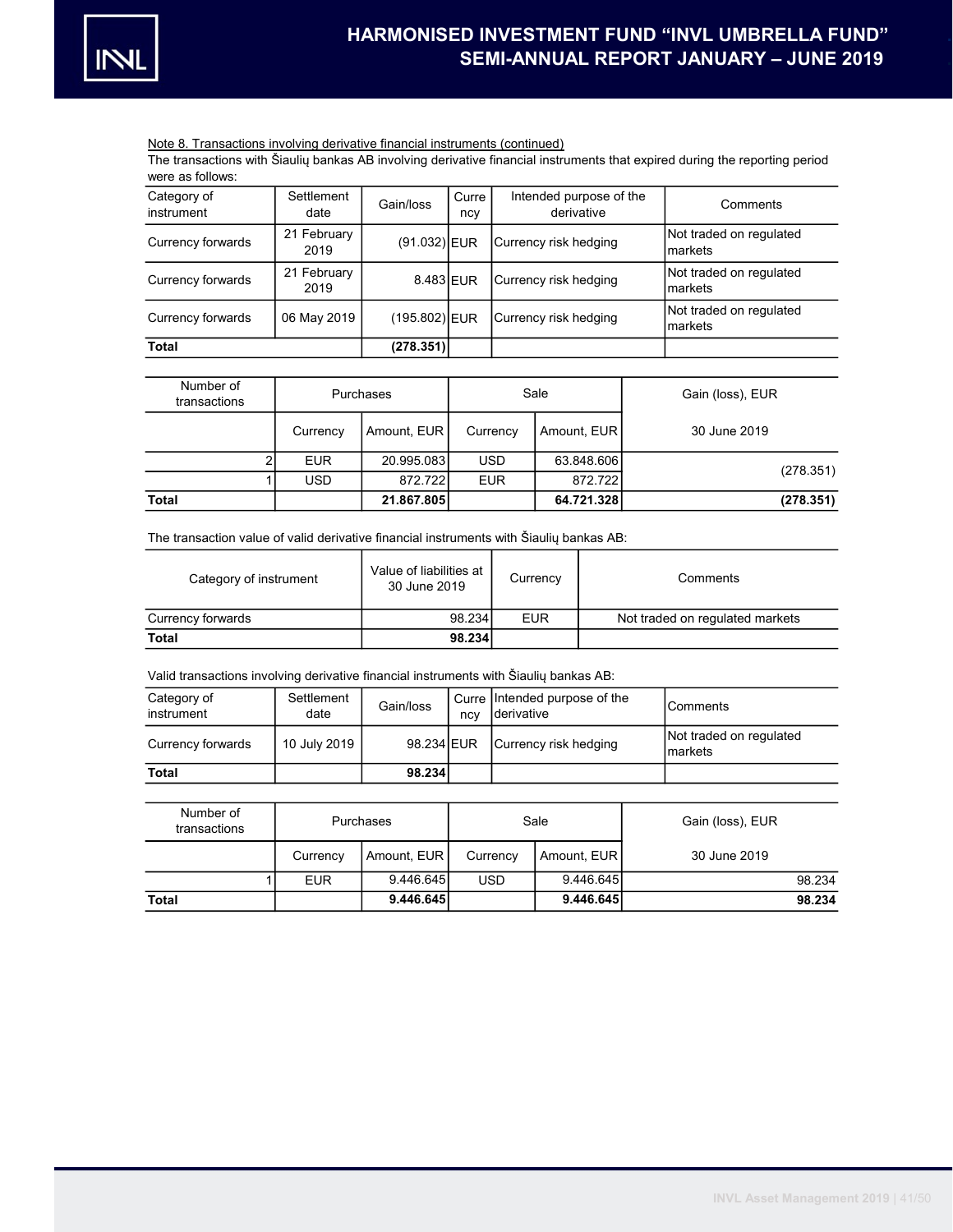

### Note 8. Transactions involving derivative financial instruments (continued)

# INVL Global Emerging Markets Bond Subfund

During the reporting period, the Fund conducted currency forwards which were used for the purposes of the management of currency risk. Currency forwards were used to mitigate currency risk related to investments denominated in the US dollars, thus reducing fluctuations in the value of the Fund's investments and the Fund's unit resulting fr

During the reporting period, the Fund conducted currency forwards which were used for the purposes of the management of currency risk. Currency forwards were used to mitigate currency risk related to investments denominated in the US dollars, thus reducing fluctuations in the value of the Fund's investments and the Fund's unit resulting fr

|                  | The transactions with Šiaulių bankas AB involving derivative financial instruments that expired during the reporting period |  |  |
|------------------|-----------------------------------------------------------------------------------------------------------------------------|--|--|
| were as follows: |                                                                                                                             |  |  |

| Category of<br>instrument | Settlement<br>date  | Gain/loss            | Curre<br>ncy | Intended purpose of the<br>derivative | Comments                           |
|---------------------------|---------------------|----------------------|--------------|---------------------------------------|------------------------------------|
| Currency forwards         | 21 February<br>2019 | $(8.473)$ <b>EUR</b> |              | Currency risk hedging                 | Not traded on regulated<br>markets |
| Currency forwards         | 21 February<br>2019 |                      | 266 EUR      | Currency risk hedging                 | Not traded on regulated<br>markets |
| Currency forwards         | 21 February<br>2019 | $2.545$ EUR          |              | Currency risk hedging                 | Not traded on regulated<br>markets |
| Currency forwards         | 21 February<br>2019 | $2.121$ EUR          |              | Currency risk hedging                 | Not traded on regulated<br>markets |
| Currency forwards         | 06 March<br>2018    | $(15.248)$ EUR       |              | Currency risk hedging                 | Not traded on regulated<br>markets |
| Currency forwards         | 06 May 2019         | $(28.304)$ EUR       |              | Currency risk hedging                 | Not traded on regulated<br>markets |
| Currency forwards         | 06 May 2019         | $(3.560)$ EUR        |              | Currency risk hedging                 | Not traded on regulated<br>markets |
| Currency forwards         | 06 May 2019         | 2.300 EUR            |              | Currency risk hedging                 | Not traded on regulated<br>markets |
| Currency forwards         | 20 June 2019        | (20.062) EUR         |              | Currency risk hedging                 | Not traded on regulated<br>markets |
| <b>Total</b>              |                     | (68.415)             |              |                                       |                                    |

| Number of<br>transactions |            | <b>Purchases</b> | Sale       |             | Gain (loss), EUR |
|---------------------------|------------|------------------|------------|-------------|------------------|
|                           | Currency   | Amount, EUR      | Currency   | Amount, EUR | 30 June 2019     |
|                           | <b>EUR</b> | 3.832.847        | <b>USD</b> | 3.832.847   |                  |
|                           | <b>USD</b> | 1.061.445        | <b>EUR</b> | 1.061.445   | (68.415)         |
| <b>Total</b>              |            | 4.894.292        |            | 4.894.292   | (68.415)         |

The transaction value of valid derivative financial instruments with Šiaulių bankas AB:

| Category of instrument | Value of liabilities at<br>30 June 2019 | Currency   | Comments                        |
|------------------------|-----------------------------------------|------------|---------------------------------|
| Currency forwards      | 12.471                                  | <b>EUR</b> | Not traded on regulated markets |
| <b>Total</b>           | 12.471                                  |            |                                 |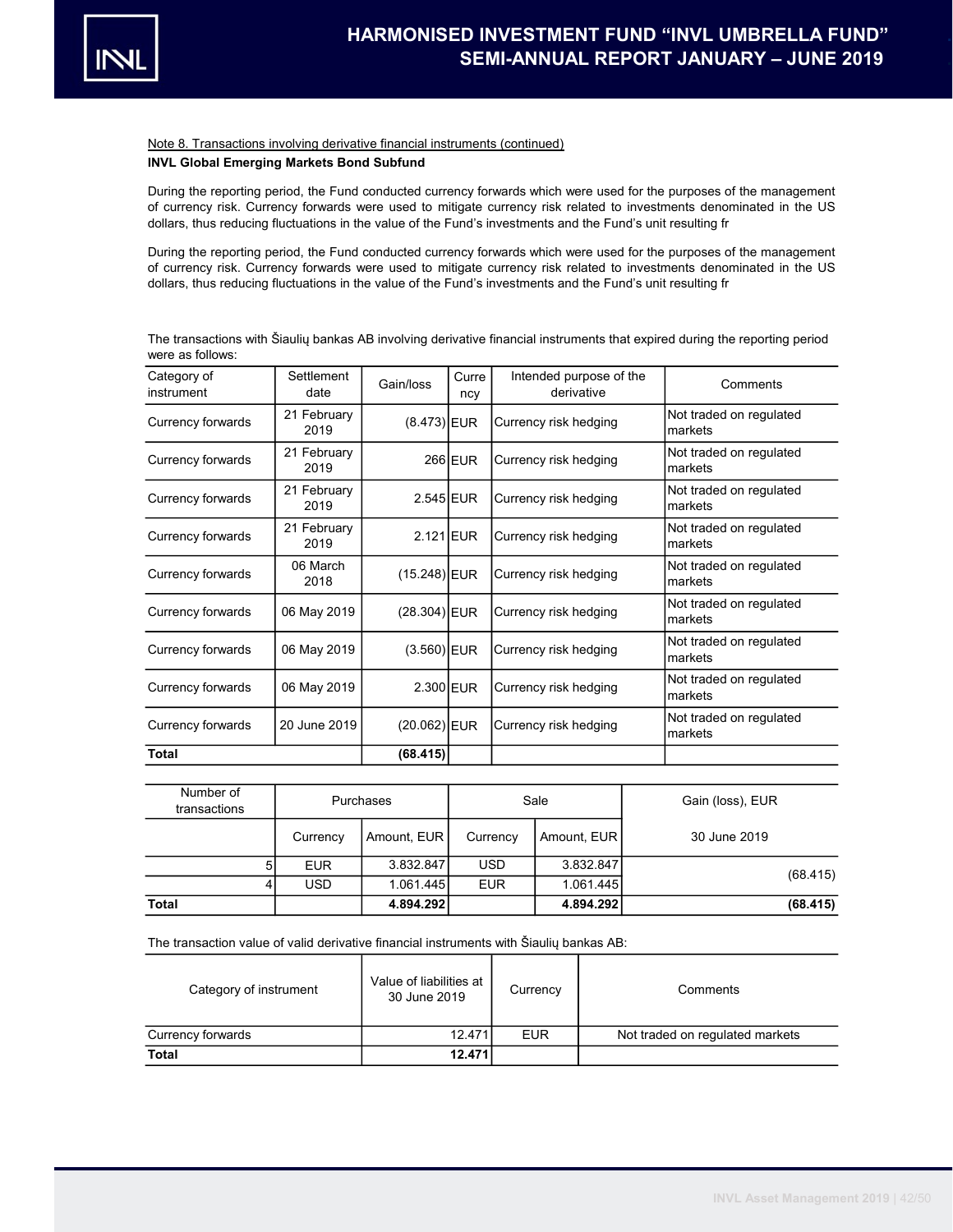## Note 8. Transactions involving derivative financial instruments (continued)

Valid transactions involving derivative financial instruments with Šiaulių bankas AB:

| Category of<br>instrument | Settlement<br>date | Gain/loss     | Curre Intended purpose of the<br>derivative<br>ncy |                         | Comments                           |                                    |
|---------------------------|--------------------|---------------|----------------------------------------------------|-------------------------|------------------------------------|------------------------------------|
| Currency forwards         | 2019-08-08         | $(2.861)$ EUR |                                                    | Currency risk hedging   |                                    | Not traded on regulated<br>markets |
| Currency forwards         | 2019-10-11         | 8.362 EUR     | Currency risk hedging                              |                         | Not traded on regulated<br>markets |                                    |
| Currency forwards         | 2019-10-11         | 2.135 EUR     |                                                    | Currency risk hedging   |                                    | Not traded on regulated<br>markets |
| Currency forwards         | 2019-11-21         | 2.404 EUR     |                                                    | Currency risk hedging   |                                    | Not traded on regulated<br>markets |
| Currency forwards         | 2019-11-21         | 2.431 EUR     |                                                    | Currency risk hedging   |                                    | Not traded on regulated<br>markets |
| <b>Total</b>              |                    | 12.471        |                                                    |                         |                                    |                                    |
| Number of<br>transactions |                    | Purchases     |                                                    | Sale                    |                                    | Gain (loss), EUR                   |
|                           | Currency           | Amount, EUR   |                                                    | Amount, EUR<br>Currency |                                    | 30 June 2019                       |
| 5                         | <b>EUR</b>         | 2.632.253     |                                                    | 2.632.253<br><b>USD</b> |                                    | 12.471                             |
| Iš viso:                  |                    | 2.632.253     |                                                    | 2.632.253               |                                    | 12.471                             |

## INVL Russia TOP20 Subfund

The Subfund had no transactions involving derivative financial instruments over the reporting period.

# Note 9. Costs of intermediary fees

January - June 2019

| Name of the intermediary                  | <b>INVL Emerging</b><br>Europe ex Russia<br>TOP20 Subfund, in<br><b>EUR</b> | <b>INVL Emerging</b><br>Europe Bond<br>Subfund, in EUR | <b>INVL Global</b><br><b>Emerging Markets</b><br>Bond Subfund, in<br><b>EUR</b> | <b>INVL Russia TOP20</b><br>Subfund, in EUR |
|-------------------------------------------|-----------------------------------------------------------------------------|--------------------------------------------------------|---------------------------------------------------------------------------------|---------------------------------------------|
| SEB Bankas AB*                            | 3.957                                                                       |                                                        |                                                                                 | 6.999                                       |
| Šiaulių Bankas AB                         |                                                                             |                                                        |                                                                                 | 968                                         |
| <b>FMI ORION SECURITIES</b><br><b>UAB</b> | 768                                                                         |                                                        |                                                                                 |                                             |
| WOOD&COMPANY                              | 881                                                                         |                                                        |                                                                                 | 534                                         |
| <b>InterCapital</b>                       | 2.187                                                                       |                                                        |                                                                                 |                                             |
| <b>Total</b>                              | 7.793                                                                       |                                                        |                                                                                 | 8.501                                       |

#### January - June 2018

| Name of the intermediary                  | <b>INVL Emerging</b><br>Europe ex Russia<br>TOP20 Subfund, in<br><b>EUR</b> | <b>INVL Emerging</b><br>Europe Bond<br>Subfund, in EUR | <b>INVL Global</b><br><b>Emerging Markets</b><br>Bond Subfund, in<br><b>EUR</b> | <b>INVL Russia TOP20</b><br>Subfund, in EUR |
|-------------------------------------------|-----------------------------------------------------------------------------|--------------------------------------------------------|---------------------------------------------------------------------------------|---------------------------------------------|
| SEB Bankas AB*                            | 1.102                                                                       | 50                                                     |                                                                                 | 15.492                                      |
| Šiaulių Bankas AB                         | 742                                                                         |                                                        |                                                                                 | 4.828                                       |
| <b>FMI ORION SECURITIES</b><br><b>UAB</b> | 969                                                                         |                                                        |                                                                                 |                                             |
| WOOD&COMPANY                              | 3.982                                                                       |                                                        |                                                                                 | 570                                         |
| <b>InterCapital</b>                       | 2.144                                                                       |                                                        |                                                                                 |                                             |
| <b>Total</b>                              | 8.939                                                                       | 50                                                     |                                                                                 | 20.890                                      |

Services granted: commission fee for intermediation services in transactions involving securities

Relationship of the intermediary to the management company – the management company and intermediary have signed an agreement on intermediation services, except those concluded with the counterparty

\* SEB Bankas AB is the depository of the Fund managed by the Management Company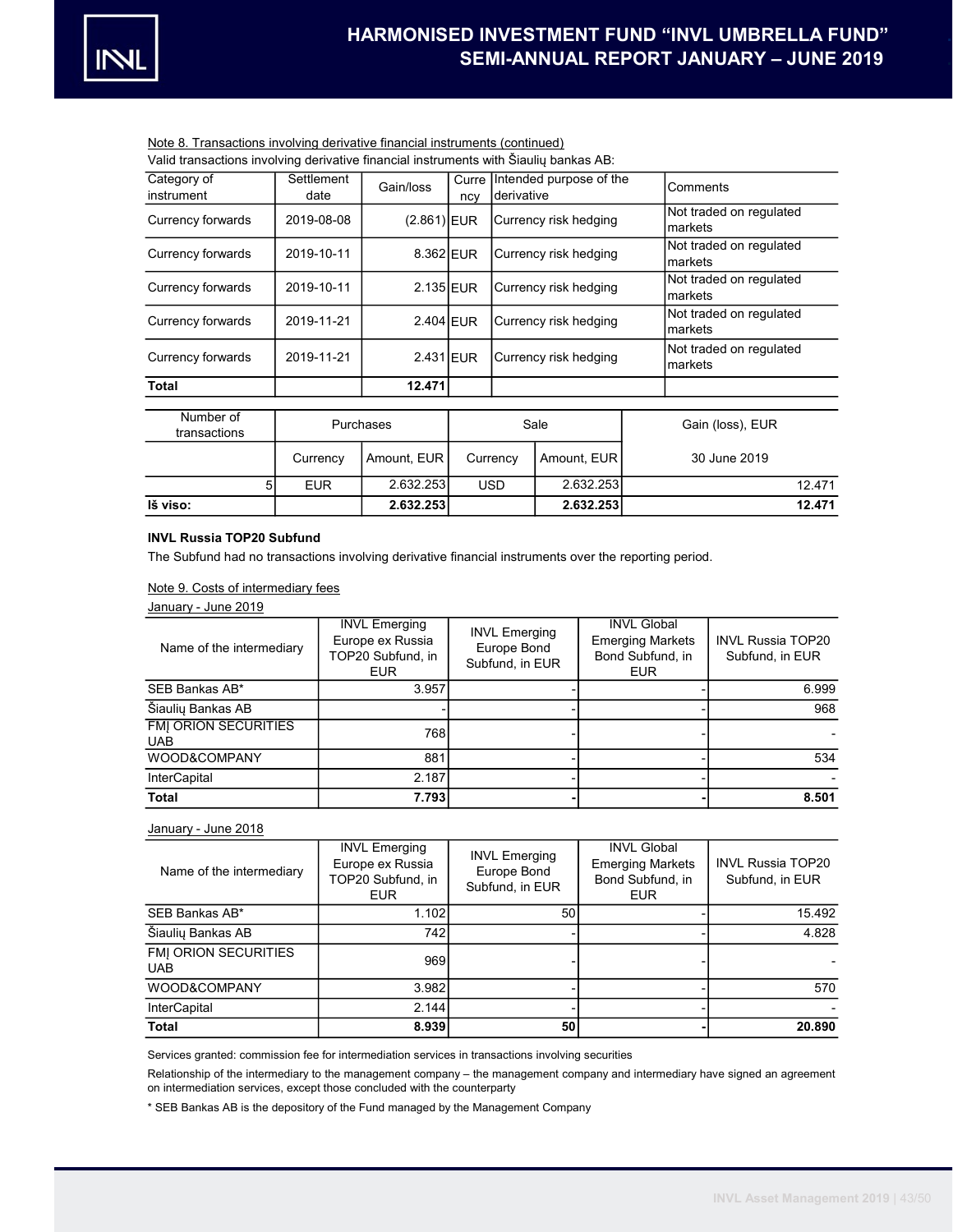

Note 10. Dividends and other benefits assessed and/or paid to the participants that do not result in changes in units

The Fund did not pay and did not account for any dividends payable to its clients over the reporting period.

Note 11. Borrowings and loans granted

The Fund had no borrowings for its own needs as at the end and over the reporting period.

Note 12. Third-party guarantee commitments in respect of the undertaking's yield

There were no third-party guarantee commitments in respect of the undertaking's yield as at the end and over the reporting period.

Note 13. Related-party transactions over the financial year and previous financial year

Transactions and balances arising on these transactions with the management company have been disclosed in Notes 4 and 7.

Note 14. Significant effect of changes in accounting estimates, or if these were not made, adjustments to comparative information due to changes in accounting policies or correction of errors

During the reporting period from 1 January 2019 to 30 June 2019, the Fund applied accounting policies consistent with those applied in the previous year.

Note 15. Brief description of significant events after the end of the reporting period that, if not disclosed, might have material impact on the ability of users of these financial statements to make decisions

There were no significant events after the end of the reporting period.

Note 16. Significant changes in assets and liabilities that occurred after the date of calculation net asset value and that were not included in net asset value

There were no significant changes in assets and liabilities after the end of the reporting period.

Note 17. Other significant information on the financial position of the collective investment undertaking, factors and circumstances that had impact on assets and liabilities of the collective investment undertaking

There is no other significant information on the financial position of the fund.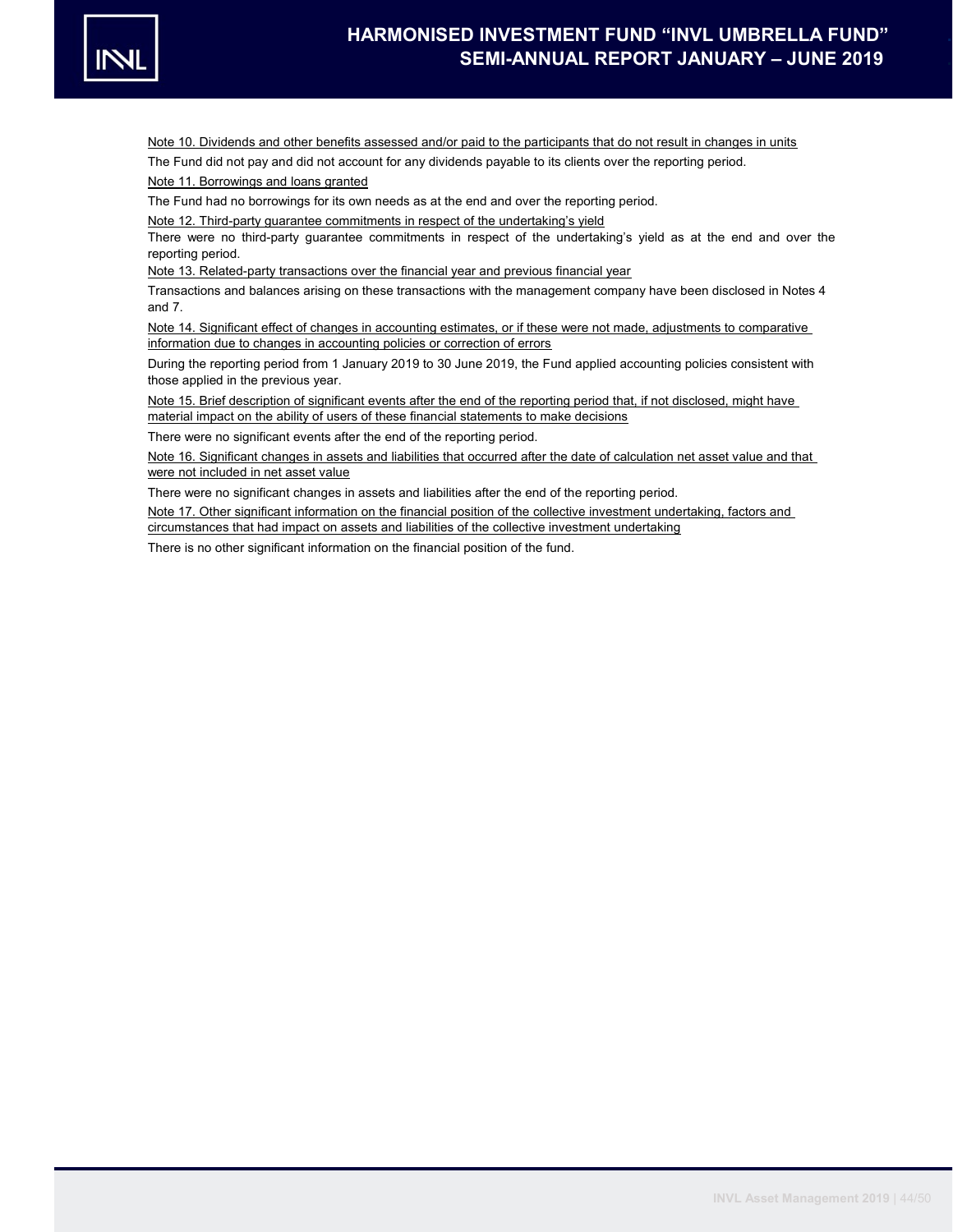

24. Entire text of the auditor's report:

Information is provided on the annual report.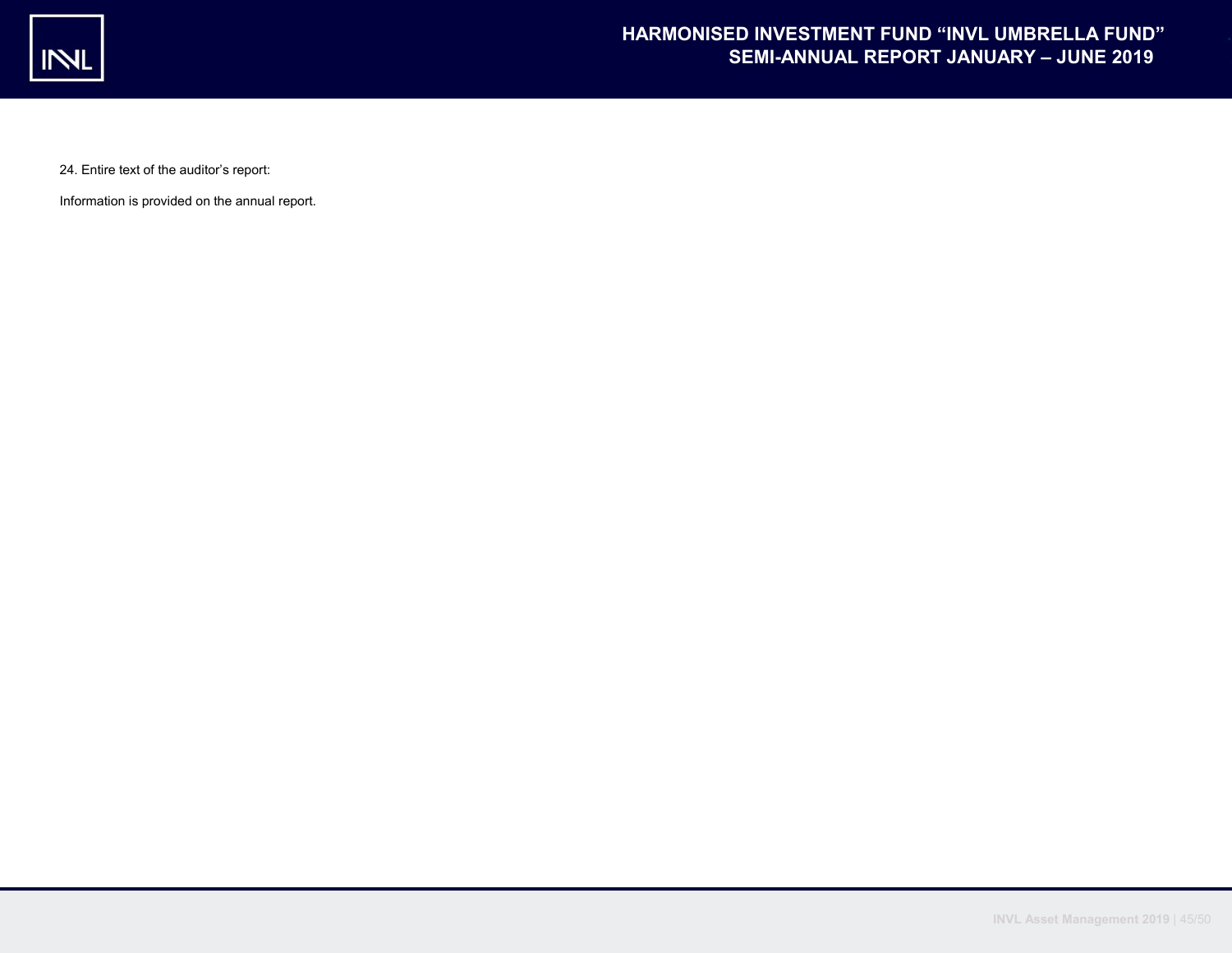25. Information on investment income and expenses of the collective investment undertaking over the reporting period:

|                  |                                                     |           | <b>Bond Subfund</b> | INVL Emerging Europe INVL Emerging Europe INVL Global Emerging<br><b>Markets Bond Subfund</b> | <b>INVL Russia TOP20</b><br>Subfund | <b>Consolidated data</b> |
|------------------|-----------------------------------------------------|-----------|---------------------|-----------------------------------------------------------------------------------------------|-------------------------------------|--------------------------|
|                  |                                                     | Subfund   |                     |                                                                                               |                                     |                          |
|                  | Income from investing activities                    |           |                     |                                                                                               |                                     |                          |
| $\overline{1}$ . | Interest income                                     |           | 10.314              |                                                                                               | 95                                  | 10.409                   |
| $\overline{2}$ . | Realised gain (loss) on investment in:              | 343.141   | 7.658.474           | 73.854                                                                                        | 1.098.342                           | 9.173.811                |
| 2.1              | equity securities                                   | 343.141   |                     |                                                                                               | 1.098.342                           | 1.441.483                |
| 2.2.             | non-equity securities                               |           | 7.658.474           | 73.854                                                                                        |                                     | 7.732.328                |
| 2.3.             | money market instruments                            |           |                     |                                                                                               |                                     |                          |
| 2.4.             | derivative financial instruments                    |           |                     |                                                                                               |                                     |                          |
| 2.5              | units of other collective investment undertakings   |           |                     |                                                                                               |                                     | $\sim$                   |
| $\overline{2.6}$ | real estate objects                                 |           |                     |                                                                                               |                                     |                          |
| 2.7.             | other investment instruments                        |           |                     |                                                                                               |                                     |                          |
| $\overline{3}$ . | Unrealised gain (loss) on:                          | 595.638   | (6.687.786)         | 210.555                                                                                       | 871.480                             | (5.010.113)              |
| 3.1.             | equity securities                                   | 595.638   |                     |                                                                                               | 871.480                             | 1.467.118                |
| 3.2.             | non-equity securities                               |           | (6.444.449)         | 280.068                                                                                       |                                     | (6.164.381)              |
| $\overline{3.3}$ | money market instruments                            |           |                     |                                                                                               |                                     |                          |
| $\overline{3.4}$ | derivative financial instruments                    |           | (243.337)           | (69.513)                                                                                      |                                     | (312.850)                |
| $\overline{3.5}$ | units of other collective investment undertakings   |           |                     |                                                                                               |                                     |                          |
| 3.6              | real estate objects                                 |           |                     |                                                                                               |                                     | $\sim$                   |
| $\overline{3.7}$ | other investment instruments                        |           |                     |                                                                                               |                                     |                          |
| $\overline{4}$ . | Other income:                                       | 294.583   | 708.007             | 173.286                                                                                       | 204.273                             | 1.380.149                |
| 4.1.             | income from lease of real estate                    |           |                     |                                                                                               |                                     |                          |
| 4.2.             | positive foreign exchange effect                    | 15.697    | 240.667             | 25.706                                                                                        | 65.054                              | 347.124                  |
| 4.3.             | other                                               | 278.886   | 467.340             | 147.580                                                                                       | 139.219                             | 1.033.025                |
|                  | total income                                        | 1.233.362 | 1.689.009           | 457.695                                                                                       | 2.174.190                           | 5.554.256                |
| Ш.               | expenses                                            |           |                     |                                                                                               |                                     |                          |
| $\overline{1}$ . | Operating expenses:                                 | 83.084    | 175.721             | 45.733                                                                                        | 216.802                             | 521.340                  |
| 1.1.             | deductions of management fee                        | 63.073    | 151.513             | 39.862                                                                                        | 195.785                             | 450.233                  |
| 1.2.             | deductions of depository fee                        | 7.281     | 15.009              | 3.353                                                                                         | 6.416                               | 32.059                   |
| 1.3.             | intermediary fee                                    | 7.793     |                     |                                                                                               | 8.501                               | 16.294                   |
| 1.4.             | audit fee                                           | 1.602     | 2.738               | 825                                                                                           | 1.602                               | 6.767                    |
| 1.5.             | deductions of other fees and charges                | 3.335     | 6.461               | 1.693                                                                                         | 4.498                               | 15,987                   |
| $\overline{2}$ . | Other expenses:                                     | 26.531    | 229.120             | 19.891                                                                                        | 47.807                              | 323.349                  |
| 2.1.             | interest expenses                                   |           |                     |                                                                                               |                                     |                          |
| 2.2.             | expenses related to the managed real estate objects |           |                     |                                                                                               |                                     |                          |
| $\overline{2.3}$ | negative foreign exchange effect                    | 26.531    | 229.120             | 19.891                                                                                        | 47.807                              | 323.349                  |
| 2.4.             | other                                               |           |                     |                                                                                               |                                     |                          |
|                  | Total expenses                                      | 109.615   | 404.841             | 65.624                                                                                        | 264.609                             | 844.689                  |
| III.             | Net income                                          | 1.123.747 | 1.284.168           | 392.071                                                                                       | 1.909.581                           | 4.709.567                |
| $\overline{W}$ . | Payments (dividends) to holders of investment units |           |                     |                                                                                               |                                     |                          |
| $\overline{V}$ . | Re-invested earnings                                | 1.123.747 | 1.284.168           | 392.071                                                                                       | 1.909.581                           | 4.709.567                |
|                  |                                                     |           |                     |                                                                                               |                                     |                          |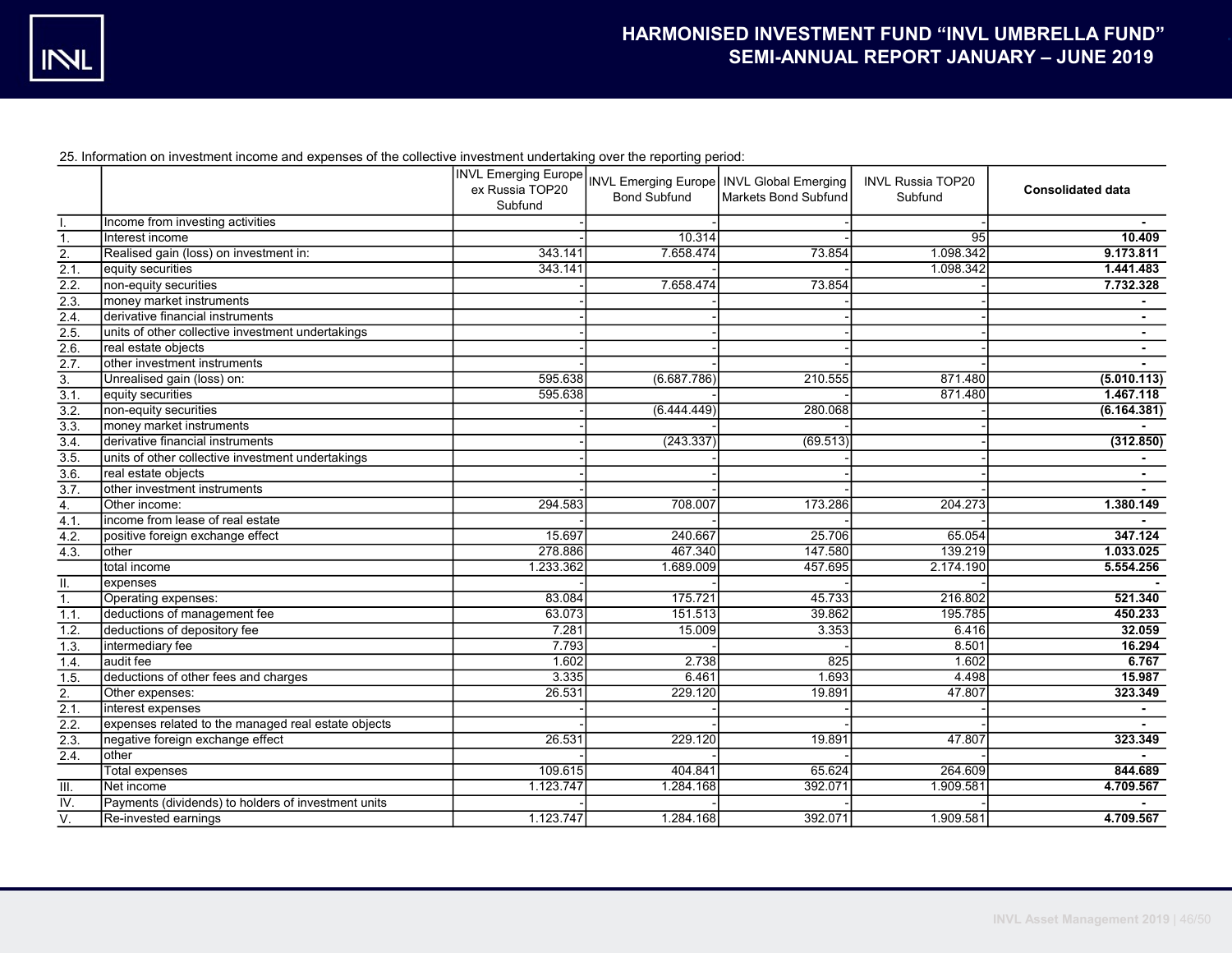

26. Other significant information on the financial position of the collective investment undertaking, factors and circumstances that had impact on assets and liabilities of the collective investment undertaking: There is no other significant information on the financial position of the fund.

## VII. INFORMATION ON PAYMENT OF DIVIDENDS

27. Information on dividends declared and/or paid: Information is provided in Note 10.

### VIII. INFORMATION ON COLLECTIVE INVESTMENT UNDERTAKING'S BORROWINGS FOR ITS OWN NEEDS

28. Collective investment undertaking's borrowings for its own needs as at the end of the reporting period: Information is provided in Note 11.

## IX. OTHER INFORMATION

29. Explanations, comments, graphic illustrations and other important information on the activities of collective investment undertaking enabling the investor to assess appropriately all changes in and results of operations of the undertaking:

Change in benchmark index and value during the reporting period

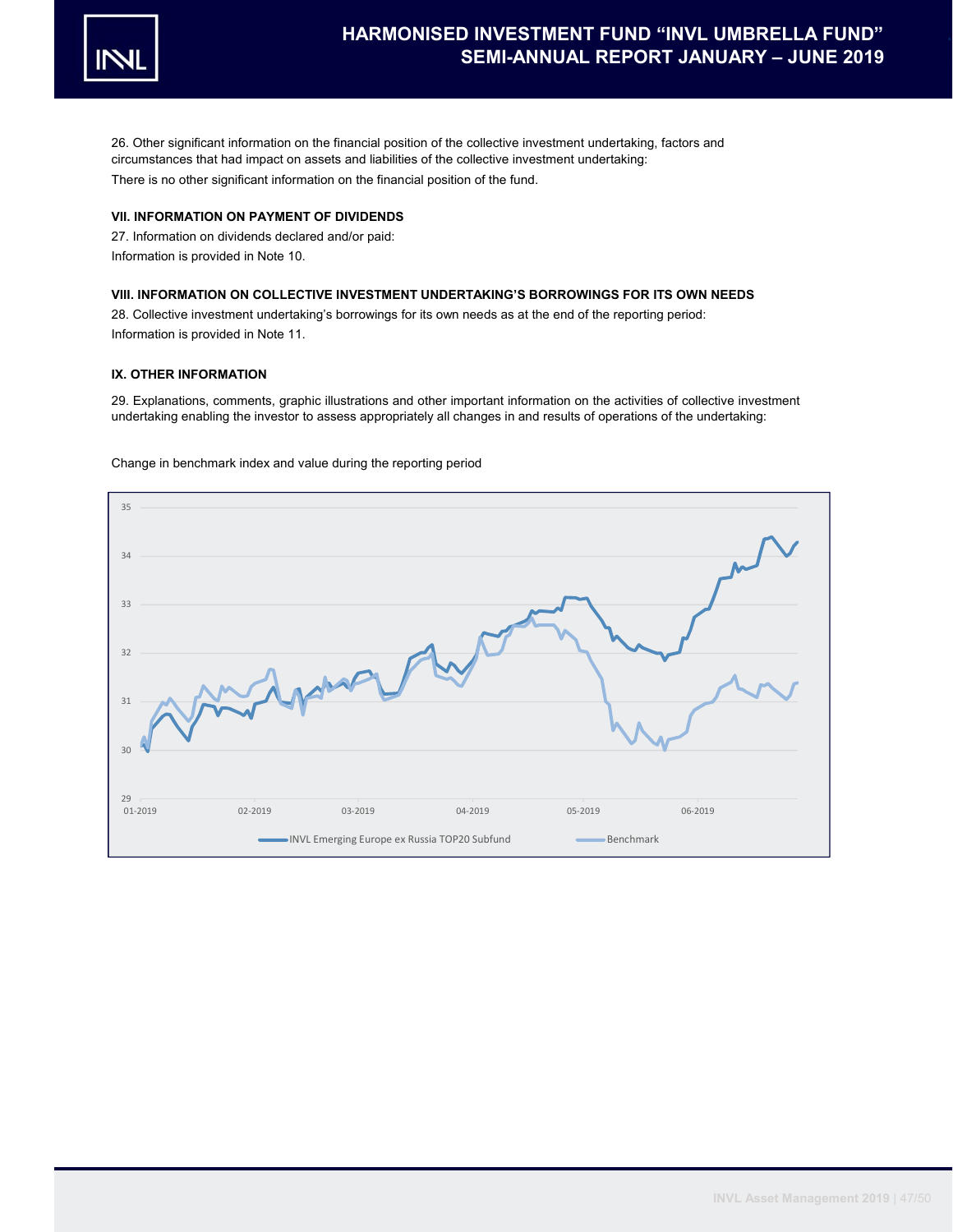

29. Explanations, comments, graphic illustrations and other important information on the activities of collective investment undertaking enabling the investor to assess appropriately all changes in and results of operations of the undertaking (continued)





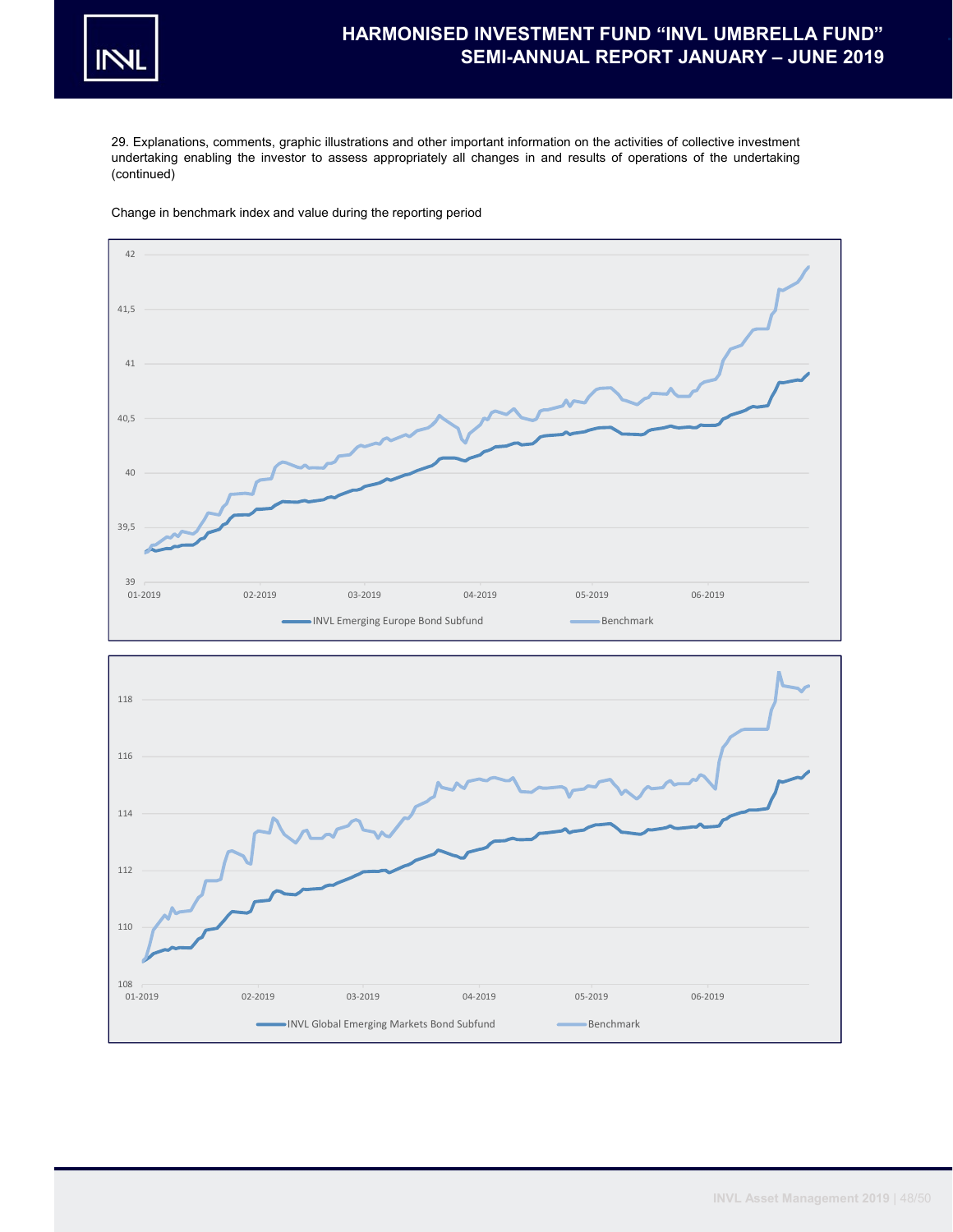

29. Explanations, comments, graphic illustrations and other important information on the activities of collective investment undertaking enabling the investor to assess appropriately all changes in and results of operations of the undertaking (continued)